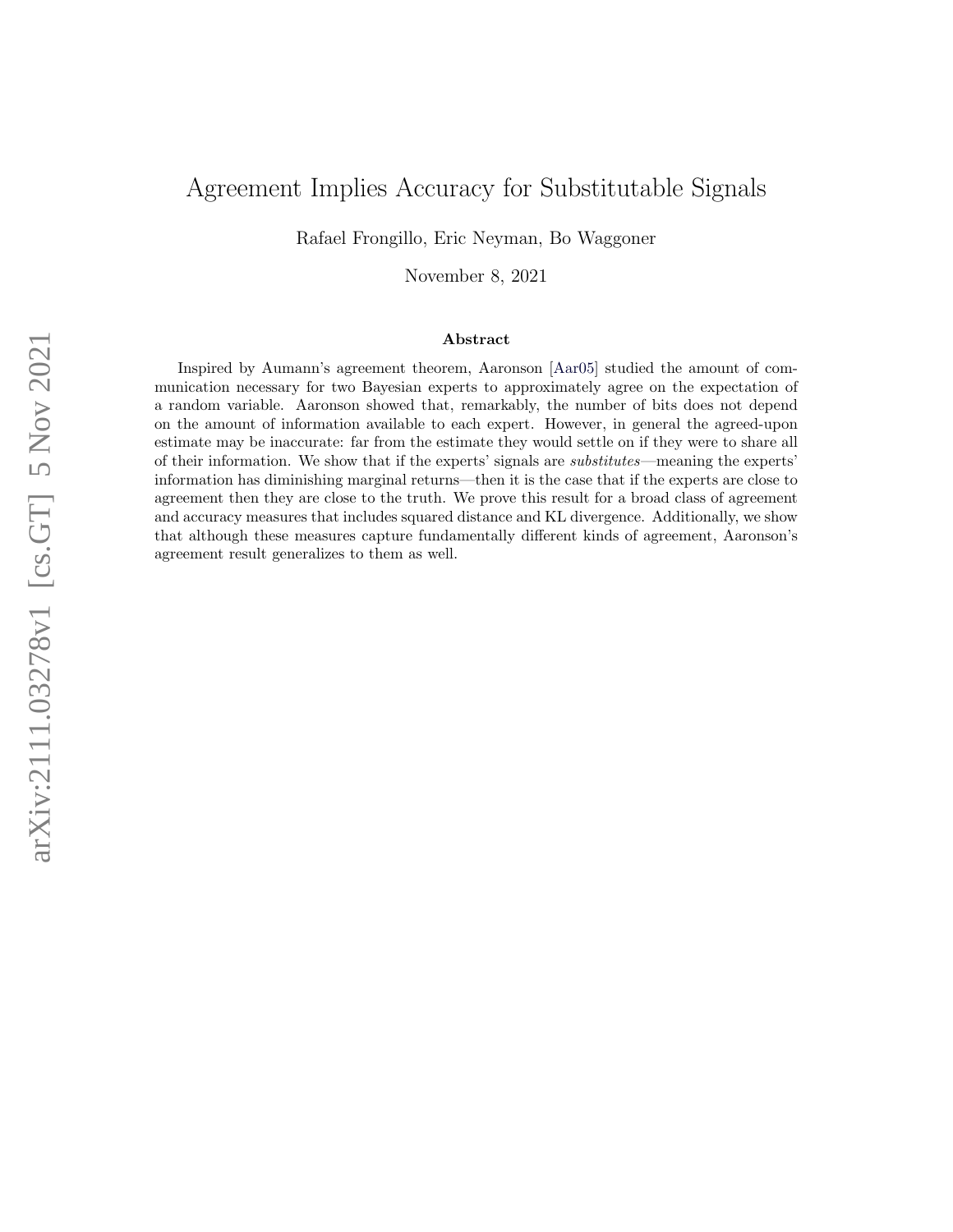### 1. Introduction

Suppose that Alice and Bob are honest, rational Bayesians who wish to estimate some quantity say, the unemployment rate one year from now. Alice is an expert on historical macroeconomic trends, while Bob is an expert on contemporary monetary policy. They convene to discuss and share their knowledge with each other until they reach an agreement about the expected value of the future unemployment rate. Alice and Bob could reach agreement by sharing everything they had ever learned, at which point they would have the same information, but the process would take years. How then should they proceed?

In the seminal work "Agreeing to Disagree," Aumann [\[Aum76\]](#page-16-0) observed that Alice and Bob can reach agreement simply by taking turns sharing their current expected value for the quantity. In addition to modeling communication between Bayesian agents, protocols similar to this one model financial markets: each trader shares partial information about their expected value on their turn (discussed in Section [5\)](#page-15-1). A remarkable result by Scott Aaronson [\[Aar05\]](#page-15-0) shows that if Alice and Bob follow certain protocols of this form, they will agree to within  $\epsilon$  with probability  $1 - \delta$  by communicating  $O\left(\frac{1}{\delta\epsilon^2}\right)$  $O\left(\frac{1}{\delta\epsilon^2}\right)$  $O\left(\frac{1}{\delta\epsilon^2}\right)$  bits.<sup>1</sup> Notably, this bound only depends on the error Alice and Bob are willing to tolerate, and not on the amount of information available to them.

Absent from Aaronson's results, however, is *what Alice and Bob agree on*. In particular, there is no guarantee that Alice and Bob will be accurate, meaning their agreed-upon estimate will be close (in e.g. expected squared distance) to what they would believe if they shared all of their information. In fact, they might agree on something highly inaccurate: suppose that Alice and Bob have independent, uniformly random bits  $b_A$ ,  $b_B$ , and wish to estimate the XOR  $b_A \oplus b_B$ . Alice and Bob agree from the onset, as from each of their perspectives, the expected value of  $b_A \oplus b_B$  is  $\frac{1}{2}$ . Yet this expectation is far from the best estimate given their collective knowledge, which is either 0 or 1. So while agreement is fundamental to understanding communication between Bayesians—in Aumann's terms, they cannot "agree to disagree"—agreement is far from the whole story. An important open problem is therefore what assumptions guarantee that Alice and Bob are accurate once they agree.

We address this open problem by introducing a natural condition, called *rectangle substitutes*, under which agreement implies accuracy. Rectangle substitutes is a notion of *informational substi*tutes: the property that additional information has diminishing marginal returns. The notion of substitutes is ubiquitous in optimization problems, and informational substitutes conditions have recently been used to analyze equilibria in markets [\[CW16\]](#page-16-1). We show that under the rectangle substitutes condition, *any* protocol leading to agreement will also lead to accuracy. We then extend these results beyond the case of squared error, to a broad family of measures of agreement and accuracy including KL divergence.

#### 1.1. Overview of approach and results

In Aaronson [\[Aar05\]](#page-15-0), Alice and Bob are said to *agree* if the squared distance between their estimates is small. Likewise, we can say that Alice and Bob are *accurate* if the squared distance between each of their estimates and the truth is small. In Section [3](#page-6-0) we present our first main result: under these definitions, if the information structure satisfies rectangle substitutes, then agreement implies accuracy. In other words, under this assumption, when two Bayesians agree—regardless of how little information they have shared—they necessarily agree on the truth.

<span id="page-1-0"></span> $1$ To ensure that each message is short. Alice and Bob share discretized versions of their estimates; we discuss this in Section [2.](#page-3-0)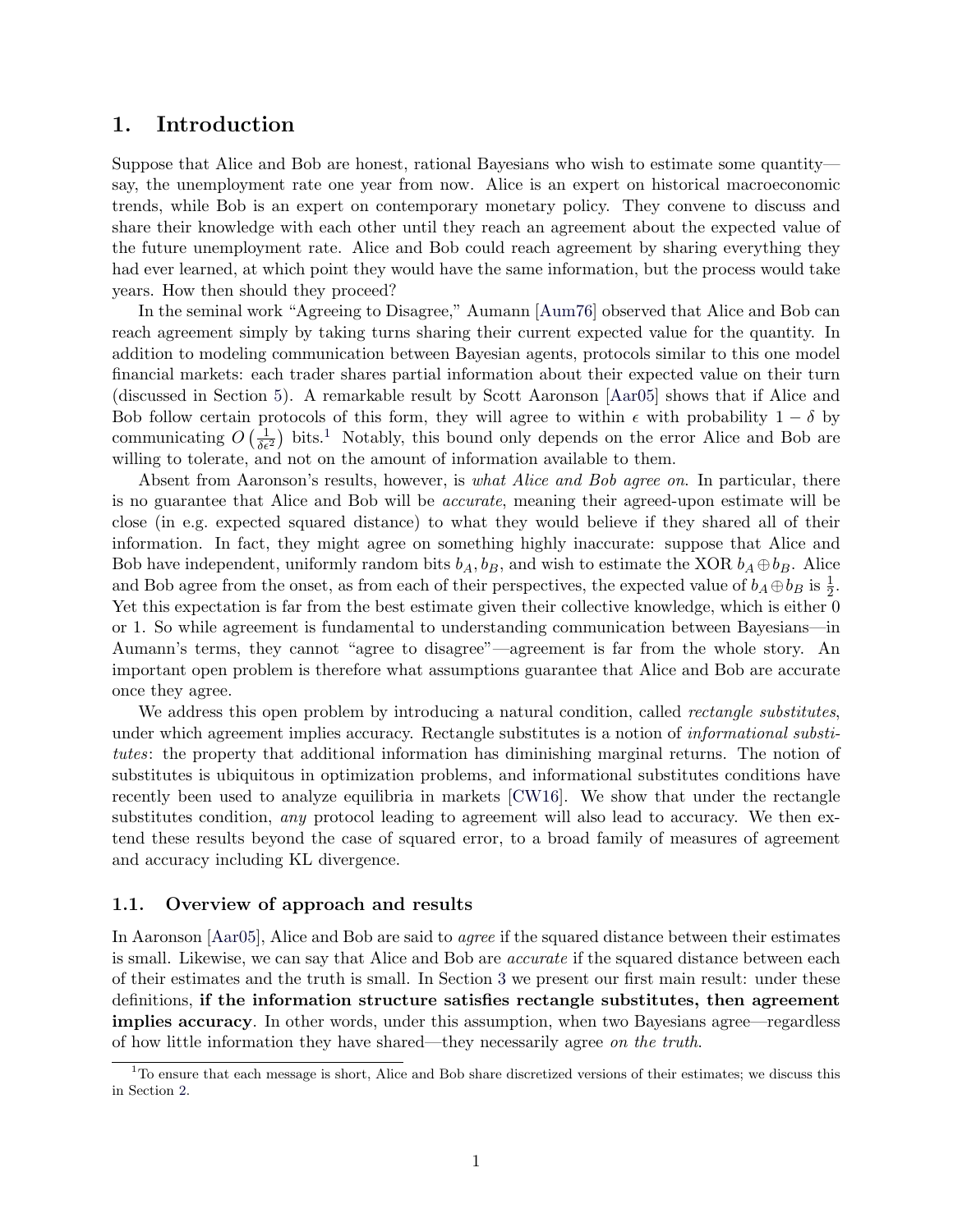The proof involves carefully partitioning the space of posterior beliefs induced by the protocol. Agreement is used to show that Alice and Bob usually fall into the same partition element, which means that Bob would not learn much from learning the partition element of Alice's expectation. Then, the rectangle substitutes condition is used to show that if Bob were to learn Alice's partition element, then he would be very close to knowing the truth.

Aaronson measures agreement in terms of squared error, yet other measurements like KL divergence may be better suited for some settings. For example, if Alice and Bob estimate the probability of a catastrophic event as  $10^{-10}$  and  $10^{-2}$ , respectively, then under squared error they are said to agree closely, but arguably they disagree strongly, as reflected by their large KL divergence. Motivated these different ways to measure agreement, we next ask:

- 1. Can Aaronson's protocols be generalized to other notions of agreement, such that the number of bits communicated is independent of the amount of information available to Alice and Bob?
- 2. Do other notions of agreement necessarily imply accuracy under rectangle substitutes?

In Section [4,](#page-9-0) we give our second and third main results: the answer to both questions is yes. Specifically, the positive results apply when when measuring agreement and accuracy using Bregman divergences, a class of error measures that includes both squared distance and KL divergence.<sup>[2](#page-2-0)</sup>

Aaronson's proof of his agreement theorem turns out to be specific to squared distance. Our agreement theorem (Theorem [4.11\)](#page-12-0) modifies Aaronson's protocol to depend on the particular Bregman divergence, i.e. the relevant error measure. It then proceeds in a manner inspired by Aaronson but using several new ideas. Our proof that agreement implies accuracy under rectangle substitutes for general Bregman divergences also involves some nontrivial changes to our proof for squared distance. In particular, the fact that the length of an interval cannot be inferred from the Bregman divergence between its endpoints necessitates a closer analysis of the partition of Alice's and Bob's beliefs.

We conclude in Section [5](#page-15-1) with a discussion of connections between agreement protocols and information revelation in financial markets, and discuss an interesting potential avenue for future work.

#### 1.2. Related Work

Our setting is related to but distinct from communication complexity. In that field (e.g. [\[RY20\]](#page-16-2)), the goal is for Alice and Bob to correctly compute a function of their inputs while communicating as few bits as possible and using any protocol necessary. By contrast, Aaronson [\[Aar05\]](#page-15-0) considered a goal of agreement, not correctness, and focused on specific natural protocols, which he showed achieve this goal in a constant number of bits. Our work focuses on Aaronson's setting. We discuss how our results might be framed in terms of communication complexity in Appendix [E.](#page-30-0)

Our introduction of the substitutes condition is inspired by its usefulness in prediction markets [\[CW16\]](#page-16-1). The "expectation-sharing" agreement protocols we study bear a strong similarity to dynamics of market prices. Ostrovsky [\[Ost12\]](#page-16-3) introduced a condition under which convergence of prices in a market implies that all information is aggregated. This can be viewed as an "agreement implies accuracy" condition. We discuss these works and the connection of our work to markets in

<span id="page-2-0"></span><sup>&</sup>lt;sup>2</sup>The third result holds under an "approximate triangle inequality" condition on the Bregman divergence, which is satisfied by most or all natural choices; indeed, it is nontrivial to construct a Bregman divergence that does not satisfy this property.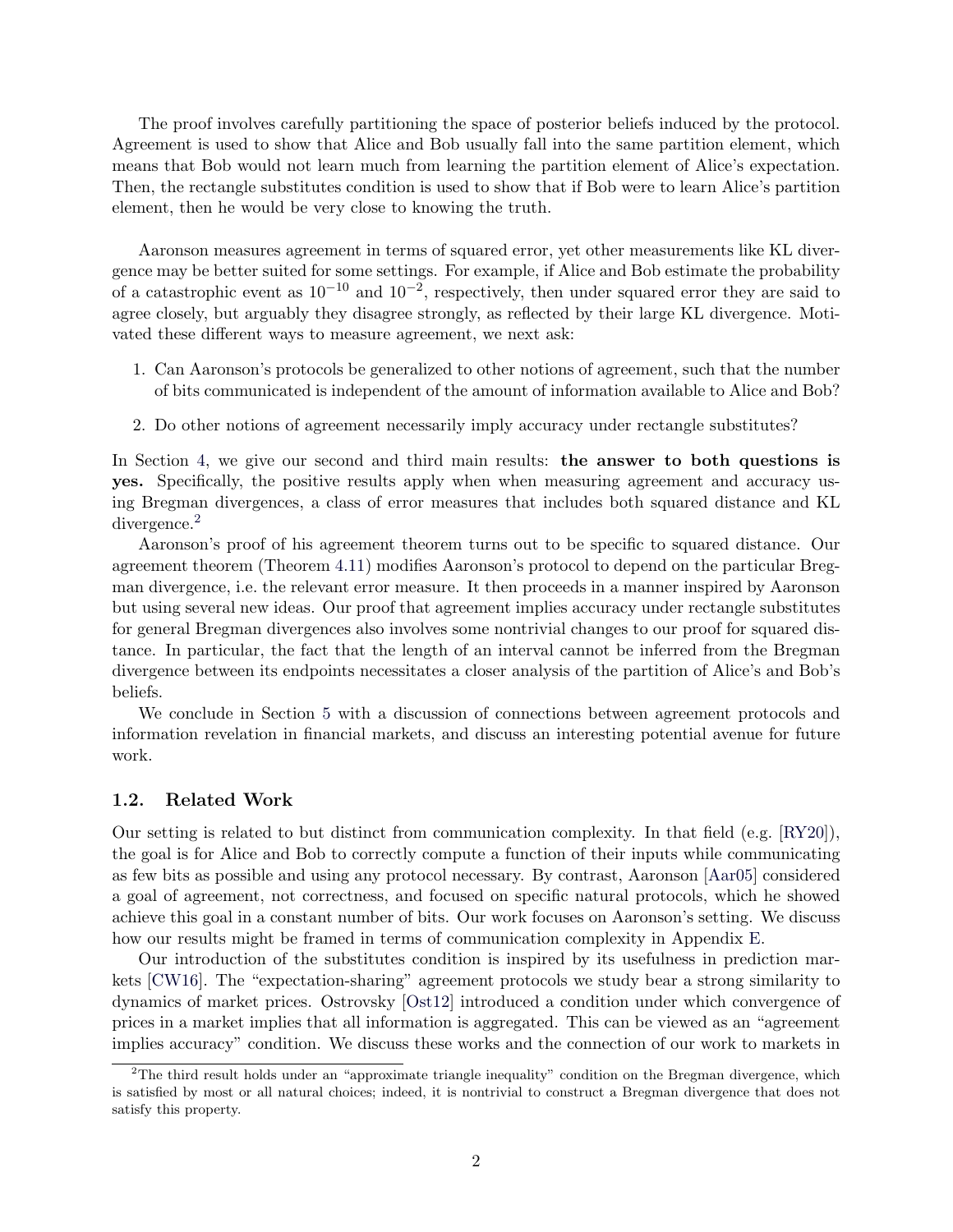Section [5.](#page-15-1) Another similar definition of informational substitutes is used by [\[NR21a\]](#page-16-4) in the context of robust aggregation of forecasts.

Finally, we note that the "agreement protocols" we study are not related to key agreement protocols in cryptography, where the goal is for two communicating parties to jointly construct a shared string for cryptographic use.

### <span id="page-3-0"></span>2. Preliminaries

#### 2.1. Information Structures

We consider a set  $\Omega$  of states of the world, with a probability distribution  $\mathbb P$  over the world states. There are two experts, Alice and Bob. Alice learns the value of a random variable  $\sigma : \Omega \to \mathcal{S}$ ; we call  $\sigma$  Alice's *signal* and S her *signal set*. Correspondingly, Bob learns the value of a random variable  $\tau : \Omega \to \mathcal{T}$ . These signals each convey partial information about the true state  $\omega \in \Omega$ . Alice and Bob are interested in a third random variable  $Y : \Omega \to [0, 1]$ . We use the term *information* structure to refer to the tuple  $\mathcal{I} := (\Omega, \mathbb{P}, \mathcal{S}, \mathcal{T}, Y)$ .

We denote by  $\mu_{\sigma\tau} := \mathbb{E}[Y | \sigma, \tau]$  the random variable that is equal to the expected value of Y conditioned on both Alice's signal  $\sigma$  and Bob's signal  $\tau$ . We also define  $\mu_{\sigma} := \mathbb{E}[Y | \sigma]$  and  $\mu_{\tau} := \mathbb{E}[Y \mod \tau]$ . For a measurable set  $S \subseteq \mathcal{S}$ , we define  $\mu_S := \mathbb{E}[Y \mid \sigma \in S]$ ; we define  $\mu_T$ analogously for  $T \subseteq \mathcal{T}$ . Additionally, for  $T \subseteq \mathcal{T}$ , we define  $\mu_{\sigma T} := \mathbb{E}[Y | \tau \in T, \sigma]$ , i.e. the expected value of Y conditioned on the particular value of  $\sigma$  and the knowledge that  $\tau \in T$ . If Alice knows that Bob's signal belongs to  $T$  (and nothing else about his signal), then the expected value of Y conditional on her information is  $\mu_{\sigma T}$ ; we refer to this as Alice's *expectation*. Likewise, for  $S \subseteq \mathcal{S}$ , we define  $\mu_{S\tau} := \mathbb{E}[Y \mid \sigma \in S, \tau]$ . Finally, we define  $\mu_{ST} := \mathbb{E}[Y \mid \sigma \in S, \tau \in T]$ . This is the expectation of a third party who only knows that  $\sigma \in S$  and  $\tau \in T$ .

In general we often wish to take expectations conditioned on  $\sigma \in S, \tau \in T$  (for some  $S \subseteq S, T \subseteq T$ ) T). We will use the shorthand  $\mathbb{E}[\cdot | S,T]$  for  $\mathbb{E}[\cdot | \sigma \in S, \tau \in T]$  in such cases.

#### <span id="page-3-1"></span>2.2. Agreement Protocols

The notion of *agreement* between Alice and Bob is central to our work. We first define agreement in terms of squared error, and generalize to other error measures in Section [4.](#page-9-0)

**Definition 2.1** ( $\epsilon$ -agree). Let a and b be Alice's and Bob's expectations, respectively (a and b are random variables on  $\Omega$ ). Alice and Bob  $\epsilon$ -agree if  $\frac{1}{4}\mathbb{E}[(a-b)^2] \leq \epsilon$ .

The constant  $\frac{1}{4}$  makes the left-hand side represent Alice's and Bob's distance to the average of their expectations.

Our setting follows [\[Aar05\]](#page-15-0), which examined communication protocols that cause Alice and Bob to agree. In a (deterministic) communication protocol, Alice and Bob take turns sending each other messages. On Alice's turns, Alice communicates a message that is a deterministic function of her input (i.e. her signal  $\sigma$ ) and all previous communication, and likewise for Bob on his turns. A rectangle is a set of the form  $S \times T$  where  $S \subseteq S$  and  $T \subseteq T$ . The transcript of the protocol at a time step t (i.e. after t messages have been sent) partitions  $\Omega$  into rectangles: for any given sequence of t messages, there are subsets  $S_t \subseteq S, T_t \subseteq T$  such that the protocol transcript at time t is equal to this sequence if and only if  $(\sigma, \tau) \in S_t \times T_t$ . For a given communication protocol, we may think of  $S_t$  and  $T_t$  as random variables. Alice's expectation at time t (i.e. after the t-th message has been sent) is  $\mu_{\sigma T_t}$  and Bob's expectation at time t is  $\mu_{S_t\tau}$ . Finally, the protocol terminates at a certain time (which need not be known in advance of the protocol). While typically in communication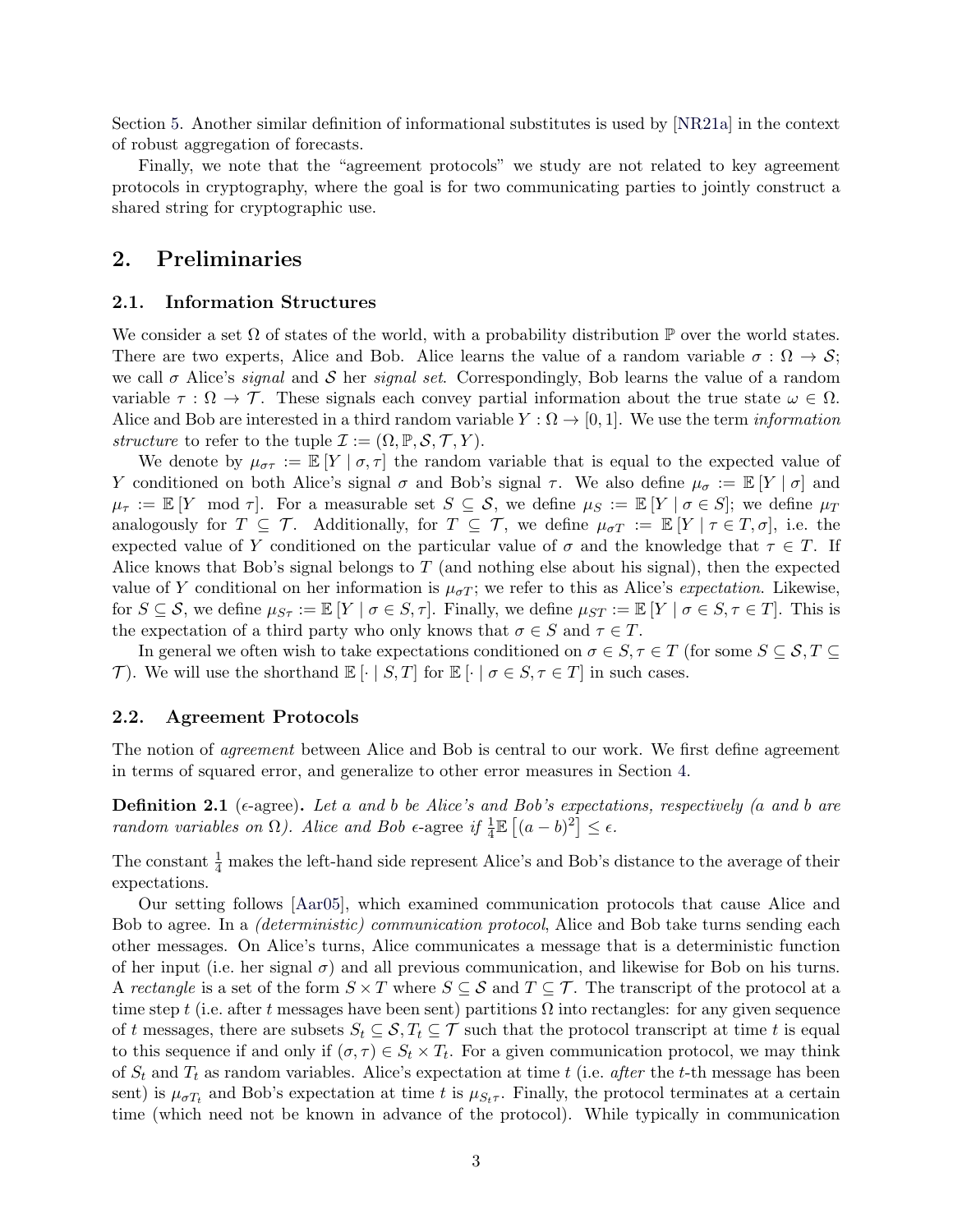complexity a protocol is associated with a final output, in this case we are interested in Alice's and Bob's expectations, so we do not require an output.

It will be convenient to hypothesize a third party observer, whom we call Charlie, who observes the protocol but has no other information. At time t, Charlie has expectation  $\mu_{S_tT_t}$ . Charlie's expectation can also be interpreted as the expectation of Y according to Alice and Bob's common knowledge.

The following definition formalizes the relationship between communication protocols and agreement.

**Definition 2.2** (e-agreement protocol). Given an information structure  $I$ , a communication protocol causes Alice and Bob to  $\epsilon$ -agree on  $\mathcal I$  if Alice and Bob  $\epsilon$ -agree at the end of the protocol, i.e., if  $\frac{1}{4}\mathbb{E}[(a-b)^2] \leq \epsilon$ , where the expected value is over Alice's and Bob's inputs. We say that a communication protocol is an  $\epsilon$ -agreement protocol if the protocol causes Alice and Bob to  $\epsilon$ -agree on every information structure.

Aaronson defines and analyzes two  $\epsilon$ -agreement protocols.<sup>[3](#page-4-0)</sup> The first of these is the *standard* protocol, in which Alice and Bob take turns stating their expectations for a number of time steps that can be computed by Alice and Bob independently in advance of the protocol, and which is guaranteed to be at most  $O(1/\epsilon)$ .

The fact that exchanging their expectations for  $O(1/\epsilon)$  time steps results in  $\epsilon$ -agreement is profound and compelling. However, the standard protocol may require an unbounded number of bits of communication, since Alice and Bob are exchanging real numbers. To address this, Aaronson defines another agreement protocol that is truly polynomial-communication (which we slightly modify for our purposes):

**Definition 2.3** (Discretized protocol, [\[Aar05\]](#page-15-0)). Choose  $\epsilon > 0$ . In the discretized protocol with parameter  $\epsilon$ , on her turn (at time t), Alice sends "low" if her expectation is smaller than Charlie's by more than  $\epsilon/4$ , i.e. if  $\mu_{S_{t-1}\tau} < \mu_{S_{t-1}T_{t-1}} - \epsilon/4$ ; "high" if her expectation is larger than Charlie's by more than  $\epsilon/4$ ; and "medium" otherwise. Bob acts analogously on his turn. At the start of the protocol, Alice and Bob use the information structure to independently compute the time  $t_{end} \leq \frac{1000}{\epsilon}$  $\epsilon$ that minimizes  $\mathbb{E}\left[ (\mu_{\sigma T_{t_{end}}} - \mu_{S_{t_{end}} \tau})^2 \right]$ . The protocol ends at this time.

**Theorem 2.4** ([\[Aar05,](#page-15-0) Theorem 4]). The discretized protocol with parameter  $\epsilon$  is an  $\epsilon$ -agreement protocol with transcript length  $O(1/\epsilon)$  bits.

In general, we refer to Aaronson's standard and discretized protocols as examples of expectationsharing protocols. We will define other examples in Section [4,](#page-9-0) similar to Aaronson's discretized protocol but with different cutoffs for low, medium, and high. We also interpret expectation-sharing protocols in the context of markets in Section [5.](#page-15-1)

#### 2.3. Accuracy and Informational Substitutes

Most of our main results give conditions such that if Alice and Bob  $\epsilon$ -agree, then Alice's and Bob's estimates are accurate. By *accurate*, we mean that Alice's and Bob's expectations are close to  $\mu_{\sigma\tau}$ , i.e., what they would believe if they knew each other's signals. (After all, they cannot hope to have a better estimate of Y than  $\mu_{\sigma\tau}$ ; for this reason we sometimes refer to  $\mu_{\sigma\tau}$  as the "truth.") Formally:

<span id="page-4-0"></span> $3A$  minor difference to our framing is that Aaronson [\[Aar05\]](#page-15-0) focuses on *probable approximate agreement*: protocols that cause the absolute difference between Alice and Bob to be at most  $\epsilon$  with probability all but  $\delta$ . While the results as presented in this section are stronger than those in [\[Aar05\]](#page-15-0) (the original results follow from these as a consequence of Markov's inequality), these results follow from a straightforward modification of his proofs.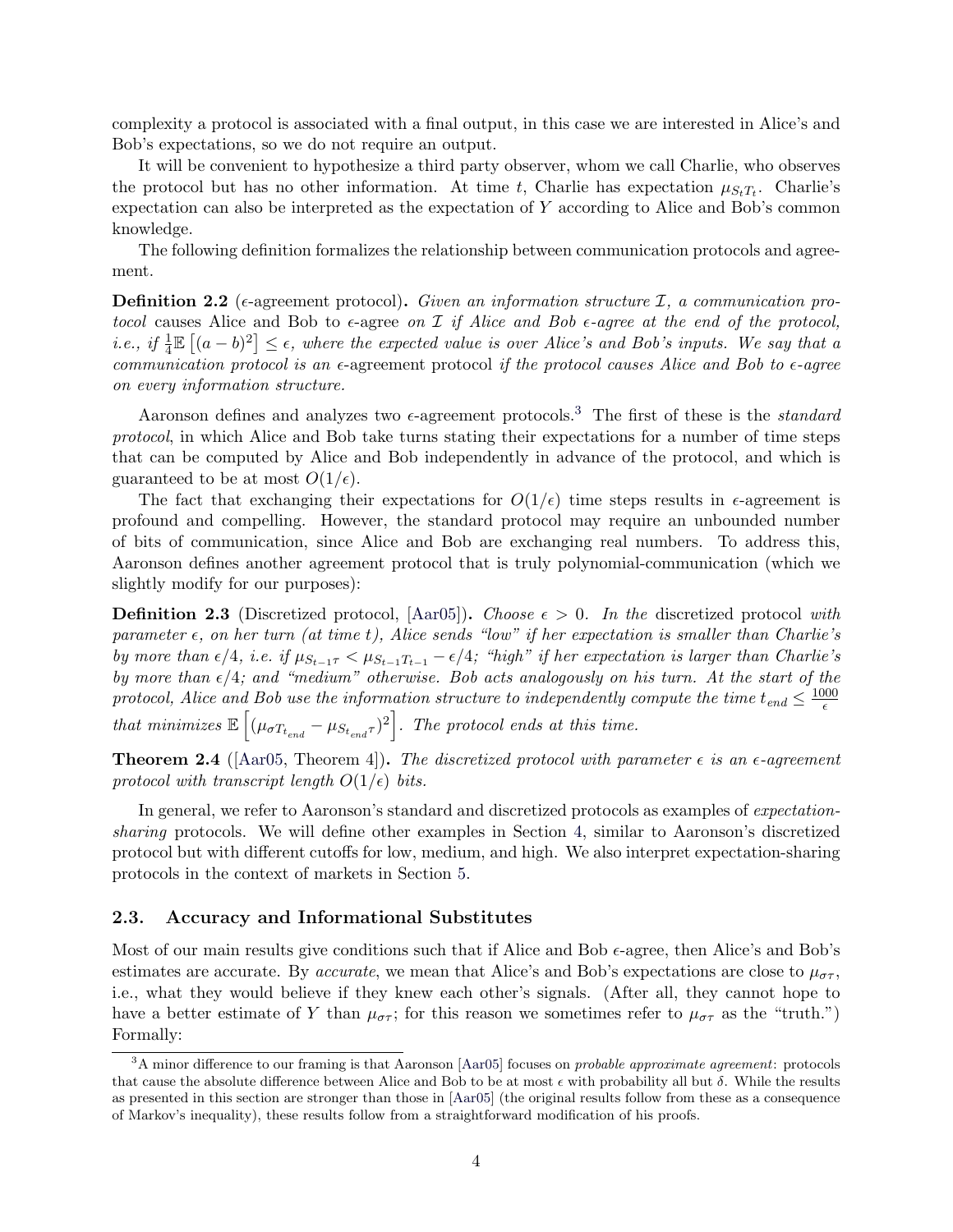**Definition 2.5** ( $\epsilon$ -accurate). Let a be Alice's expectation. Alice is  $\epsilon$ -accurate if  $\mathbb{E}[(\mu_{\sigma\tau} - a)^2] \leq \epsilon$ . We define  $\epsilon$ -accuracy analogously for Bob.

One cannot hope for an unconditional result stating that if Alice and Bob agree, then they are accurate. Consider for instance the XOR information structure from the introduction: Alice and Bob each receive independent random bits as input, and  $Y$  is the XOR of these bits. Then from the start Alice and Bob agree that the expected value of Y is exactly  $\frac{1}{2}$ , but this value is far from  $\mu_{\sigma\tau}$ , which is either 0 or 1.

Intuitively, this situation arises because Alice's and Bob's signals are informational complements: each signal is not informative by itself, but they are informative when taken together. On the other hand, we say that signals are informational substitutes if learning one signal is less valuable if you already know the other signal. An extreme example is if  $\sigma = \tau = X$  for any random variable X. Here  $\sigma$  becomes useless upon learning  $\tau$  and vice versa. In Chen and Waggoner [\[CW16\]](#page-16-1),<sup>[4](#page-5-0)</sup> the authors discuss formalizations of several notions of informational substitutes. All of these notions capture "diminishing marginal value," in the sense that, roughly speaking, the value of partial information is a submodular set function. The various definitions proposed by Chen and Waggoner [\[CW16\]](#page-16-1) only differ in how finely they allow decomposing  $\sigma$  and  $\tau$  to obtain a marginal unit. Our definition has the same format, but uses a decomposition inspired by information rectangles in communication complexity. Recall that we write  $| S, T \text{ as shorthand for } | \sigma \in S, \tau \in T$ .

<span id="page-5-1"></span>**Definition 2.6.** An information structure  $\mathcal{I} = (\Omega, \mathbb{P}, \mathcal{S}, \mathcal{T}, Y)$  satisfies rectangle substitutes if it satisfies weak substitutes on every sub-rectangle, i.e., if for every  $S \subseteq S, T \subseteq T$ , we have

$$
\mathbb{E}\left[\left(Y-\mu_{S\tau}\right)^2 \mid S,T\right] - \mathbb{E}\left[\left(Y-\mu_{\sigma\tau}\right)^2 \mid S,T\right] \leq \mathbb{E}\left[\left(Y-\mu_{ST}\right)^2 \mid S,T\right] - \mathbb{E}\left[\left(Y-\mu_{\sigma T}\right)^2 \mid S,T\right].
$$

We will show that under rectangle substitutes, if Alice and Bob approximately agree, then they are approximately accurate.

Interpreting substitutes. Both sides of the inequality in Definition [2.6](#page-5-1) represent the "value" of learning  $\sigma$  as measured by a decrease in error. The left-hand side gives the decrease if one already knows  $\tau$  and that  $\sigma \in S$ ; the right-hand side gives the decrease if one only knows that  $\sigma \in S$ ,  $\tau \in T$ . Substitutes thus says: the marginal value of learning  $\sigma$  is smaller if one already knows  $\tau$  than if one does not. This statement should hold for every sub-rectangle  $S, T$ . We remark that the inequality can be rearranged to focus instead on the marginal value of  $\tau$  rather than  $\sigma$ . We also note that in the XOR information structure, the left-hand side of the inequality is  $\frac{1}{4}$  while the right-hand side is zero: a large violation of the substitutes condition. In the example  $\sigma = \tau = X$ , the left side is always zero.

Chen and Waggoner [\[CW16\]](#page-16-1) discusses three interpretations of substitutes, which motivate it as a natural condition. (1) Each side of the inequality measures an improvement in prediction error, here the squared loss, due to learning  $\sigma$ . Under substitutes, the improvement is smaller if one already knows  $\tau$ . (2) Each side measures a *decrease in uncertainty* due to learning  $\sigma$ . Under substitutes,  $\sigma$  provides less information about Y if one already knows  $\tau$ <sup>[5](#page-5-2)</sup> (3) Each side measures the *decrease in distance* of a posterior expectation from the truth when learning  $\sigma$ . The distance to Y changes less if one already knows  $\tau$ .

<span id="page-5-2"></span><span id="page-5-0"></span><sup>4</sup>We recommend the ArXiv version for the most up-to-date introduction to informational substitutes.

<sup>&</sup>lt;sup>5</sup>Here, uncertainty is measured by variance of one's belief. Under the KL divergence analogue covered in Section [4.1,](#page-10-0) uncertainty is measured in bits via Shannon entropy.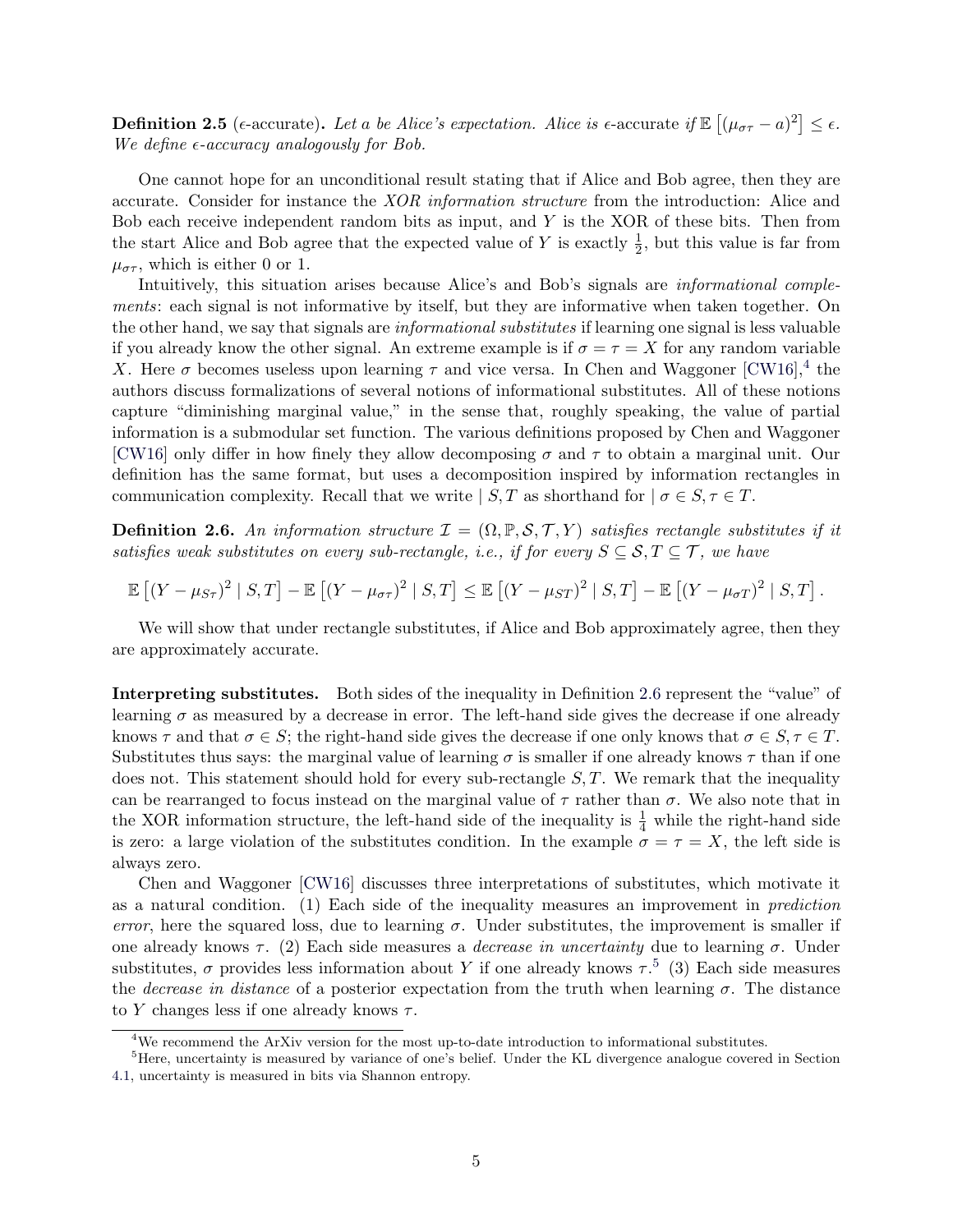#### 2.4. The Pythagorean Theorem

We will use the following fact throughout. We defer the proof to Appendix [C,](#page-19-0) where we establish a more general version of this statement.

<span id="page-6-5"></span>**Proposition 2.7** (Pythagorean theorem). Let A be a random variable,  $B = \mathbb{E}[A | \mathcal{F}]$  where F is a sigma-algebra, and  $C$  be a random variable defined on  $\mathcal{F}$ . Then

$$
\mathbb{E}[(A-C)^2] = \mathbb{E}[(A-B)^2] + \mathbb{E}[(B-C)^2].
$$

We use the phrase *Pythagorean theorem* in part because of its form, and in part because it is precisely the familiar Pythagorean theorem when the random variables are viewed as points in a Hilbert space<sup>[6](#page-6-1)</sup> with inner product  $\langle X, Y \rangle := \mathbb{E} [XY]$ .

Informally,  $A$  is a random variable,  $B$  is the expected value of  $A$  conditional on some partial information, and  $C$  is a random variable that only depends on this information. So the theorem applies when  $B$  is a coarse estimate of  $A$  and  $C$  is at least as coarse as  $B$ , a scenario that often occurs in our setting.

One application of the Pythagorean theorem in our context takes  $A = Y, B = \mu_{\sigma\tau}$  (the expected value of Y conditioned on the experts' signals), and  $C = \mu_{\sigma T}$  (Alice's expected value, which only depends on her signal and thus on the signal pair). This particular application, along with the symmetric one taking  $C = \mu_{S_{\tau}}$ , allows us to rewrite the rectangle substitutes condition in a form that we will find more convenient:

**Remark 2.8.** An information structure  $\mathcal I$  satisfies rectangle substitutes if and only if

<span id="page-6-4"></span>
$$
\mathbb{E}\left[\left(\mu_{\sigma\tau} - \mu_{S\tau}\right)^2 \mid S, T\right] \le \mathbb{E}\left[\left(\mu_{\sigma T} - \mu_{ST}\right)^2 \mid S, T\right] \tag{1}
$$

for all  $S$ ,  $T$ .

### <span id="page-6-0"></span>3. Results for Squared Distance

Our main results show that, under the rectangle substitutes condition, any communication protocol that causes Alice and Bob to agree also causes them to be accurate. We now show the first of these results, which is specific to the squared distance error measure that we have been discussing.

#### 3.1. Agreement Implies Accuracy

<span id="page-6-2"></span>**Theorem 3.1.** Let  $\mathcal{I} = (\Omega, \mathbb{P}, \mathcal{S}, \mathcal{T}, Y)$  be an information structure that satisfies rectangle substitutes. For any communication protocol that causes Alice and Bob to  $\epsilon$ -agree on  $\mathcal{I}$ , Alice and Bob are  $10e^{1/3}$ -accurate after the protocol terminates.

The crux of the argument is the following lemma.

<span id="page-6-3"></span>**Lemma 3.2.** Let  $\mathcal{I} = (\Omega, \mathbb{P}, \mathcal{S}, \mathcal{T}, Y)$  be an information structure that satisfies rectangle substitutes. Let  $\epsilon = \mathbb{E} \left[ (\mu_{\sigma} - \mu_{\tau})^2 \right]$ . Then

 $\mathbb{E}\left[ (\mu_{\sigma\tau} - \mu_{\tau})^2 \right] \leq 6\epsilon^{1/3}.$ 

Let us first prove Theorem [3.1](#page-6-2) assuming Lemma [3.2](#page-6-3) is true.

<span id="page-6-1"></span> $6$ We do not make use of this abstraction in our work, but we refer the interested reader to [ $\tilde{\rm S}$ id57].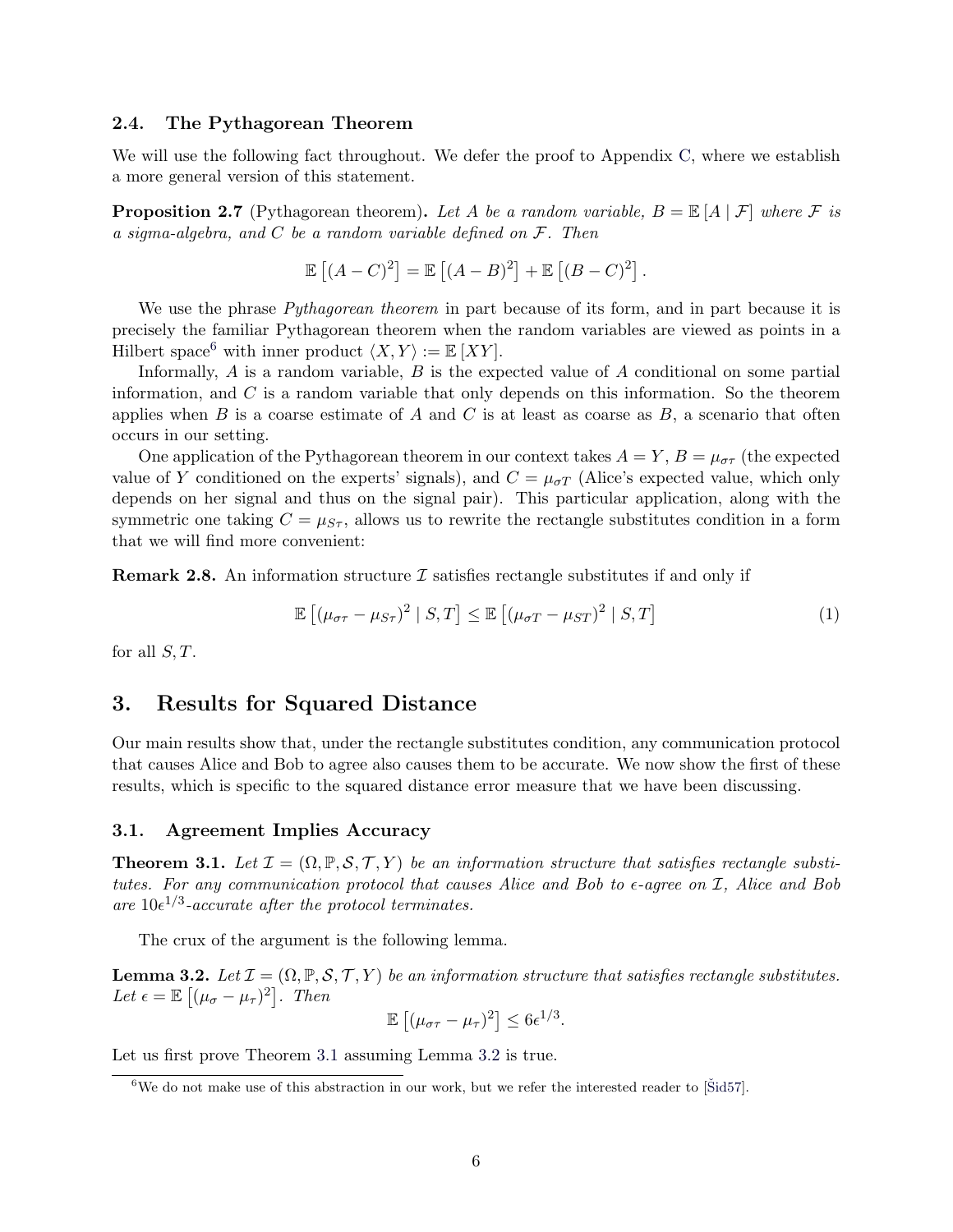*Proof of Theorem [3.1.](#page-6-2)* Consider any protocol that causes Alice and Bob to  $\epsilon$ -agree on  $\mathcal{I}$ . Let S be the set of possible signals of Alice at the end of the protocol which are consistent with the protocol transcript, and define T likewise for Bob. Intuitively,  $S \times T$  is the set of plausible signal pairs  $(\sigma, \tau)$ according to an external observer of the protocol. Observe that  $S$  and  $T$  are random variables, each a function of both  $\sigma$  and  $\tau$ . We have

$$
\mathbb{E}\left[(\mu_{\sigma\tau} - \mu_{S\tau})^2\right] = \mathbb{E}_{S,T}\left[\mathbb{E}\left[(\mu_{\sigma\tau} - \mu_{S\tau})^2 \mid S,T\right]\right]
$$
  
\n
$$
\leq \mathbb{E}_{S,T}\left[6\left(\mathbb{E}\left[(\mu_{\sigma T} - \mu_{S\tau})^2 \mid S,T\right]\right)^{1/3}\right]
$$
  
\n
$$
\leq 6\mathbb{E}_{S,T}\left[\mathbb{E}\left[(\mu_{\sigma T} - \mu_{S\tau})^2 \mid S,T\right]\right]^{1/3}
$$
  
\n
$$
= 6\mathbb{E}\left[(\mu_{\sigma T} - \mu_{S\tau})^2\right]^{1/3} = 6(4\epsilon)^{1/3} \leq 10\epsilon^{1/3}.
$$

In the second step, we apply Lemma [3.2](#page-6-3) to the information structure  $\mathcal I$  restricted to  $S \times T$  — that is, to  $\mathcal{I}' = (\Omega', \mathbb{P}', S, T, Y)$ , where  $\Omega' = {\omega \in \Omega : \sigma \in S, \tau \in T}$  and  $\mathbb{P}'[\omega] = \mathbb{P}[\omega | \sigma \in S, \tau \in T]$ . (Note that we use the fact that if  $\mathcal I$  satisfies rectangle substitutes, then so does  $\mathcal I'$ ; this is because a rectangle of  $\mathcal{I}'$  is also a rectangle of  $\mathcal{I}$ .) The third step follows by the concavity of  $x^{1/3}$ . Therefore, Bob is  $10e^{1/3}$  accurate (and Alice is likewise by symmetry).  $\Box$ 

The proof of Lemma [3.2](#page-6-3) relies on the following claim. We defer the proof of Lemma [3.2](#page-6-3) (and Claim [3.3\)](#page-7-0) to Appendix [B,](#page-17-0) and instead sketch the proofs here.

<span id="page-7-0"></span>**Claim 3.3.** For any  $N \geq 1$ , it is possible to partition [0, 1] into N intervals  $[0, x_1), [x_1, x_2), \ldots,$  $[x_{N-1},1]$  in a way so that each interval has length at most  $\frac{2}{N}$ , and

$$
\mathbb{P}[k(\sigma) \neq k(\tau)] \leq \sqrt{\epsilon}N,
$$

where  $k(\sigma)$  denotes the  $k \in [N]$  such that  $x_{k-1} \leq \mu_{\sigma} < x_k$ , and  $k(\tau)$  is defined analogously.<sup>[7](#page-7-1)</sup>

Intuitively, Claim [3.3](#page-7-0) is true because if  $\mathbb{E}[(\mu_{\sigma}-\mu_{\tau})^2]$  is small, then  $\mu_{\sigma}$  and  $\mu_{\tau}$  are likely to fall into the same interval.

We now sketch the proof of Lemma [3.2.](#page-6-3) To see why Claim [3.3](#page-7-0) is relevant, recall that we wish to upper bound the expectation of  $(\mu_{\sigma\tau} - \mu_{\tau})^2$ . Let  $S^{(k)} := {\sigma \in S : x_{k-1} \leq \mu_{\sigma} < x_k}$ . By the Pythagorean theorem, we have

$$
\mathbb{E}\left[ (\mu_{\sigma\tau} - \mu_{\tau})^2 \right] = \mathbb{E}\left[ (\mu_{\sigma\tau} - \mu_{S^{(k(\sigma))}\tau})^2 \right] + \mathbb{E}\left[ (\mu_{S^{(k(\sigma))}\tau} - \mu_{\tau})^2 \right].
$$

By using the rectangle substitutes condition for  $S = S^{(k)}$ ,  $T = \mathcal{T}$  for every k, we find that

<span id="page-7-2"></span>
$$
\mathbb{E}\left[\left(\mu_{\sigma}-\mu_{S^{(k(\sigma))}}\right)^2\right] \geq \mathbb{E}\left[\left(\mu_{\sigma\tau}-\mu_{S^{(k(\sigma))}\tau}\right)^2\right].\tag{2}
$$

Therefore, we have

<span id="page-7-3"></span>
$$
\mathbb{E}\left[\left(\mu_{\sigma\tau}-\mu_{\tau}\right)^{2}\right] \leq \mathbb{E}\left[\left(\mu_{\sigma}-\mu_{S^{(k(\sigma))}}\right)^{2}\right] + \mathbb{E}\left[\left(\mu_{S^{(k(\sigma))}\tau}-\mu_{\tau}\right)^{2}\right].\tag{3}
$$

Claim [3.3](#page-7-0) lets us argue that the first of these two terms is small (because  $\mu_{\sigma}$  and  $\mu_{S^{(k(\sigma))}}$  are always within  $\frac{2}{N}$  of each other) and that the second term is also small (because conditioned on  $\tau$ ,  $k(\sigma)$  is known with high probability). We find that choosing  $N = \epsilon^{1/6}$  gives us the bound in Lemma [3.2.](#page-6-3)

Theorem [3.1](#page-6-2) is a general result about agreement protocols. Applying the result to Aaronson's discretized protocol gives us the following result.

<span id="page-7-1"></span><sup>&</sup>lt;sup>7</sup>For convenience we define  $x_0 = 0$  and  $x_N$  to be some number greater than 1.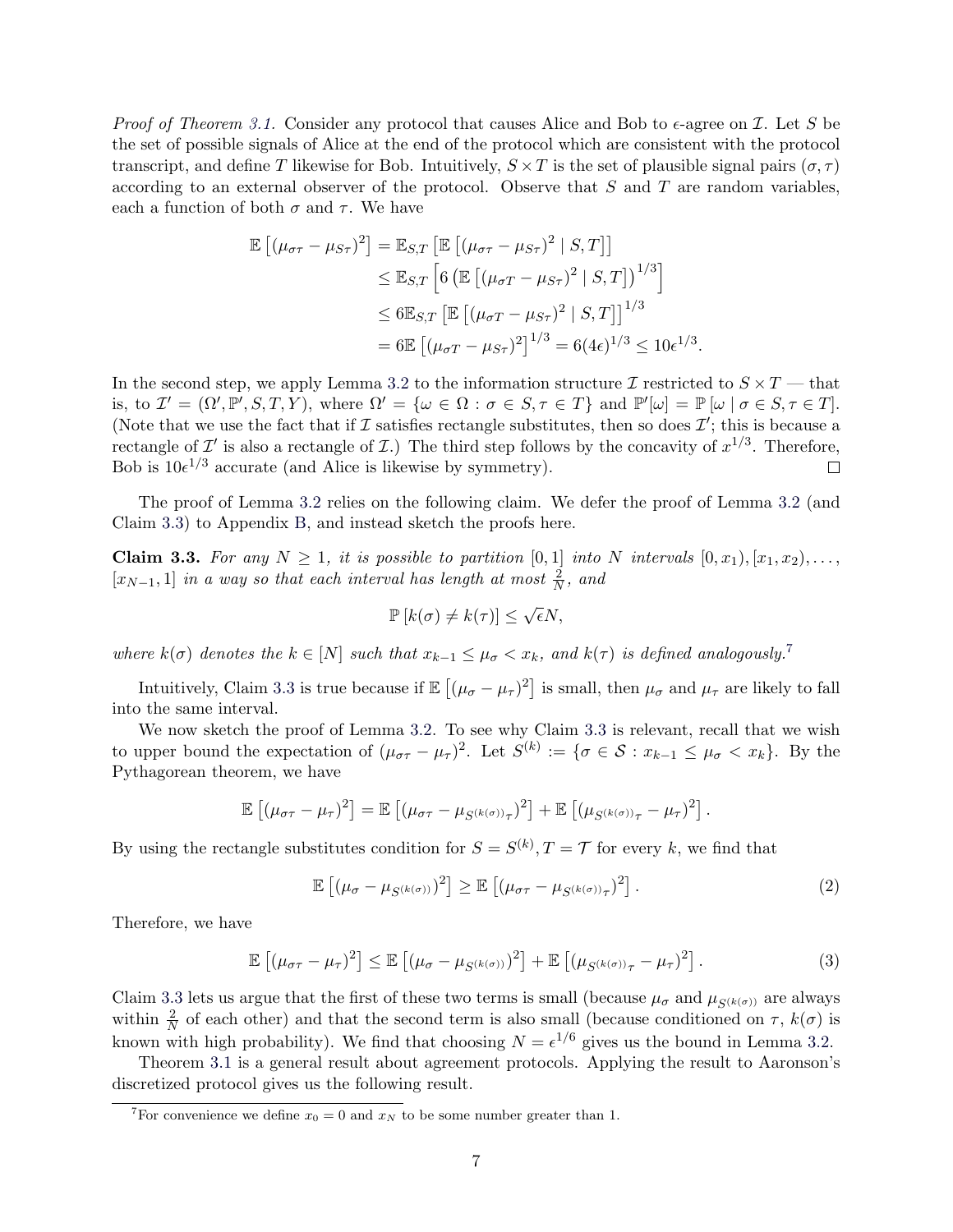<span id="page-8-0"></span>**Corollary 3.4.** Let  $\mathcal{I}$  be any information structure that satisfies universal rectangle substitutes. For any  $\epsilon > 0$ , Alice and Bob will be  $\epsilon$ -accurate after running Aaronson's discretized protocol with parameter  $\epsilon^3/1000$  (and this takes  $O(1/\epsilon^3)$  bits of communication).

Remark 3.5. The discretized protocol is not always the most efficient agreement protocol. For example, Proposition [B.1](#page-19-1) shows that if the rectangle substitutes condition holds, agreement (and therefore accuracy) can be reached with just  $O(\log(1/\epsilon))$  bits, an improvement on Corollary [3.4.](#page-8-0) We discuss communication complexity further in Appendix [E.](#page-30-0) Even if more efficient protocols are sometimes possible, expectation-sharing protocols are of interest because they model naturallyoccurring communication processes. For example, they capture the dynamics of prices in markets, which we also discuss in Section [5.](#page-15-1) More generally, we find it remarkable that Alice and Bob become accurate by running the agreement protocol (indeed any agreement protocol), despite such protocols being designed with only agreement in mind.

Finally, we observe the following important consequence of Theorem [3.1:](#page-6-2) once Alice and Bob agree, they continue to agree.

<span id="page-8-1"></span>**Corollary 3.6.** Let  $\mathcal{I} = (\Omega, \mathbb{P}, \mathcal{S}, \mathcal{T}, Y)$  be an information structure that satisfies rectangle substitutes. Consider a communication protocol with the property that Alice and Bob  $\epsilon$ -agree after round t. Then Alice and Bob  $10\epsilon^{1/3}$ -agree on all subsequent time steps.

Proof. If Alice and Bob  $\epsilon$ -agree then they are  $10\epsilon^{1/3}$ -accurate, so in particular  $\mathbb{E}[(\mu_{\sigma\tau} - \mu_{\sigma T_t})^2] \leq$  $10e^{1/3}$ . Note that  $\mathbb{E}[(\mu_{\sigma\tau} - \mu_{\sigma T_s})^2]$  is a decreasing function of s, since for any  $s_1 \leq s_2$  we have

$$
\mathbb{E}\left[\left(\mu_{\sigma\tau}-\mu_{\sigma T_{s_1}}\right)^2\right] = \mathbb{E}\left[\left(\mu_{\sigma\tau}-\mu_{\sigma T_{s_2}}\right)^2\right] + \mathbb{E}\left[\left(\mu_{\sigma T_{s_2}}-\mu_{\sigma T_{s_1}}\right)^2\right]
$$

by the Pythagorean theorem. Therefore, for any  $t' > t$ , we have  $\mathbb{E}[(\mu_{\sigma\tau} - \mu_{\sigma T_{t'}})^2] \leq 10\epsilon^{1/3}$ . Symmetrically, we have  $\mathbb{E} \left[ (\mu_{\sigma\tau} - \mu_{S_{t'}\tau})^2 \right] \leq 10 \epsilon^{1/3}$ . Therefore,  $\mathbb{E} \left[ (\mu_{\sigma T_{t'}} - \mu_{S_{t'}\tau})^2 \right] \leq 40 \epsilon^{1/3}$ , which means that after round t', Alice and Bob  $10e^{1/3}$ -agree.  $\Box$ 

Corollary [3.6](#page-8-1) stands in contrast to the more general case, in which it is possible that Alice and Bob "nearly agree for the first  $t - 1$  time steps, then disagree violently at the t-th step" [\[Aar05,](#page-15-0)  $\S2.2$ . Thus, while the main purpose of Theorem [3.1](#page-6-2) is a property about *accuracy*, an *agreement* property falls out naturally: under the rectangle substitutes condition, once Alice and Bob are close to agreement, they will remain in relatively close agreement into the future.

### 3.2. Graceful Decay Under Closeness to Rectangle Substitutes

In a sense, the rectangle substitutes condition is quite strong: it requires that the weak substitutes condition be satisfied on every sub-rectangle. One might hope for a result that generalizes Theorem [3.1](#page-6-2) to information structures that almost satisfy the rectangle substitutes condition but do not quite. Let us formally define a notion of closeness to rectangle substitutes.

**Definition 3.7.** An information structure  $\mathcal{I} = (\Omega, \mathbb{P}, \mathcal{S}, \mathcal{T}, Y)$  satisfies  $\delta$ -approximate rectangle substitutes if for every partition of  $S \times T$  into rectangles,<sup>[8](#page-8-2)</sup> the rectangle substitutes condition holds in expectation over the partition, up to an additive constant of  $\delta$ , i.e., if we have

<span id="page-8-3"></span>
$$
\mathbb{E}_{\sigma,\tau}\left[ (\mu_{\sigma\tau} - \mu_{S_{\sigma,\tau}\tau})^2 \right] \leq \mathbb{E}_{\sigma,\tau}\left[ (\mu_{\sigma T_{\sigma,\tau}} - \mu_{S_{\sigma,\tau}T_{\sigma,\tau}})^2 \right] + \delta, \tag{4}
$$

where  $S_{\sigma,\tau} \times T_{\sigma,\tau}$  is the rectangle containing  $(\sigma,\tau)$ .

<span id="page-8-2"></span><sup>&</sup>lt;sup>8</sup>There are partitions into rectangles that cannot arise from a communication protocol. Our results would apply equally if this condition were instead defined for every partition that could arise from a communication protocol, but we state this condition more generally so that it could be applicable in a broader context than the analysis of communication protocols.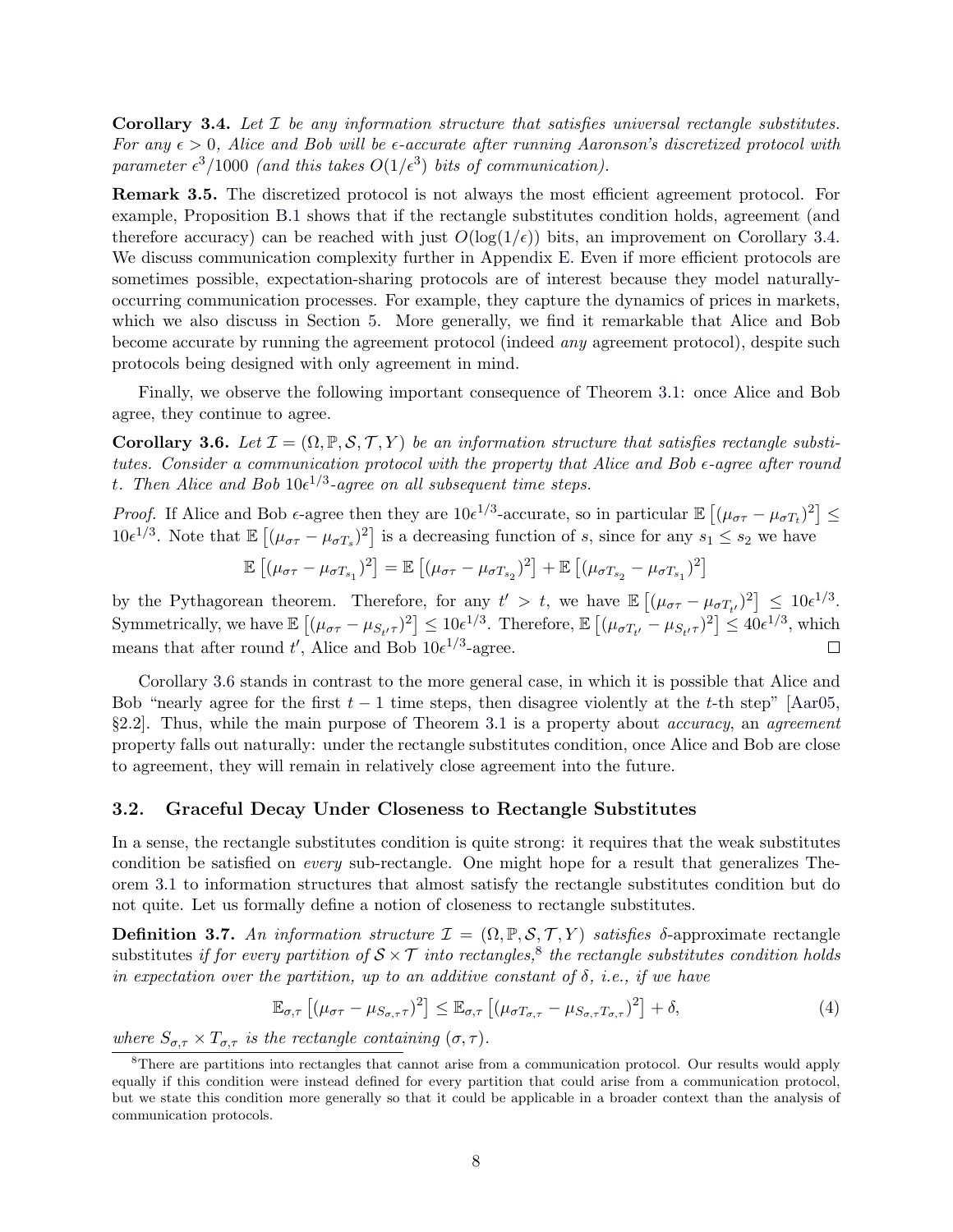**Remark 3.8.** The  $\delta$ -approximate rectangle substitutes property is a relaxation of the rectangle substitutes property, in the sense that the two are equivalent if  $\delta = 0$ . To see this, first observe that if I satisfies rectangle substitutes, then it satisfies Equation [4](#page-8-3) with  $\delta = 0$  pointwise across all  $S_{\sigma,\tau}$ ,  $T_{\sigma,\tau}$ , and thus in expectation. In the other direction, suppose that  $\mathcal I$  satisfies 0-approximate rectangle substitutes. Let  $S \subseteq \mathcal{S}, T \subseteq \mathcal{T}$  and consider the partition of  $\mathcal{I}$  into rectangles that contains  $S \times T$ and, separately, every other signal pair  $(\sigma, \tau)$  in its own rectangle. For this partition, Equation [4](#page-8-3) reduces precisely to Equation [1](#page-6-4) (the rectangle substitutes condition for S and T).

Theorem [3.1](#page-6-2) generalizes to approximate rectangle substitutes as follows.

**Theorem 3.9.** Let  $\mathcal{I} = (\Omega, \mathbb{P}, \mathcal{S}, \mathcal{T}, Y)$  be an information structure that satisfies  $\delta$ -approximate rectangle substitutes. For any communication protocol that causes Alice and Bob to  $\epsilon$ -agree on  $\mathcal{I}$ , Alice and Bob are  $(10e^{1/3} + \delta)$ -accurate after the protocol terminates.

Proof. We first observe that Lemma [3.2](#page-6-3) can be modified as follows.

<span id="page-9-1"></span>**Lemma 3.10.** Let  $\mathcal{I} = (\Omega, \mathbb{P}, \mathcal{S}, \mathcal{T}, Y)$  be an information structure that satisfies  $\delta$ -approximate rectangle substitutes. Let  $\epsilon = \mathbb{E} \left[ (\mu_{\sigma} - \mu_{\tau})^2 \right]$ . Then

$$
\mathbb{E}\left[ (\mu_{\sigma\tau} - \mu_{\tau})^2 \right] \leq 6\epsilon^{1/3} + \delta.
$$

The proof of Lemma [3.10](#page-9-1) is exactly the same as that of Lemma [3.2,](#page-6-3) except that Equation [2](#page-7-2) (Equation [6](#page-18-0) in the full proof) includes an additive  $\delta$  term on the left-hand side:

$$
\mathbb{E}\left[\left(\mu_{\sigma}-\mu_{S^{(k(\sigma))}}\right)^2\right]+\delta\geq \mathbb{E}\left[\left(\mu_{\sigma\tau}-\mu_{S^{(k(\sigma))}\tau}\right)^2\right].
$$

This modified inequality follows immediately from the  $\delta$ -approximate rectangle substitutes condition, noting that one partition of  $S \times \mathcal{T}$  into rectangles is  $\{S_1 \times \mathcal{T}, \ldots, S_N \times \mathcal{T}\}\.$  The extra  $\delta$  term produces the  $\delta$  term in the lemma statement.

To prove the theorem, let S be the set of possible signals of Alice at the end of the protocol which are consistent with the protocol transcript, and define T likewise for Bob. Let  $\delta_{ST}$  be the minimum δ such that  $S \times T$  satisfies δ-approximate rectangle substitutes. Note that  $\mathbb{E}_{S,T}$  [δ $_{ST}$ ]  $\leq \delta$ : otherwise, by taking the union over the worst-case partitions for each  $S, T$  we would exhibit a partition of  $S \times T$ into rectangles that would violate the δ-approximate rectangle substitutes property. Therefore we have

$$
\mathbb{E}\left[\left(\mu_{\sigma\tau} - \mu_{S\tau}\right)^2\right] = \mathbb{E}_{S,T}\left[\mathbb{E}\left[\left(\mu_{\sigma\tau} - \mu_{S\tau}\right)^2 \mid S,T\right]\right]
$$
  
\n
$$
\leq \mathbb{E}_{S,T}\left[6\left(\mathbb{E}\left[\left(\mu_{\sigma T} - \mu_{S\tau}\right)^2 \mid S,T\right]\right)^{1/3} + \delta_{ST}\right]
$$
  
\n
$$
\leq 6\mathbb{E}_{S,T}\left[\mathbb{E}\left[\left(\mu_{\sigma T} - \mu_{S\tau}\right)^2 \mid S,T\right]\right]^{1/3} + \delta
$$
  
\n
$$
= 6\mathbb{E}\left[\left(\mu_{\sigma T} - \mu_{S\tau}\right)^2\right]^{1/3} + \delta = 6(4\epsilon)^{1/3} + \delta \leq 10\epsilon^{1/3} + \delta.
$$

As in the proof of Theorem [3.1,](#page-6-2) the second step follows by applying Lemma [3.2](#page-6-3) to the information structure  $\mathcal I$  restricted to  $S \times T$ .  $\Box$ 

### <span id="page-9-0"></span>4. Results for Other Divergence Measures

Squared distance is a compelling error measure because it elicits the mean. That is, if you wish to estimate a random variable  $Y$  and will be penalized according to the squared distance between Y and your estimate, the strategy that minimizes your expected penalty is to report the expected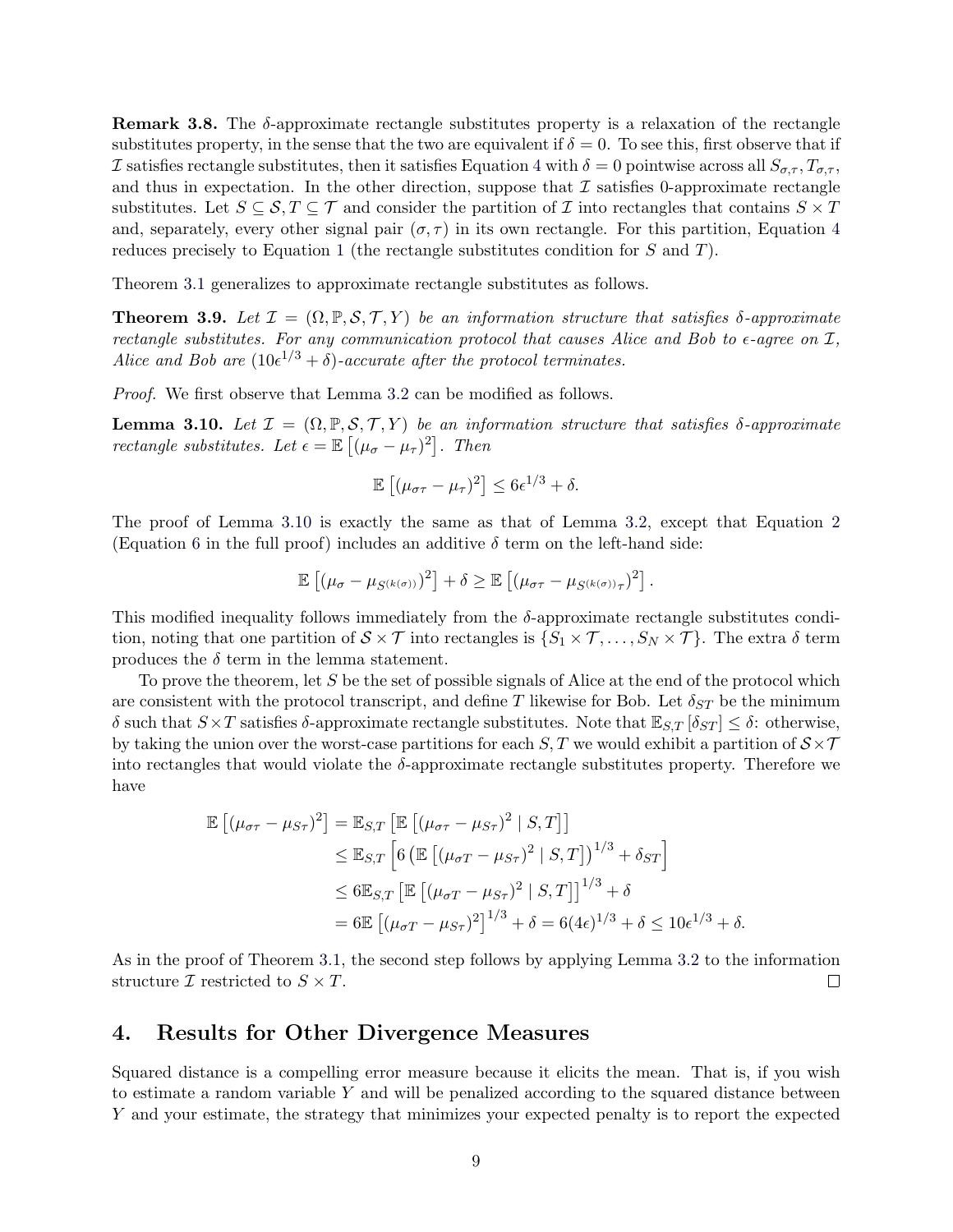

<span id="page-10-2"></span>Figure 1: The Bregman divergence  $D_G(y \parallel x)$  is the vertical distance at y between G and the tangent line to  $G$  at  $x$ .

value of Y (conditional on the information you have). This is in contrast to e.g. absolute distance as an error measure, which would instead elicit the median of your distribution. The class of error measures that elicit the mean is precisely the class of *Bregman divergences* (defined below).

In this section, our main result is a generalization of Theorem [3.1](#page-6-2) to (almost) arbitrary Bregman divergences (see e.g. Theorem [4.14\)](#page-13-0). Additionally, we provide a generalization of Aaronson's discretized protocol to arbitrary Bregman divergences (Theorem [4.11\)](#page-12-0).

#### <span id="page-10-0"></span>4.1. Preliminaries on Bregman Divergences

**Definition 4.1.** Given a differentiable,<sup>[9](#page-10-1)</sup> strictly convex function  $G : [0,1] \to \mathbb{R}$ , and  $x, y \in [0,1]$ , the Bregman divergence from  $y$  to  $x$  is

$$
D_G(y \parallel x) := G(y) - G(x) - (y - x)G'(x).
$$

<span id="page-10-3"></span>**Proposition 4.2** ([\[Ban+05\]](#page-16-6)). Given a random variable Y, the quantity  $\mathbb{E}[D_G(Y \parallel x)]$  is minimized by  $x = \mathbb{E}[Y]$ .

An intuitive formulation of Bregman divergence is that  $D_G(y \parallel x)$  can be found by drawing the line tangent to G at x and computing how far below the point  $(y, G(y))$  this line passes. We illustrate this in Figure [1.](#page-10-2) Note that the Bregman divergence is not in general symmetric in its arguments; indeed,  $G(x) = x^2$  is the only G for which it is.

The Bregman divergence with respect to  $G(x) = x^2$  is precisely the squared distance. Another common Bregman divergence is the KL divergence, which corresponds to  $G(x) = x \log x + (1$  $x)$  log(1 – x), the negative of Shannon entropy.

We generalize relevant notions such as agreement and accuracy to arbitrary Bregman divergences as follows. In the definitions below,  $G : [0,1] \to \mathbb{R}$  is a differentiable, strictly convex function.

**Definition 4.3.** Let a be Alice's expectation. Alice is  $\epsilon$ -accurate if  $\mathbb{E}[D_G(\mu_{\sigma\tau} \parallel a)] \leq \epsilon$ , and likewise for Bob.

We discuss our choice of the order of these two arguments (i.e. why we do not instead consider the expectation of  $D_G(a \parallel \mu_{\sigma\tau})$  in Appendix [D.](#page-28-0) We now define  $\epsilon$ -agreement, and to do so we first define the Jensen-Bregman divergence.

<span id="page-10-1"></span><sup>&</sup>lt;sup>9</sup>When we say "differentiable," we mean differentiable on the interior of the interval on which G is defined.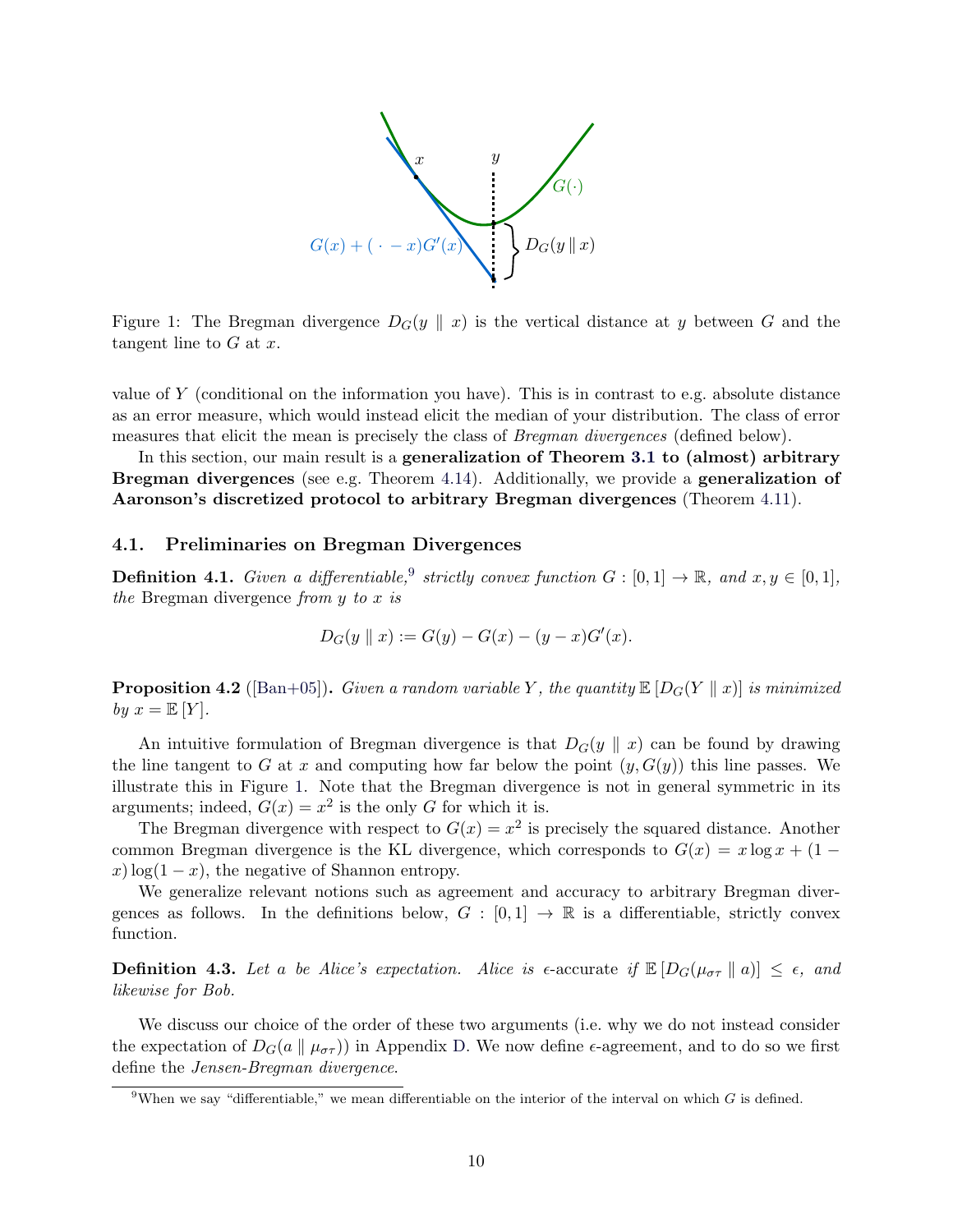**Definition 4.4.** For  $a, b \in [0, 1]$ , the Jensen-Bregman divergence between a and b with respect to G is

$$
JB_G(a,b) := \frac{1}{2} \left( D_G \left( a \parallel \frac{a+b}{2} \right) + D_G \left( b \parallel \frac{a+b}{2} \right) \right) = \frac{G(a)+G(b)}{2} - G \left( \frac{a+b}{2} \right).
$$

The validity of the second equality can be easily derived from the definition of Bregman divergence. Note that the Jensen-Bregman divergence, unlike the Bregman divergence, is symmetric in its arguments. The Jensen-Bregman divergence is a lower bound on the average Bregman divergence from Alice and Bob to any other point (see Proposition [C.1](#page-19-2) [\(i\)\)](#page-19-3).

**Definition 4.5.** Let a and b be Alice's and Bob's expectations, respectively. Alice and Bob  $\epsilon$ -agree with respect to G if  $JB_G(a, b) \leq \epsilon$ .

In Appendix [D](#page-28-0) we discuss alternative definitions of agreement and accuracy. The upshot of this discussion is that our definition of agreement is the weakest reasonable one, and our definition of accuracy is the strongest reasonable one. This means that the main result of this section—that under a wide class of Bregman divergence, agreement implies accuracy—is quite powerful: it starts with a weak premise and proves a strong conclusion.

**Definition 4.6.** Given an information structure  $I$ , a communication protocol causes Alice and Bob to  $\epsilon$ -agree on  $\mathcal I$  with respect to G if Alice and Bob  $\epsilon$ -agree with respect to G at the end of the protocol. A communication protocol is an  $\epsilon$ -agreement protocol with respect to G if the protocol causes Alice and Bob to  $\epsilon$ -agree with respect to G on every information structure.

We also generalize the notion of rectangle substitutes to this domain, following [\[CW16\]](#page-16-1), which explored notions of substitutes for arbitrary Bregman divergences.

**Definition 4.7.** Let  $G : [0,1] \to \mathbb{R}$  be a differentiable, strictly convex function. An information structure  $\mathcal{I} = (\Omega, \mathbb{P}, \mathcal{S}, \mathcal{T}, Y)$  satisfies rectangle substitutes with respect to G if for every  $S \subseteq \mathcal{S}, T \subseteq$  $\mathcal{T}$ , we have

$$
\mathbb{E}\left[D_G(Y \parallel \mu_{S\tau}) \mid S,T\right] - \mathbb{E}\left[D_G(Y \parallel \mu_{\sigma\tau}) \mid S,T\right] \leq \mathbb{E}\left[D_G(Y \parallel \mu_{ST}) \mid S,T\right] - \mathbb{E}\left[D_G(Y \parallel \mu_{\sigma T}) \mid S,T\right].
$$

The Pythagorean theorem (Proposition [2.7\)](#page-6-5) generalizes to arbitrary Bregman divergences:

<span id="page-11-0"></span>**Proposition 4.8.** Let A be a random variable,  $B = \mathbb{E}[A | \mathcal{F}]$  where F is a sigma-algebra, and C be a random variable defined on F. Then

$$
\mathbb{E}[D_G(A \parallel C)] = \mathbb{E}[D_G(A \parallel B)] + \mathbb{E}[D_G(B \parallel C)].
$$

Although the proof of this observation is fairly straightforward, to our knowledge Proposition [4.8](#page-11-0) is original to this work. We provide a proof in Appendix [C.](#page-19-0) Just as we did with squared error, this general Pythagorean theorem allows us to rewrite the rectangle substitutes condition for Bregman divergences.

**Remark 4.9.** An information structure  $\mathcal I$  satisfies rectangle substitutes with respect to  $G$  if and only if for all  $S \subseteq \mathcal{S}, T \subseteq \mathcal{T}$  we have

<span id="page-11-1"></span>
$$
\mathbb{E}\left[D_G(\mu_{\sigma\tau} \parallel \mu_{S\tau}) \mid S,T\right] \leq \mathbb{E}\left[D_G(\mu_{\sigma T} \parallel \mu_{ST}) \mid S,T\right].\tag{5}
$$

Given the interpretation of Bregman divergences as measures of error, we can interpret the left side as Bob's expected error in predicting the truth while the right side is Charlie's expected error when predicting Alice's expectation. Both sides measure a prediction error due to not having Alice's signal, but from different starting points.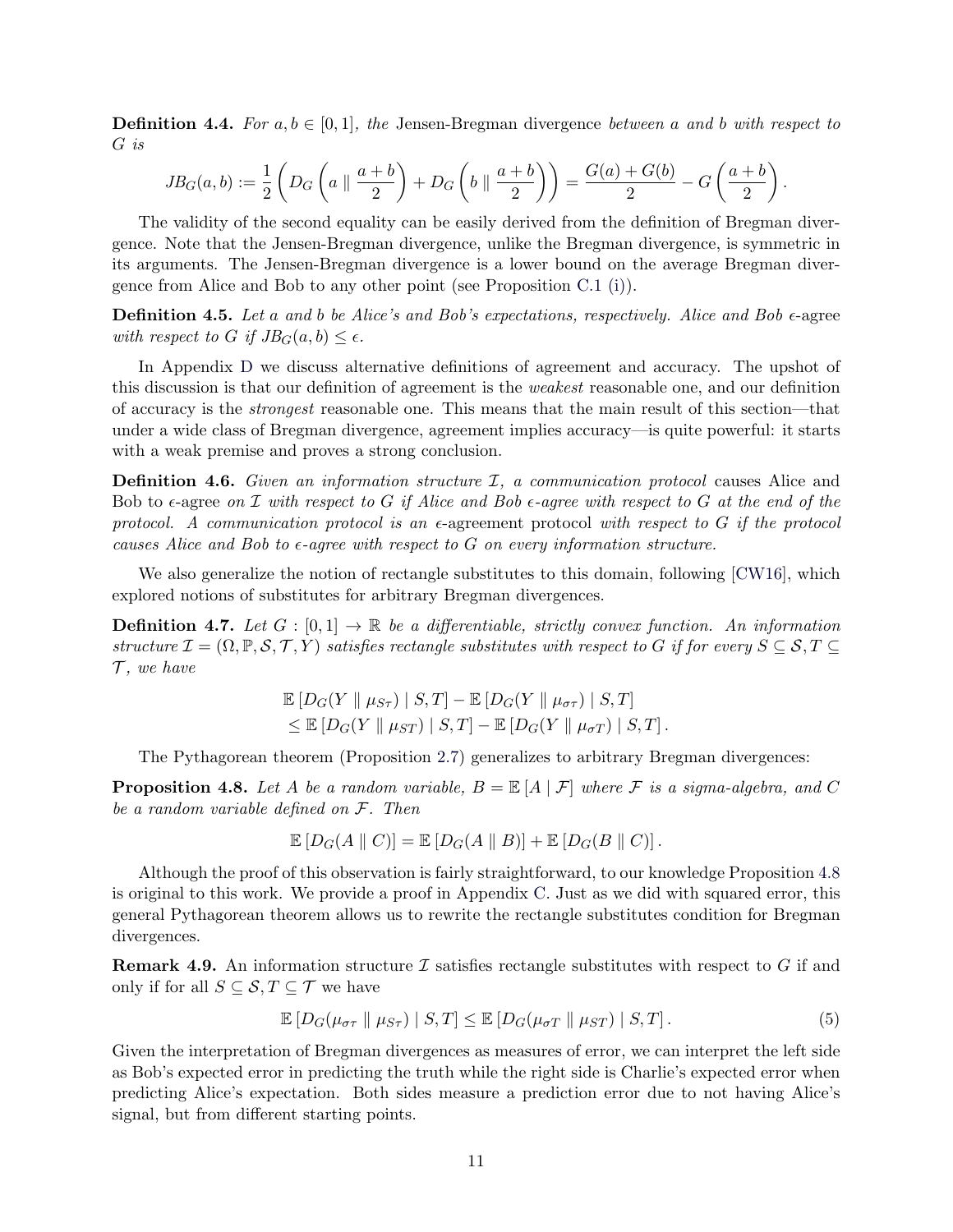#### 4.2. Generalizing the Discretized Protocol

Later in this work, we will show that under some weak conditions, protocols that cause Alice and Bob to agree with respect to G also cause Alice and Bob to be accurate with respect to G. However, this raises an interesting question: are there protocols that cause Alice and Bob to agree with respect to G? In particular, we are interested in natural expectation-sharing protocols. Aaronson's discretized protocol is specific to  $G(x) = x^2$ , and it is not immediately obvious how to generalize it. We present the following generalization.

**Definition 4.10.** Let G be a differentiable, strictly convex function, and let  $M := \max_x G(x)$  $\min_x G(x)$ . Choose  $\epsilon > 0$ . In the discretized protocol with respect to G with parameter  $\epsilon$ , on her turn (at time t), Alice sends "medium" if  $D_G(\mu_{\sigma T_{t-1}} \parallel \mu_{S_{t-1}T_{t-1}}) < \frac{\epsilon}{2}$  $\frac{\epsilon}{2}$ , and otherwise either "low" or "high", depending on whether  $\mu_{\sigma T_t}$  is smaller or larger (respectively) than  $\mu_{S_tT_t}$ . Bob acts analogously on his turn. At the start of the protocol, Alice and Bob use the information structure to independently compute the time  $t_{end} \leq \frac{24M(4M+\epsilon)}{\epsilon^2}$  $\frac{(4M+\epsilon)}{\epsilon^2}$  that minimizes  $\mathbb{E}\left[D_G(\mu_{\sigma T_{t_{end}}}\parallel \mu_{S_{t_{end}}\tau)\right]$ . The protocol ends at this time.

<span id="page-12-0"></span>**Theorem 4.11.** The discretized protocol with respect to G with parameter  $\epsilon$  is an  $\epsilon$ -agreement protocol that involves  $O\left(\frac{M(M+\epsilon)}{\epsilon^2}\right)$  $\left(\frac{M+\epsilon}{\epsilon^2}\right)$  bits of communication.

Our proof draws inspiration from Aaronson's proof of the discretized protocol, but has significant differences. The key idea is to keep track of the monovariant  $\mathbb{E}[D_G(Y \parallel \mu_{S_tT_t})]$ . This is Charlie's expected error (as measured by the Bregman divergence from the correct answer  $Y$ ) after time step  $t$ —recall that Charlie is our name for a third-party observer of the protocol. Note that this quantity is at most  $M$  and at least 0. Hence, if we show that the quantity decreases by at least some value β every time Alice and Bob do not  $\epsilon$ -agree, then we will have shown that Alice and Bob must  $\epsilon$ -agree within  $\frac{\beta}{M}$  time steps. We defer the proof to Appendix [C.](#page-19-0)

#### 4.3. Approximate Triangle Inequality

Our results will hold for a class of Jensen-Bregman divergences that satisfy an approximate version of the triangle inequality. Specifically, we will require  $JB<sub>G</sub>$  to satisfy the following *c*-approximate *triangle inequality* for some  $c > 0$ .

**Definition 4.12.** Given a differentiable, strictly convex function  $G : [0,1] \rightarrow \mathbb{R}$  and a positive number c, we say that  $JB_G(\cdot, \cdot)$  satisfies the c-approximate triangle inequality if for all  $a, b, x \in [0, 1]$ we have

$$
JBG(a, x) + JBG(x, b) \ge cJBG(a, b).
$$

It is possible to construct functions G such that there is no positive c for which  $JB<sub>G</sub>$  satisfies the c-approximate triangle inequality. However,  $JB_G$  satisfies the c-approximate triangle inequality for some positive  $c$  for essentially all natural choices of  $G$ .

<span id="page-12-3"></span>**Proposition 4.13.** Let  $G : [0,1] \to \mathbb{R}$  be a differentiable, strictly convex function.

- <span id="page-12-1"></span>(i) If  $\sqrt{JB_G(\cdot, \cdot)}$  satisfies the triangle inequality, then JB<sub>G</sub> satisfies the  $\frac{1}{2}$ -approximate triangle inequality.
- <span id="page-12-2"></span>(ii) If  $G(x) = x^2$  (i.e.  $D_G$  is squared distance) or if  $G(x) = x \log x + (1-x) \log(1-x)$  (i.e.  $D_G$  is KL divergence), then  $\sqrt{JB_G}$  satisfies the triangle inequality (and so  $JB_G$  satisfies the  $D_G$  is KL divergence), then  $\sqrt{JB_G}$  satisfies the triangle inequality (and so  $JB_G$  satisfies the 1  $\frac{1}{2}$ -approximate triangle inequality).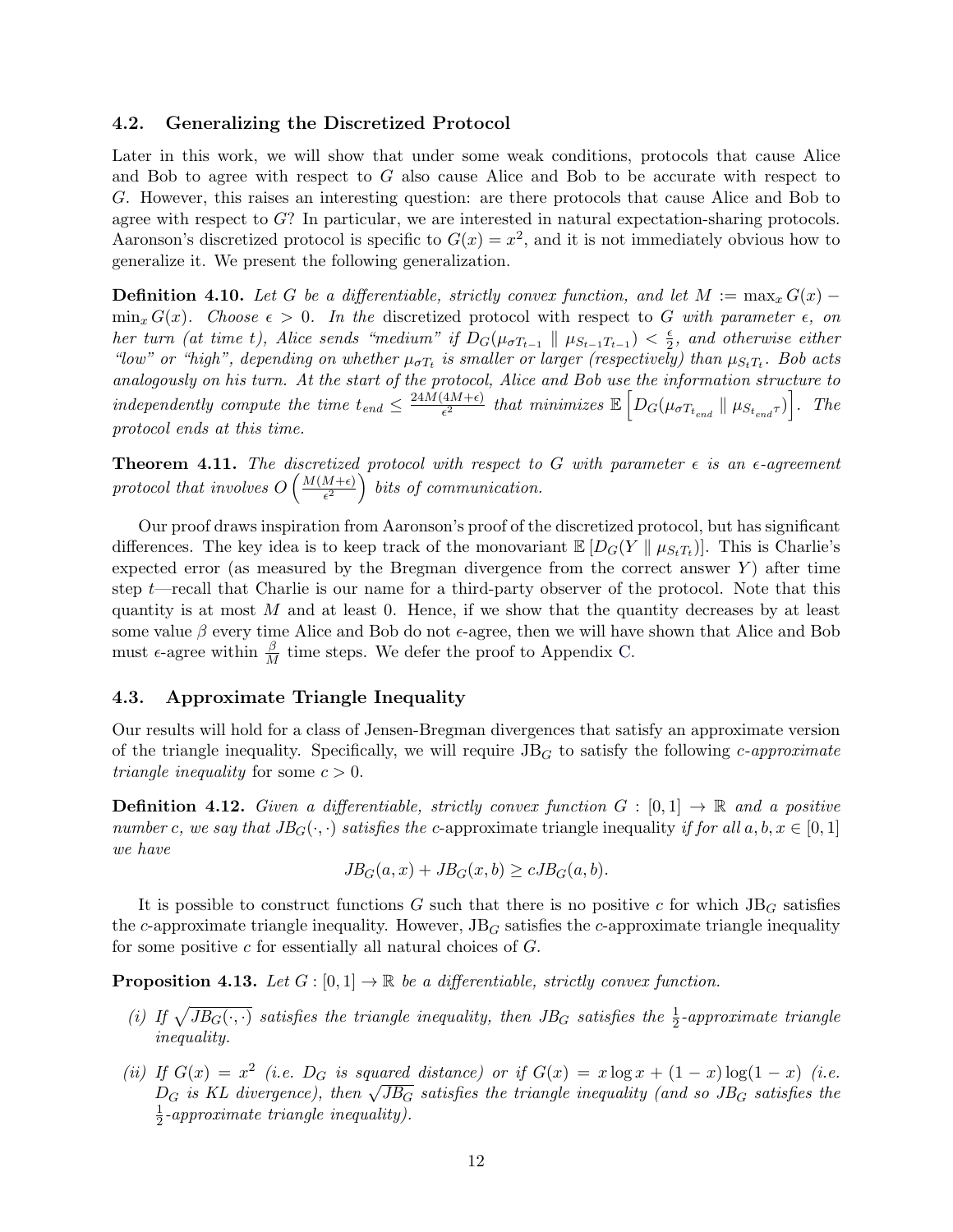*Proof.* Regarding Fact [\(i\),](#page-12-1) suppose that  $\sqrt{JB_G}$  satisfies the triangle inequality. Then for all  $a, b, x$  we have  $\sqrt{JB_G(a, x)} + \sqrt{JB_G(x, b)} \ge \sqrt{JB_G(a, b)}$ . Squaring both sides and observing that  $JB_G(a, x) +$  $JB_G(x, b) \geq 2\sqrt{JB_G(a, x)JB_G(x, b)}$  completes the proof.

Fact [\(ii\)](#page-12-2) is trivial for  $G(x) = x^2$ , since  $\sqrt{JB_G}$  is the absolute distance metric (times a constant factor). As for  $G(x) = x \log x + (1 - x) \log(1 - x)$ , we refer the reader to [\[ES03\]](#page-16-7).  $\Box$ 

The question of when  $\sqrt{JB_{G}}$  satisfies the triangle inequality has been explored in previous work; we refer the interested reader to [\[ABB13\]](#page-16-8) and [\[CCR08\]](#page-16-9).

### 4.4. Generalized Agreement Implies Generalized Accuracy

In all of the results in this subsection, we consider the following setting:  $G$  is a differentiable convex function; c is a positive real number such that  $JB<sub>G</sub>$  satisfies the c-approximate triangle inequality; and  $\mathcal{I} = (\Omega, \mathbb{P}, \mathcal{S}, \mathcal{T}, Y)$  is an information structure that satisfies rectangle substitutes with respect to G.

We prove generalizations of Theorem [3.1,](#page-6-2) showing that under the rectangle substitutes condition, if a protocol ends with Alice and Bob in approximate agreement, then Alice and Bob are approximately accurate. The first result we state assumes that  $G$  is symmetric, but is otherwise quite general.

<span id="page-13-0"></span>**Theorem 4.14.** Assume that G is symmetric about the line  $x = \frac{1}{2}$  $\frac{1}{2}$ . For any communication protocol that causes Alice and Bob to  $\epsilon$ -agree on *I*, and for any  $\beta \geq \frac{2}{c}$  $\frac{2}{c}$  $\epsilon$ , Alice and Bob are

$$
\left(\frac{8}{c^2}\beta + 16\left(G(0) - G\left(\left(\frac{\epsilon}{\beta}\right)^{1/(1-\log_2 c)}\right)\right)\right) \text{-}accurate
$$

after the protocol terminates.

This result is not our most general, as it assumes that G is symmetric, but this assumption likely holds for most use cases. To apply the result optimally, one must first optimize  $\beta$  as a function of G. For example, setting  $\beta = \epsilon^{r/(r+1-\log_2 c)}$  (with r defined below) gives us the following corollary:<sup>[10](#page-13-1)</sup>

<span id="page-13-2"></span>Corollary 4.15. Assume that  $G(0) - G(x)$ ,  $G(1) - G(1-x) \leq O(x^r)$ . For any communication protocol that causes Alice and Bob to  $\epsilon$ -agree on I, Alice and Bob are  $O(\epsilon^{r/(r+1-\log_2 c)})$ -accurate after the protocol terminates, where the constant hidden by  $O(\cdot)$  depends on G.

**Remark 4.16.** Concretely, if G' is bounded then we can choose  $r = 1$ , in which case our bound simplifies to  $O\left(\epsilon^{1/(2-\log_2 c)}\right)$ . If instead we assume that  $c=\frac{1}{2}$  $\frac{1}{2}$  (as is the case if  $\sqrt{JB_{G}(\cdot,\cdot)}$  is a metric), then the bound is  $O(\epsilon^{r/(r+2)})$ . If both of these are true, as is the case for  $G(x) = x^2$ , then the bound is  $O(\epsilon^{1/3})$ , which recovers our result in Theorem [3.1.](#page-6-2)

For G equal to the negative of Shannon entropy (i.e. the G for which  $D_G$  is KL divergence), setting  $\beta = \epsilon^{1/3} (\log 1/\epsilon)^{2/3}$  in Theorem [4.14](#page-13-0) gives us the following corollary.

Corollary 4.17. If  $G(x) = x \log x + (1-x) \log(1-x)$ , then for any communication protocol that causes Alice and Bob to  $\epsilon$ -agree on *I*, Alice and Bob are  $O(\epsilon^{1/3}(\log 1/\epsilon)^{2/3})$ -accurate after the protocol terminates.

Theorem [4.14](#page-13-0) follows from our most general result about agreement implying accuracy:

<span id="page-13-1"></span> $10$ Corollary [4.15](#page-13-2) as stated (without the symmetry assumption) is actually a corollary of Theorem [4.18.](#page-14-0)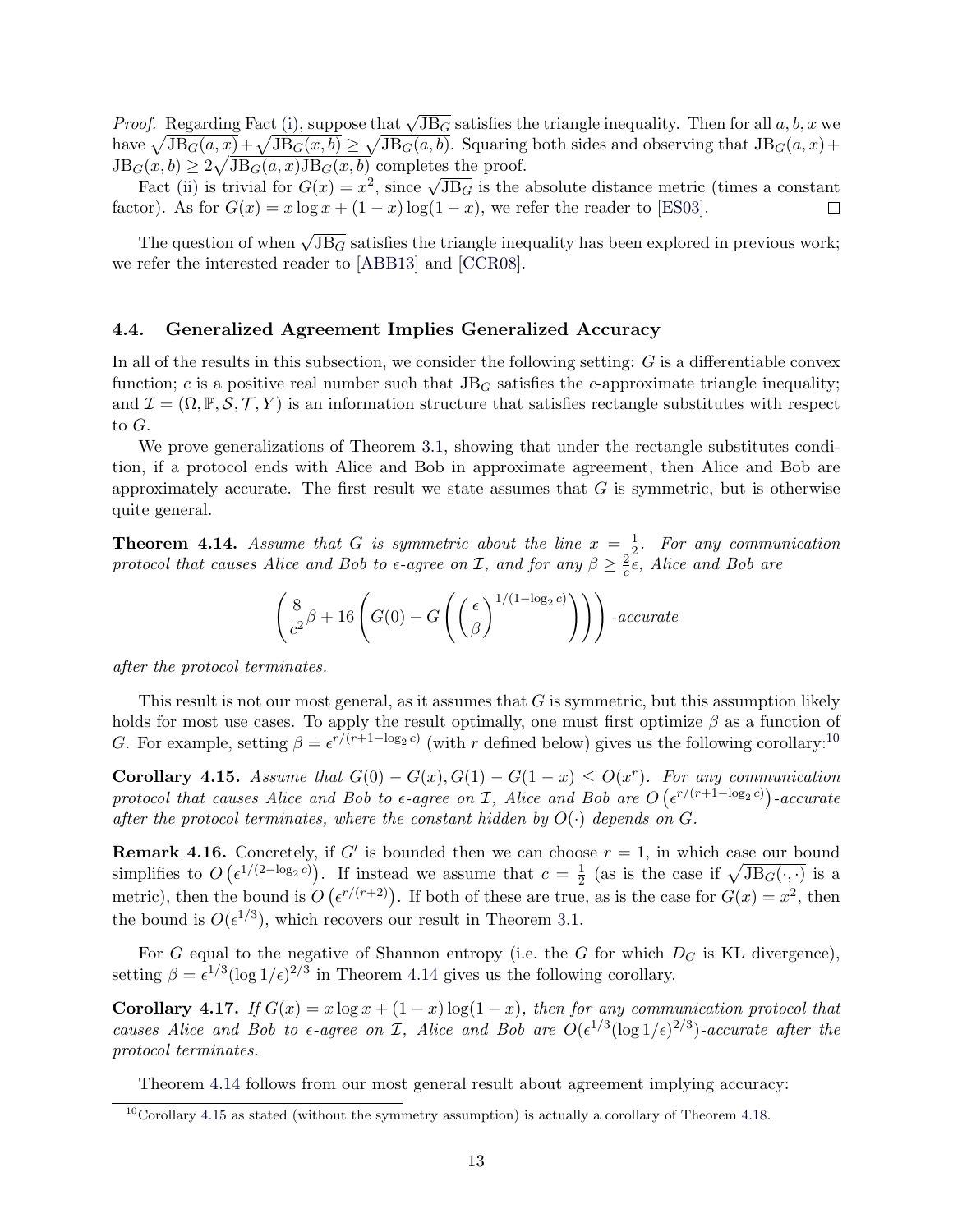<span id="page-14-0"></span>**Theorem 4.18.** Let  $\tilde{G}(x) := \max_{a,b:|a-b| \leq x} (G(a) - G(b))$  be the maximum possible difference in G-values of two points that differ by at most x, and let  $\tilde{G}^*(x)$  be the concave envelope of  $\tilde{G}$ , i.e.

$$
\tilde{G}^*(x) := \max_{0 \le a, b, w \le 1: wa + (1-w)b = x} w\tilde{G}(a) + (1-w)\tilde{G}(b).
$$

For any communication protocol that causes Alice and Bob to  $\epsilon$ -agree on I, and for any  $\beta > 0$ , Alice and Bob are

$$
\left(\frac{8}{c^2}\beta + 16\tilde{G}^*\left(\left(\frac{\epsilon}{\beta}\right)^{1/(1-\log_2 c)}\right)\right) \text{-}accurate
$$

after the protocol terminates.

Proof. To prove Theorem [4.18,](#page-14-0) it suffices to prove the following lemma.

<span id="page-14-1"></span>**Lemma 4.19.** Let G be a differentiable convex function on [0, 1] and  $c \in (0,1)$  be such that  $JB_G$ satisfies the c-approximate triangle inequality. Let  $\mathcal{I} = (\Omega, \mathbb{P}, \mathcal{S}, \mathcal{T}, Y)$  be an information structure that satisfies rectangle substitutes with respect to G. Let  $\epsilon = \mathbb{E} \left[ J B_G(\mu_{\sigma} \parallel \mu_{\tau}) \right]$ . Then for any  $\beta > 0$ , we have

$$
\mathbb{E}\left[D_G(\mu_{\sigma\tau} \parallel \mu_{\tau})\right] \leq \frac{8}{c^2}\beta + 16\tilde{G}^*\left(\left(\frac{\epsilon}{\beta}\right)^{1/(1-\log_2 c)}\right).
$$

Let us first prove Theorem [4.18](#page-14-0) assuming Lemma [4.19](#page-14-1) is true.

Consider any protocol that causes Alice and Bob to  $\epsilon$ -agree on  $\mathcal I$ . Let S be the set of possible signals of Alice at the end of the protocol which are consistent with the protocol transcript, and define T likewise for Bob.

Let  $\epsilon_{ST} = \mathbb{E} [\text{JB}_G(\mu_{\sigma T}, \mu_{S\tau}) \mid S, T]$ . Note that

$$
\mathbb{E}_{S,T}\left[\epsilon_{ST}\right] = \mathbb{E}_{S,T}\left[\mathbb{E}\left[\mathrm{JB}_{G}(\mu_{\sigma T}, \mu_{S\tau}) \mid S, T\right]\right] = \mathbb{E}\left[\mathrm{JB}_{G}(\mu_{\sigma T}, \mu_{S\tau})\right] \leq \epsilon.
$$

Therefore, for any  $\beta > 0$  we have

$$
\mathbb{E}\left[D_G(\mu_{\sigma\tau} \parallel \mu_{S\tau})\right] \leq \mathbb{E}_{S,T}\left[\frac{8}{c^2}\beta + 16\tilde{G}^*\left(\left(\frac{\epsilon_{ST}}{\beta}\right)^{1/(1-\log_2 c)}\right)\right]
$$
  

$$
\leq \frac{8}{c^2}\beta + 16\tilde{G}^*\left(\mathbb{E}_{S,T}\left[\left(\frac{\epsilon_{ST}}{\beta}\right)^{1/(1-\log_2 c)}\right]\right)
$$
  

$$
\leq \frac{8}{c^2}\beta + 16\tilde{G}^*\left(\left(\frac{\mathbb{E}_{S,T}\left[\epsilon_{ST}\right]}{\beta}\right)^{1/(1-\log_2 c)}\right)
$$
  

$$
\leq \frac{8}{c^2}\beta + 16\tilde{G}^*\left(\left(\frac{\epsilon}{\beta}\right)^{1/(1-\log_2 c)}\right).
$$

In the first step, we apply Lemma [4.19](#page-14-1) to the information structure  $\mathcal I$  restricted to  $S \times T$ —that is, to  $\mathcal{I}' = (\Omega', \mathbb{P}', S, T, Y)$ , where  $\Omega' = {\omega \in \Omega : \sigma \in S, \tau \in T}$  and  $\mathbb{P}'[\omega] = \mathbb{P}[\omega | \sigma \in S, \tau \in T]$ . The next two steps follow by the convexity of  $\tilde{G}^*$  and  $x^{1/(1-\log_2 c)}$ , respectively.  $\Box$ 

The basic outline of the proof of Lemma [4.19](#page-14-1) is similar to that of Lemma [3.2.](#page-6-3) Once again, we partition [0, 1] into N intervals. Analogously to Equation [3,](#page-7-3) and with  $S^{(k(\sigma))}$  defined analogously, we find that

$$
\mathbb{E}\left[D_G(\mu_{\sigma\tau} \parallel \mu_{\tau})\right] \leq \mathbb{E}\left[D_G(\mu_{\sigma} \parallel \mu_{S^{(k(\sigma))}})\right] + \mathbb{E}\left[D_G(\mu_{S^{(k(\sigma))}\tau} \parallel \mu_{\tau})\right].
$$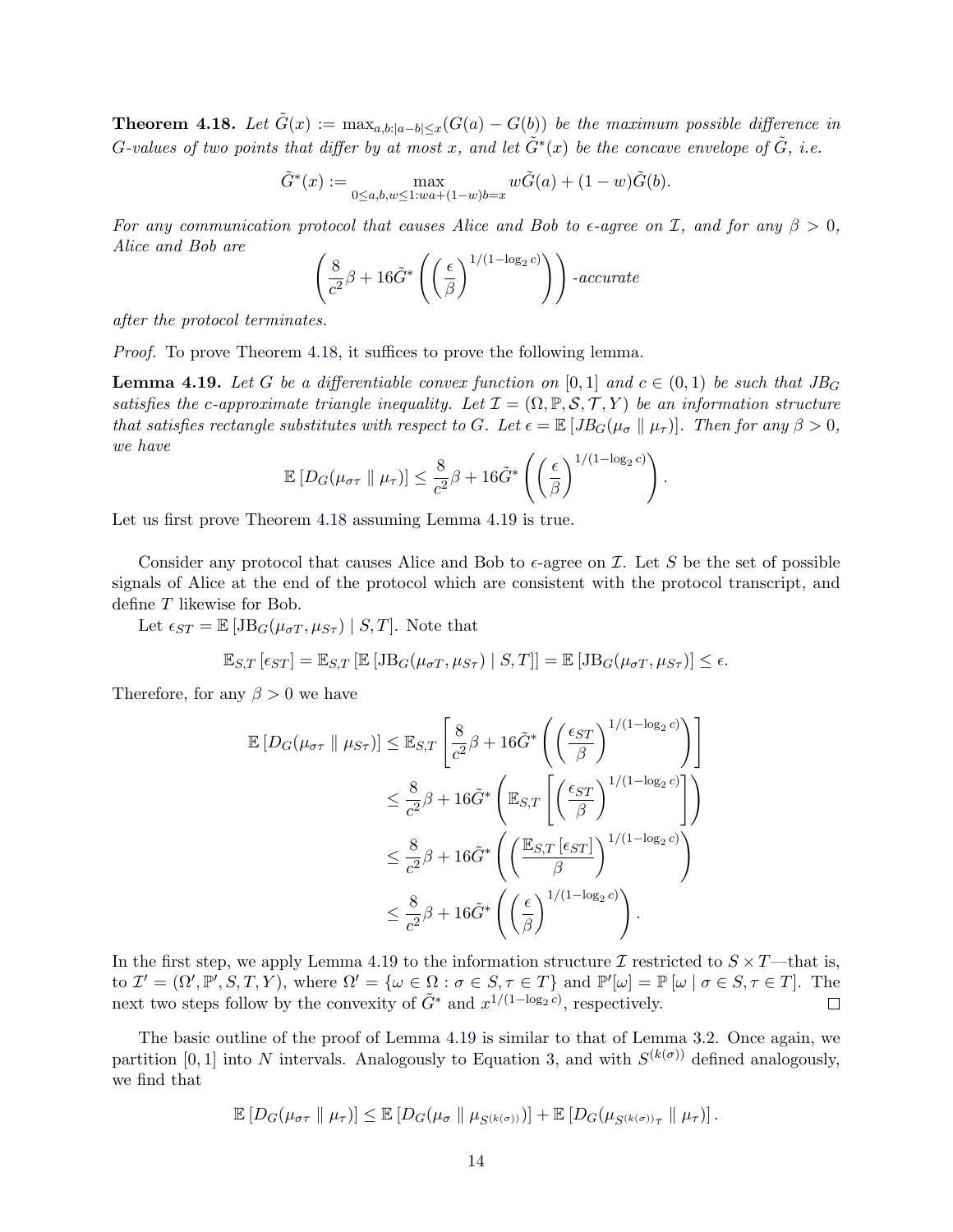As before, we wish to upper bound each summand. However, the fact that the Bregman divergence is now arbitrary introduces complications. First, it is no longer the case that we can directly relate the length of an interval to the Bregman divergence between its endpoints. Second, we consider functions  $G$  that become infinitely steep near 0 and 1 (such as the negative of Shannon entropy), which makes matters more challenging. This means that we need to be more careful when partitioning  $[0, 1]$  into N intervals: see Algorithm [C.3](#page-24-0) for our new approach. Additionally, bounding the second summand involves reasoning carefully about the behavior of the function G, which is responsible for the introduction of  $\tilde{G}^*$  into the lemma statement. We defer the full proof of Lemma [4.19](#page-14-1) to Appendix [C.](#page-19-0)

### <span id="page-15-1"></span>5. Connections to Markets

In this work, we established a natural condition on information structures, *rectangle substitutes*, under which any agreement protocol results in accurate beliefs. As we saw, a particularly natural class of agreement protocols are expectation-sharing protocols, where Alice and Bob take turns stating their current expected value, or discretizations thereof.

Expectation-sharing protocols have close connections to financial markets. In markets, the actions of traders reveal partial information about their believed value for an asset, i.e., their expectation. Specifically, a trader's decision about whether to buy or sell, and how much, can be viewed as revealing a discretization of this expectation. In many theoretical models of markets (see e.g. [\[Ost12\]](#page-16-3)) traders eventually reach agreement. The intuition behind this phenomenon is that a trader who disagrees with the price leaves money on the table by refusing to trade. Our work thus provides a lens into a well-studied question: $11$  when are market prices accurate?

An important caveat, however, is that traders behave strategically, and may not disclose their true expected value. For example, a trader may choose to withhold information until a later point when doing so would be more profitable. Therefore, to interpret the actions of traders as revealing discretized versions of their expected value, one first has to understand the Bayes-Nash equilibria of the market. Chen and Waggoner [\[CW16\]](#page-16-1) studies conditions under which traders are incentivized to reveal all of their information on their first trading opportunity. They call a market equilibrium all-rush if every trader is incentivized to reveal their information immediately. Their main result, roughly speaking, is that there is an all-rush equilibrium if and only if the information structure satisfies *strong substitutes*—a different strengthening of the weak substitutes condition. This result is specific to settings in which traders have the option to reveal all of their information on their turn—a setting that would be considered trivial from the standpoint of communication theory.

An exciting question for further study is therefore: under what information structure conditions and market settings is it a Bayes-Nash equilibrium to follow an agreement protocol leading to accurate beliefs? In other words, what conditions give not only that agreement implies accuracy, but also that the market incentivizes participants to follow the protocol? Together with Chen and Waggoner [\[CW16\]](#page-16-1), our work suggests that certain substitutes-like conditions could suffice.

# References

<span id="page-15-0"></span>[Aar05] Scott Aaronson. "The complexity of agreement". In: Proceedings of the 37th Annual ACM Symposium on Theory of Computing, Baltimore, MD, USA, May 22-24, 2005.

<span id="page-15-2"></span><sup>&</sup>lt;sup>11</sup>This is related to the *efficient market hypothesis*, the problem of when market prices reflect all available information, which traces back at least to Fama [\[Fam70\]](#page-16-10) and Hayek [\[Hay45\]](#page-16-11). Modern models of financial markets are often based on Kyle [\[Kyl85\]](#page-16-12); we refer the reader to e.g. [\[Ost12\]](#page-16-3) and references therein for further information.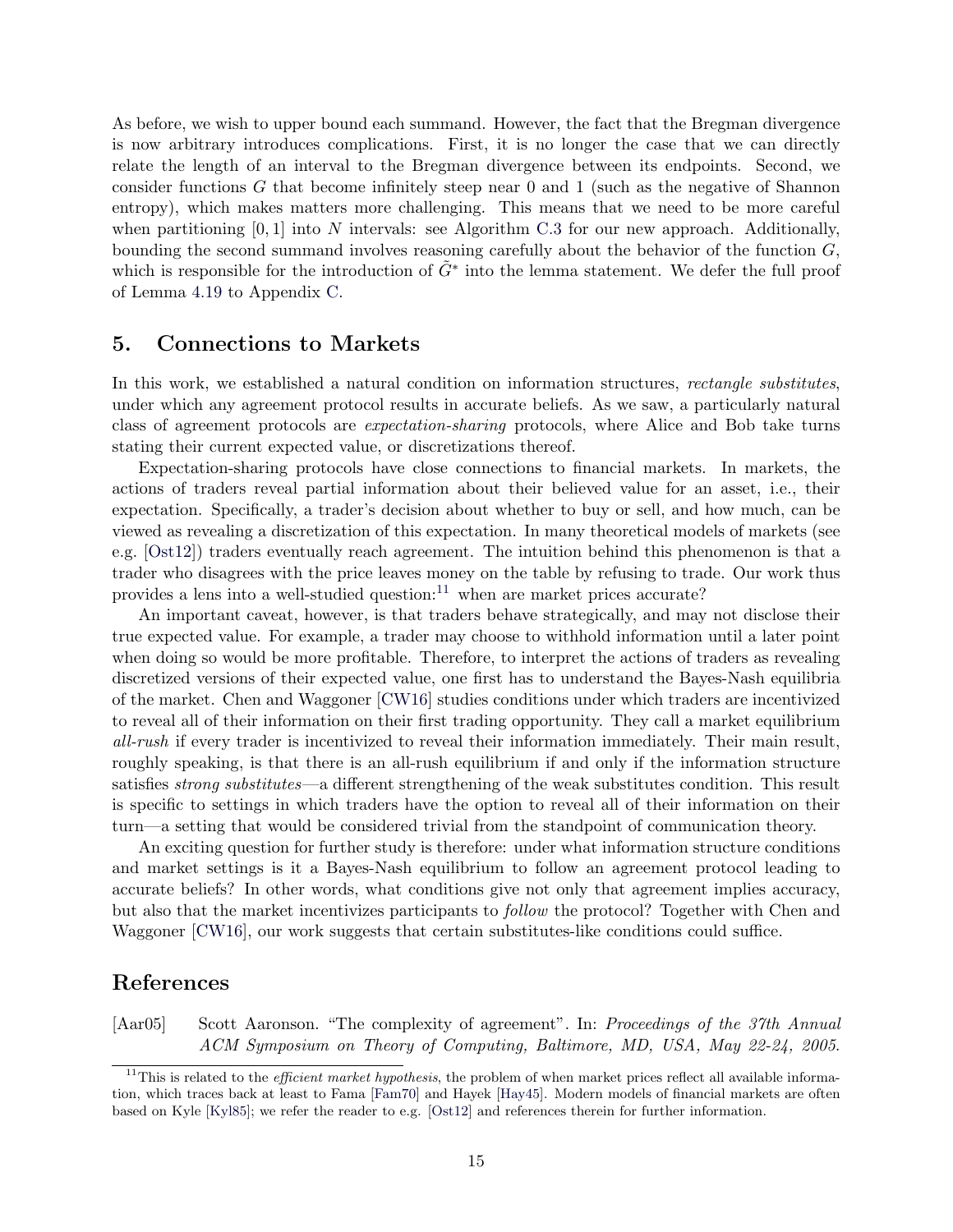Ed. by Harold N. Gabow and Ronald Fagin. ACM,  $2005$ , pp.  $634–643$ . DOI: [10.1145/](https://doi.org/10.1145/1060590.1060686) [1060590.1060686](https://doi.org/10.1145/1060590.1060686). url: <https://doi.org/10.1145/1060590.1060686>.

- <span id="page-16-8"></span>[ABB13] Sreangsu Acharyya, Arindam Banerjee, and Daniel Boley. "Bregman Divergences and Triangle Inequality". In: Proceedings of the 13th SIAM International Conference on Data Mining, May 2-4, 2013. Austin, Texas, USA. SIAM, 2013, pp. 476–484. DOI: [10.](https://doi.org/10.1137/1.9781611972832.53) [1137/1.9781611972832.53](https://doi.org/10.1137/1.9781611972832.53). url: <https://doi.org/10.1137/1.9781611972832.53>.
- <span id="page-16-0"></span>[Aum76] Robert J. Aumann. "Agreeing to Disagree". In: The Annals of Statistics 4.6 (1976), pp. 1236–1239. issn: 00905364. url: <http://www.jstor.org/stable/2958591>.
- <span id="page-16-6"></span>[Ban+05] Arindam Banerjee, Srujana Merugu, Inderjit S. Dhillon, and Joydeep Ghosh. "Clustering with Bregman divergences". In: Journal of Machine Learning Research 6 (2005), pp. 1705–1749.
- <span id="page-16-9"></span>[CCR08] P. Chen, Y. Chen, and M. Rao. "Metrics defined by Bregman Divergences". In: Communications in Mathematical Sciences  $6.4$  (2008), pp. 915–926. DOI: [cms/1229619676](https://doi.org/cms/1229619676). url: <https://doi.org/>.
- <span id="page-16-1"></span>[CW16] Yiling Chen and Bo Waggoner. "Informational Substitutes". In: IEEE 57th Annual Symposium on Foundations of Computer Science, FOCS 2016, 9-11 October 2016, Hyatt Regency, New Brunswick, New Jersey, USA. Ed. by Irit Dinur. IEEE Computer Society, 2016, pp. 239–247. doi: [10.1109/FOCS.2016.33](https://doi.org/10.1109/FOCS.2016.33). url: [https://doi.org/10.1109/](https://doi.org/10.1109/FOCS.2016.33) [FOCS.2016.33](https://doi.org/10.1109/FOCS.2016.33).
- <span id="page-16-7"></span>[ES03] Dominik Maria Endres and Johannes E. Schindelin. "A new metric for probability distributions". In: *IEEE Trans. Inf. Theory* 49.7 (2003), pp. 1858–1860. DOI: [10.1109/](https://doi.org/10.1109/TIT.2003.813506) [TIT.2003.813506](https://doi.org/10.1109/TIT.2003.813506). url: <https://doi.org/10.1109/TIT.2003.813506>.
- <span id="page-16-10"></span>[Fam70] Eugene F. Fama. "Efficient capital markets: A review of theory and empirical work". In: The Journal of Finance 25.2 (1970), pp. 383–417.
- <span id="page-16-11"></span>[Hay45] Friedrich August Hayek. "The use of knowledge in society". In: The American economic review 35.4  $(1945)$ , pp. 519–530.
- <span id="page-16-12"></span>[Kyl85] Albert S. Kyle. "Continuous auctions and insider trading". In: Econometrica: Journal *of the Econometric Society* 53.6 (1985), pp. 1315–1335.
- <span id="page-16-4"></span>[NR21a] Eric Neyman and Tim Roughgarden. "Are You Smarter Than a Random Expert? The Robust Aggregation of Substitutable Signals". Nov. 2021.
- <span id="page-16-13"></span>[NR21b] Eric Neyman and Tim Roughgarden. "From Proper Scoring Rules to Max-Min Optimal Forecast Aggregation". In: EC '21: The 22nd ACM Conference on Economics and Computation, Budapest, Hungary, July 18-23, 2021. Ed. by Péter Biró, Shuchi Chawla, and Federico Echenique. ACM, 2021, p. 734. DOI: [10.1145/3465456.3467599](https://doi.org/10.1145/3465456.3467599). URL: <https://doi.org/10.1145/3465456.3467599>.
- <span id="page-16-3"></span>[Ost12] Michael Ostrovsky. "Information aggregation in dynamic markets with strategic traders". In: Econometrica 80.6 (2012), pp. 2595–2647.
- <span id="page-16-2"></span>[RY20] Anup Rao and Amir Yehudayoff. Communication Complexity: and Applications. Cambridge University Press, 2020.
- <span id="page-16-5"></span>[Sid57]  $Z.$  Sidák. "On Relations Between Strict-Sense and Wide-Sense Conditional Expectations". In: Theory of Probability and Its Applications 2 (1957), pp. 267–272.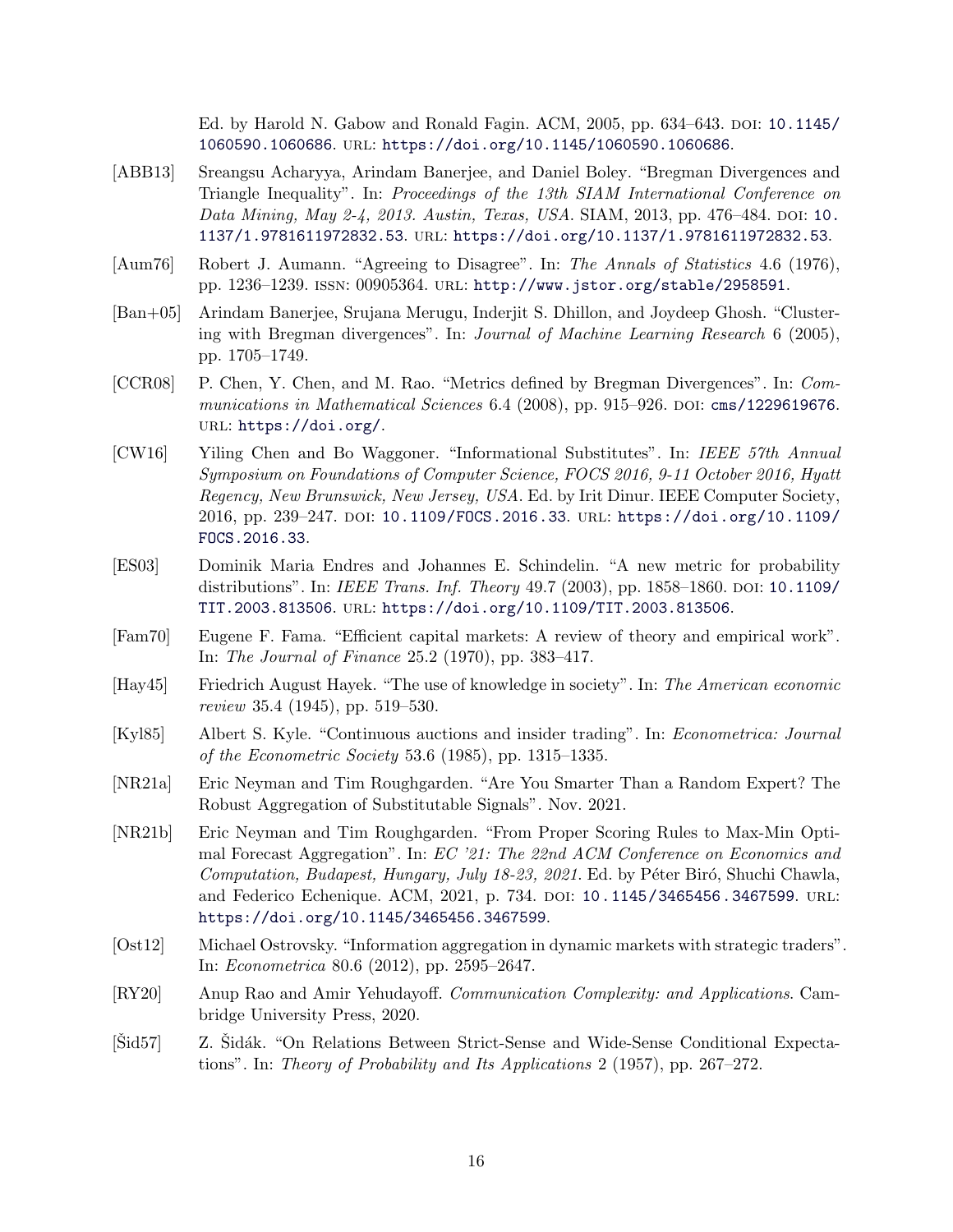# A. Details Omitted From Section [2](#page-3-0)

Above we stated that the weak substitutes condition is not sufficient for agreement to imply accuracy. To see this, consider the following information structure:

- Nature flips a coin. Alice's and Bob's signals are each a pair consisting of the outcome of the coin flip and an additional bit:
- If the coin lands heads, Alice and Bob are given highly correlated bits as part of their signals: the bits are  $(0,0)$  and  $(1,1)$  with probability 45% each and  $(1,0)$  and  $(0,1)$  with probability 5% each.
- If the coin lands tails, Alice and Bob are given highly anticorrelated bits as part of their signals: the bits are  $(0,0)$  and  $(1,1)$  with probability 5% each and  $(1,0)$  and  $(0,1)$  with probability 45% each.

The value Y is the XOR of Alice's and Bob's bits. It can be verified that this information structure satisfies weak substitutes; the intuition is that a majority of the value comes from knowing the outcome of the coin flip, which can be inferred from Alice's (or Bob's) signal alone.

Alice and Bob 0-agree at the very start. However, they are not 0-accurate, since their expectations are either 10% or 90%, and the right answer is either 0 or 1. Therefore, weak substitutes alone is insufficient for agreement to imply accuracy.

# <span id="page-17-0"></span>B. Details Omitted From Section [3](#page-6-0)

*Proof of Claim [3.3.](#page-7-0)* We claim that in fact we can choose the  $x_i$ 's so that each  $x_i$  is in  $\left[\frac{i}{N} - \frac{1}{2N}\right]$  $\frac{1}{2N}, \frac{i}{N} + \frac{1}{2N}$  $\frac{1}{2N}$ . This ensures that each interval has length at most  $\frac{2}{N}$ .

For  $x \in [0,1]$ , let  $\rho(x)$  be the probability that x is between  $\mu_{\sigma}$  and  $\mu_{\tau}$ , inclusive. Note that  $\mathbb{P}\left[k(\sigma) \neq k(\tau)\right] \leq \sum_{i=1}^{N-1} \rho(x_i).$ 

Observe that if x is selected uniformly from [0, 1], the expected value of  $\rho(x)$  is equal to  $|\mu_{\sigma} - \mu_{\tau}|$ , because both quantities are equal to the probability that x is between  $\mu_{\sigma}$  and  $\mu_{\tau}$ . Therefore, if  $(\sigma, \tau)$  is additionally chosen according to P, we have

$$
\mathbb{E}_{x \leftarrow [0,1]} [\rho(x)] = \mathbb{E} [|\mu_{\sigma} - \mu_{\tau}|] \leq \sqrt{\mathbb{E} [(\mu_{\sigma} - \mu_{\tau})^2]} = \sqrt{\epsilon}.
$$

This means that

$$
\sum_{i=1}^{N-1} \mathbb{E}_{x \leftarrow \left[\frac{i}{N} - \frac{1}{2N}, \frac{i}{N} + \frac{1}{2N}\right]} \left[\rho(x)\right] = (N-1)\mathbb{E}_{x \leftarrow \left[\frac{1}{2N}, 1 - \frac{1}{2N}\right]} \left[\rho(x)\right] \le \sqrt{\epsilon}N.
$$

Thus, if each  $x_i$  is selected uniformly at random from  $\left[\frac{i}{N} - \frac{1}{2N}\right]$  $\frac{1}{2N}, \frac{i}{N} + \frac{1}{2N}$  $\frac{1}{2N}$ , the expected value of Thus, if each  $x_i$  is selected uniformly at random from  $\lfloor \frac{N}{N} - \frac{2N}{2N}, \frac{N}{N} + \frac{2N}{2N} \rfloor$ , the expected value of  $\lfloor k(\sigma) \rfloor \neq k(\tau) \rfloor$  would be at most  $\sqrt{\epsilon}N$ . In particular this means that there exist choices such that  $\mathbb{P}[k(\sigma) \neq k(\tau)] \leq \sqrt{\epsilon}N$ .  $\Box$ 

*Proof of Lemma [3.2.](#page-6-3)* Fix a large positive integer N (we will later find it optimal to set  $N = \epsilon^{-1/3}$ ). Consider a partition of [0, 1] into N intervals  $[0, x_1), [x_1, x_2), \ldots, [x_{N-1}, 1]$  satisfying the conditions of Claim [3.3.](#page-7-0) Let  $S^{(k)} := \{ \sigma \in \mathcal{S} : x_{k-1} \leq \mu_{\sigma} < x_k \}.$  Additionally, let  $k(\sigma)$  and  $k(\tau)$  be as defined in Claim [3.3.](#page-7-0)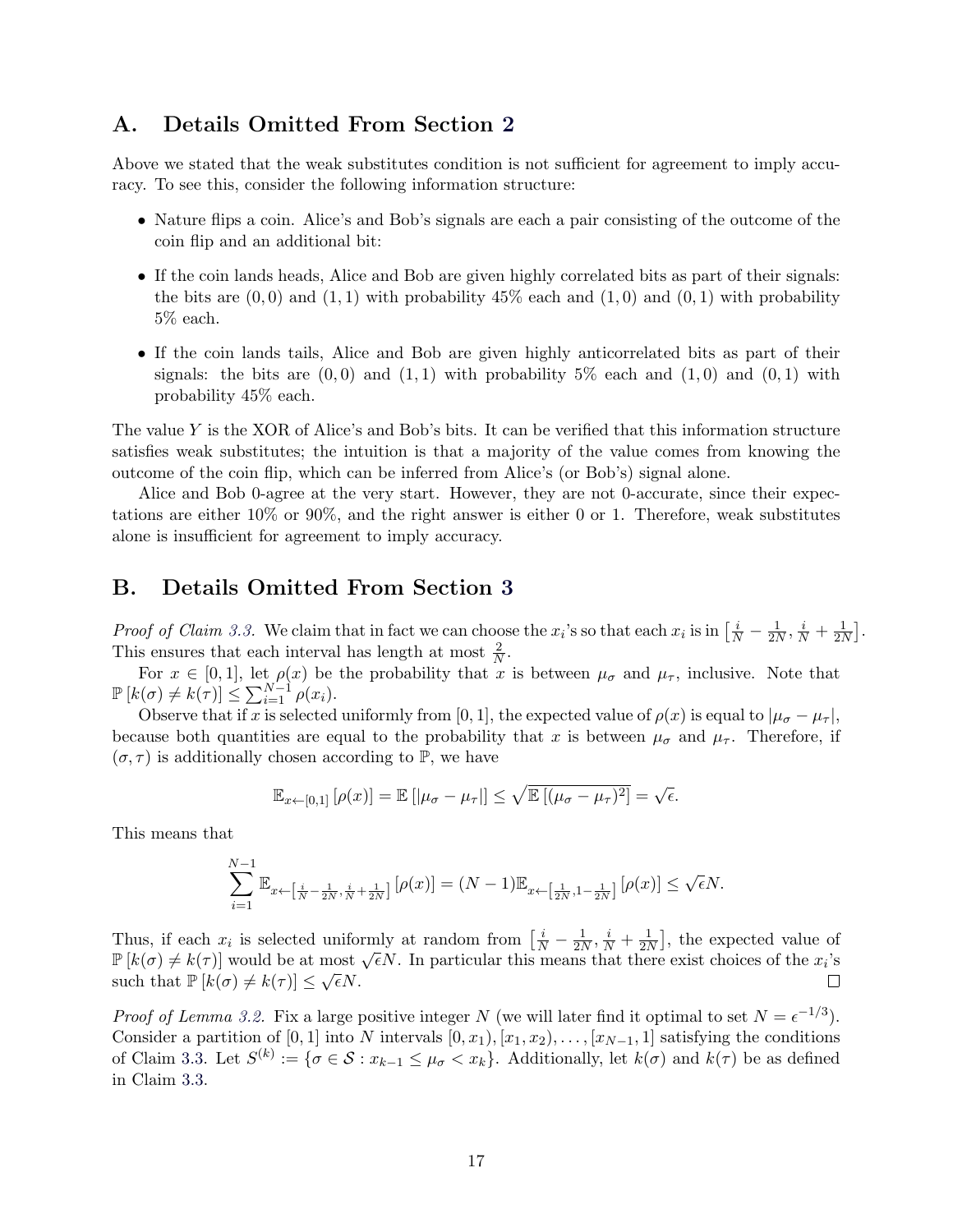Our goal is to upper bound the expectation of  $(\mu_{\sigma\tau} - \mu_{\tau})^2$ . In pursuit of this goal, we observe that by the Pythagorean theorem, we have

$$
\mathbb{E}\left[ (\mu_{\sigma\tau} - \mu_{\tau})^2 \right] = \mathbb{E}\left[ (\mu_{\sigma\tau} - \mu_{S^{(k(\sigma))}\tau})^2 \right] + \mathbb{E}\left[ (\mu_{S^{(k(\sigma))}\tau} - \mu_{\tau})^2 \right].
$$

We now use the rectangle substitutes assumption: for any k, by applying Equation [1](#page-6-4) to  $S = S^{(k)}$ and  $T = \mathcal{T}$ , we know that

$$
\mathbb{E}\left[\left(\mu_{\sigma}-\mu_{S^{(k)}}\right)^2\mid \sigma\in S^{(k)}\right]\geq \mathbb{E}\left[\left(\mu_{\sigma\tau}-\mu_{S^{(k)}\tau}\right)^2\mid \sigma\in S^{(k)}\right].
$$

Taking the expectation over k (i.e. choosing each k with probability equal to  $\mathbb{P}[\sigma \in S^{(k)}]$ ), we have that

<span id="page-18-0"></span>
$$
\mathbb{E}\left[\left(\mu_{\sigma}-\mu_{S^{(k(\sigma))}}\right)^2\right] \geq \mathbb{E}\left[\left(\mu_{\sigma\tau}-\mu_{S^{(k(\sigma))}\tau}\right)^2\right].\tag{6}
$$

Therefore, we have

$$
\mathbb{E}\left[ (\mu_{\sigma\tau} - \mu_{\tau})^2 \right] \leq \mathbb{E}\left[ (\mu_{\sigma} - \mu_{S^{(k(\sigma))}})^2 \right] + \mathbb{E}\left[ (\mu_{S^{(k(\sigma))}\tau} - \mu_{\tau})^2 \right]. \tag{7}
$$

We will argue use Claim [3.3](#page-7-0) to argue that each of these two summands is small. The argument regarding the first summand is straightforward: for any  $\sigma$ , we have that  $x_{k(\sigma)} \leq \mu_{\sigma}, \mu_{S^{(k(\sigma))}}$  $x_{k(\sigma)+1} \leq x_{k(\sigma)} + \frac{2}{N}$  $\frac{2}{N}$ , which means that  $\mathbb{E}\left[ (\mu_{\sigma} - \mu_{S^{(k(\sigma))}})^2 \right] \leq \frac{4}{N^2}$ .

We now upper bound the second summand.<sup>[12](#page-18-1)</sup> For any  $\hat{\tau} \in \mathcal{T}$ , let  $p(\hat{\tau}) = \mathbb{P}[\tau = \hat{\tau}]$  and  $q(\hat{\tau}) = \hat{\tau}$  $\mathbb{P}[\tau = \hat{\tau}, k(\sigma) \neq k(\tau)].$  Then  $\sum_{\hat{\tau} \in \mathcal{T}} p(\hat{\tau}) = 1$  and  $\sum_{\hat{\tau} \in \mathcal{T}} q(\hat{\tau}) \leq \sqrt{\epsilon}N$ . Observe that

$$
\mathbb{E}\left[\left(\mu_{S^{(k(\sigma))}\tau} - \mu_{\tau}\right)^{2}\right] = \sum_{\hat{\tau}} p(\hat{\tau}) \mathbb{E}\left[\left(\mu_{S^{(k(\sigma))}\hat{\tau}} - \mu_{\hat{\tau}}\right)^{2} \mid \tau = \hat{\tau}\right]
$$
\n
$$
= \sum_{\hat{\tau}} (p(\hat{\tau}) - q(\hat{\tau})) \mathbb{E}\left[\left(\mu_{S^{(k(\sigma))}\hat{\tau}} - \mu_{\hat{\tau}}\right)^{2} \mid \tau = \hat{\tau}, k(\sigma) = k(\hat{\tau})\right]
$$
\n
$$
+ q(\hat{\tau}) \mathbb{E}\left[\left(\mu_{S^{(k(\sigma))}\hat{\tau}} - \mu_{\hat{\tau}}\right)^{2} \mid \tau = \hat{\tau}, k(\sigma) \neq k(\hat{\tau})\right].
$$
\n(8)

To handle the first expectation, we note that if  $k(\sigma) = k(\tau)$ , then  $|\mu_{S^{(k(\sigma))\hat{\tau}}} - \mu_{\hat{\tau}}| \leq \frac{q(\hat{\tau})}{p(\hat{\tau})}$ . To see this, observe

$$
p(\hat{\tau})\mu_{\hat{\tau}} = (p(\hat{\tau}) - q(\hat{\tau}))\mu_{S^{(k(\sigma))}\hat{\tau}} + q(\hat{\tau})\mu_{S\setminus S^{(k(\sigma))}\hat{\tau}}.
$$

Rerranging and taking absolute values, we conclude

$$
p(\hat{\tau}) |\mu_{S^{(k(\sigma))}\hat{\tau}} - \mu_{\hat{\tau}}| = q(\hat{\tau}) |\mu_{S^{(k(\sigma))}\hat{\tau}} - \mu_{S \setminus S^{(k(\sigma))}}| \leq q(\hat{\tau}).
$$

Therefore, recalling  $q(\hat{\tau}) \leq p(\hat{\tau})$ , we have

$$
(p(\hat{\tau}) - q(\hat{\tau})) \mathbb{E} \left[ (\mu_{S^{(k(\sigma))}\hat{\tau}} - \mu_{\hat{\tau}})^2 \mid \tau = \hat{\tau}, k(\sigma) = k(\hat{\tau}) \right] \le (p(\hat{\tau}) - q(\hat{\tau})) \left( \frac{q(\hat{\tau})}{p(\hat{\tau})} \right)^2 \le \frac{q(\hat{\tau})^2}{p(\hat{\tau})} \le q(\hat{\tau}).
$$

On the other hand, we can bound the second expectation in Equation [8](#page-18-2) by 1. Therefore we have √

$$
\mathbb{E}\left[ (\mu_{S^{(k(\sigma))}\tau} - \mu_\tau)^2 \right] \leq \sum_{\hat{\tau}} (q(\hat{\tau}) + q(\hat{\tau})) = 2 \sum_{\hat{\tau}} q(\hat{\tau}) \leq 2\sqrt{\epsilon}N.
$$

by Claim [3.3.](#page-7-0) To conclude, we now know that

$$
\mathbb{E}\left[ (\mu_{\sigma\tau} - \mu_{\tau})^2 \right] \le \frac{4}{N^2} + 2\sqrt{\epsilon}N.
$$

Setting  $N = \epsilon^{-1/6}$  makes the right-hand side equal to  $6\epsilon^{1/3}$ , completing the proof.

<span id="page-18-2"></span> $\Box$ 

<span id="page-18-1"></span><sup>&</sup>lt;sup>12</sup>The proof below takes sums over  $\hat{\tau} \in \mathcal{T}$  and thus implicitly assumes that  $\mathcal{T}$  is finite, but the proof extends to infinite  $\mathcal T$ , with sums over  $\tau$  replaced by integrals with respect to the probability measure over  $\mathcal T$ .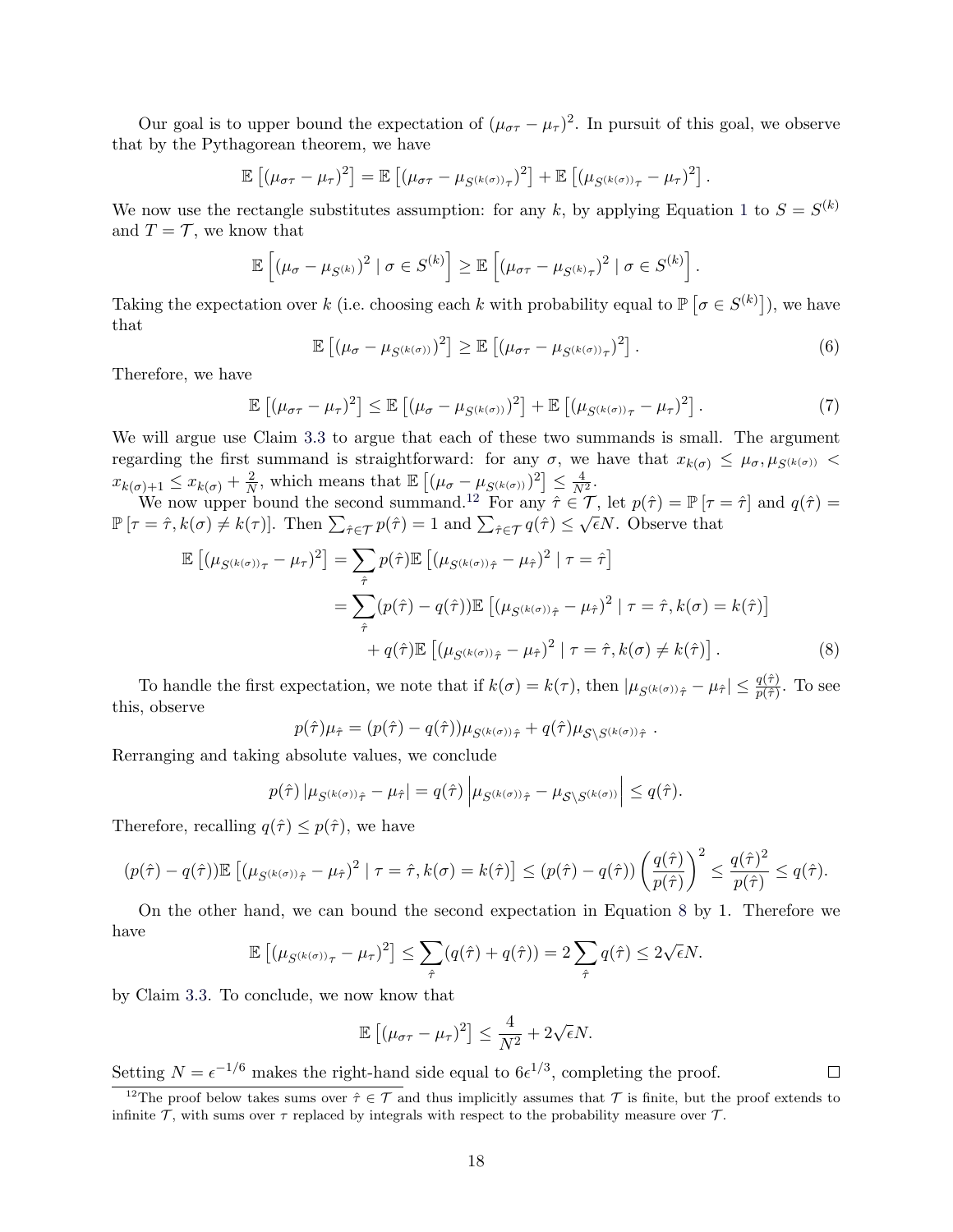<span id="page-19-1"></span>**Proposition B.1.** Consider the following protocol, parametrized by  $\epsilon > 0$ . Alice and Bob send their initial expectations to each other, rounding to the nearest multiple of  $\epsilon$ . This protocol entails communicating  $O(\log 1/\epsilon)$  bits. At the end of the protocol, Alice and Bob  $2\epsilon^2$ -agree and are  $\epsilon^2$ accurate (with respect to  $G(x) = x^2$ ).

*Proof.* Let  $S$  be the set of possible signals of Alice at the end of the protocol which are consistent with the protocol transcript, and define T likewise for Bob. Recall that we use  $\mathcal S$  and  $\mathcal T$  to denote the sets of all of Alice's and Bob's possible signals, respectively. We have

$$
\mathbb{E}\left[ (\mu_{\sigma\tau} - \mu_{S\tau})^2 \right] \leq \mathbb{E}\left[ (\mu_{\sigma} - \mu_S)^2 \right] \leq \epsilon^2,
$$

since  $\mu_{\sigma}$  and  $\mu_{S}$ ) are guaranteed to be within  $\epsilon$  of each other by construction. Thus, Bob is  $\epsilon^2$ accurate, and likewise for Alice. By the  $\frac{1}{2}$ -approximate triangle inequality for  $G(x) = x^2$ , it follows that Alice and Bob  $2e^2$ -agree.  $\Box$ 

### <span id="page-19-0"></span>C. Details Omitted From Section [4](#page-9-0)

*Proof of Proposition [4.8.](#page-11-0)* Let  $g = G'$ . We have

 $\mathbb{E}[D_G(A \parallel B)] + \mathbb{E}[D_G(B \parallel C)] - \mathbb{E}[D_G(A \parallel C)]$  $= \mathbb{E} [G(A) - G(B) - (A - B)q(B) + G(B) - G(C) - (B - C)q(C) - G(A) + G(C) + (A - C)q(C)]$  $= \mathbb{E} [(A - B)(g(C) - g(B))] = \mathbb{E} [\mathbb{E} [(A - B)(g(C) - g(B))] \mathcal{F}]$  $=\mathbb{E} [(g(C) - g(B))\mathbb{E} [A - B | \mathcal{F}]]=\mathbb{E} [(g(C) - g(B))(\mathbb{E} [A | \mathcal{F}] - B)]=0.$ 

The third-to-last step follows from the fact that  $g(C) - g(B)$  is F-measurable (we are using the "pulling out known factors" property of conditional expectation). The last step follows from the fact that  $\mathbb{E}[A \mid \mathcal{F}] = B$ .  $\Box$ 

<span id="page-19-2"></span>**Proposition C.1.** Let G be a differentiable convex function on the interval [0, 1]. For all  $0 \le a \le$  $b \leq 1$ , we have

- <span id="page-19-3"></span>(i)  $\frac{1}{2}(D_G(a \parallel x) + D_G(b \parallel x)) \geq JB_G(a, b)$  for every  $x \in [0, 1]$ .
- <span id="page-19-4"></span>(ii) JB<sub>G</sub> satisfies the reverse triangle inequality: for every  $x \in [a, b]$ , we have  $JB_G(a, x)$  +  $JB<sub>G</sub>(x, b) < JB<sub>G</sub>(a, b).$
- <span id="page-19-5"></span>(iii) For all  $a \le a' \le b' \le b$ , we have  $JB_G(a', b') \le JB_G(a, b)$ .
- <span id="page-19-6"></span>(iv) For a random variable X supported on  $[a, b]$ , we have

$$
\mathbb{E}\left[D_G(X \parallel \mathbb{E}[X])\right] = \mathbb{E}\left[G(X)\right] - G(\mathbb{E}[X]) \le 2JB_G(a, b).
$$

Proof. Fact [\(i\)](#page-19-3) follows from Proposition [4.2.](#page-10-3) Regarding Fact [\(ii\),](#page-19-4) without loss of generality assume that  $x \leq \frac{a+b}{2}$  $\frac{+b}{2}$  and that  $G(x) = G\left(\frac{a+b}{2}\right)$  $\frac{+b}{2}$ ) (uniformly adding a constant to the derivative of G does not change any Jensen-Bregman divergence, hence the second assumption). Then  $G\left(\frac{a+x}{2}\right)$  $\frac{+x}{2}$ )  $\geq G(x)$ , so JB $_G(a,x) \leq \frac{G(a)-G(x)}{2}$  $\frac{-G(x)}{2}$ . Since  $\frac{b+x}{2} \geq \frac{a+b}{2}$  $\frac{+b}{2}$ , we also have that  $G\left(\frac{b+x}{2}\right)$  $\left(\frac{+x}{2}\right) \geq G(x)$ , so  $\text{JB}_G(b, x) \leq$  $G(b)-G(x)$  $\frac{-G(x)}{2}$ . Thus, we have

$$
JB_{G}(a,x) + JB_{G}(b,x) \le \frac{G(a) + G(b)}{2} - G(x) = \frac{G(a) + G(b)}{2} - G\left(\frac{a+b}{2}\right) = JB_{G}(a,b).
$$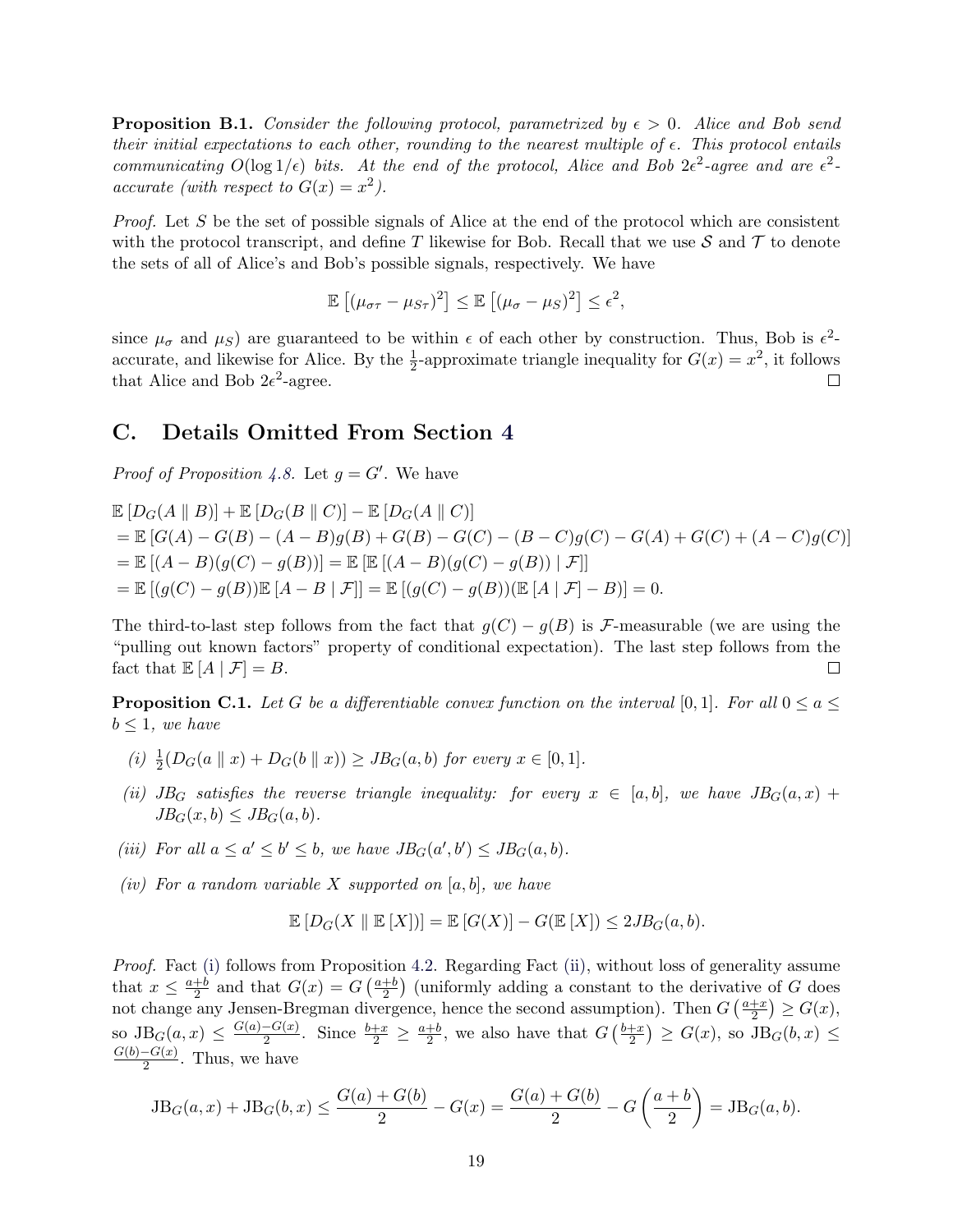Fact [\(iii\)](#page-19-5) follows from Fact [\(ii\):](#page-19-4) we have

$$
JB_G(a, b) = JB_G(a, a') + JB_G(a', b') + JB_G(b', b) \geq JB_G(a', b').
$$

Regarding the equality in Fact [\(iv\),](#page-19-6) we have

$$
\mathbb{E}\left[D_G(X \parallel \mathbb{E}[X])\right] = \mathbb{E}\left[G(X) - G(\mathbb{E}[X]) - (X - \mathbb{E}[X])G'(\mathbb{E}[X])\right] \\
= \mathbb{E}\left[G(X) - G(\mathbb{E}[X])\right] = \mathbb{E}\left[G(X)\right] - G(\mathbb{E}[X]),
$$

where the first step follows from the fact that  $\mathbb{E}[(X - \mathbb{E}[X])G'(\mathbb{E}[X])] = G'(\mathbb{E}[X])\mathbb{E}[X - \mathbb{E}[X]],$ and  $\mathbb{E}[X - \mathbb{E}[X]] = 0.$ 

Regarding the inequality in Fact [\(iv\),](#page-19-6) without loss of generality assume that  $\mathbb{E}[X] \leq \frac{a+b}{2}$  $rac{+b}{2}$ . By convexity we have that

$$
G\left(\frac{a+b}{2}\right) \leq \frac{\frac{b-a}{2}}{b-\mathbb{E}\left[X\right]}G(\mathbb{E}\left[X\right]) + \frac{\frac{a+b}{2}-\mathbb{E}\left[X\right]}{b-\mathbb{E}\left[X\right]}G(b),
$$

so

$$
JB_{G}(a,b) = G(a) + G(b) - 2G\left(\frac{a+b}{2}\right)
$$
  
\n
$$
\geq G(a) + G(b) - \frac{b-a}{b - \mathbb{E}[X]}G(\mathbb{E}[X]) - \frac{a+b-2\mathbb{E}[X]}{b - \mathbb{E}[X]}G(b)
$$
  
\n
$$
= G(a) + \frac{\mathbb{E}[X] - a}{b - \mathbb{E}[X]}G(b) - \frac{b-a}{b - \mathbb{E}[X]}G(\mathbb{E}[X])
$$
  
\n
$$
= \frac{b-a}{b - \mathbb{E}[X]} \left(\frac{b - \mathbb{E}[X]}{b - a}G(a) + \frac{\mathbb{E}[X] - a}{b - a}G(b) - G(\mathbb{E}[X])\right)
$$
  
\n
$$
\geq \frac{b - \mathbb{E}[X]}{b - a}G(a) + \frac{\mathbb{E}[X] - a}{b - a}G(b) - G(\mathbb{E}[X]) \geq \mathbb{E}[G(X)] - G(\mathbb{E}[X]).
$$

In the last step we use the fact that for a convex function  $f$  and a random variable  $X$  defined on an interval [a, b] with mean  $\mu$ , the maximum possible value of  $\mathbb{E}[f(X)]$  is attained if X is either a or b with the appropriate probabilities.  $\Box$ 

*Proof of Theorem [4.11.](#page-12-0)* Suppose that Alice and Bob do not  $\epsilon$ -agree at time step t, and without loss of generality assume that the next turn (number  $t + 1$ ) is Alice's. We begin by observing that, by Proposition [C.1](#page-19-2) [\(i\),](#page-19-3) we have

$$
\mathbb{E}\left[D_G(\mu_{\sigma T_t} \parallel \mu_{S_t T_t}) + D_G(\mu_{S_t \tau} \parallel \mu_{S_t T_t})\right] \geq 2 \mathbb{E}\left[JB_G(\mu_{\sigma T_t}, \mu_{S_t \tau})\right] > 2\epsilon.
$$

Therefore, either  $\mathbb{E}[D_G(\mu_{\sigma T_t} \parallel \mu_{S_t T_t})] \geq \frac{2\epsilon}{3}$  $\frac{2\epsilon}{3}$  or  $\mathbb{E}\left[D_G(\mu_{S_t\tau} \parallel \mu_{S_tT_t})\right] \geq \frac{4\epsilon}{3}$  $\frac{4\epsilon}{3}.$ 

**Case 1:**  $\mathbb{E}[D_G(\mu_{\sigma T_t} \mid \mu_{S_t T_t})] \geq \frac{2\epsilon}{3}$  $\frac{2\epsilon}{3}$ . Let us use "hi," "lo," and "md" to denote the events that Alice says "high," Alice says "low," and Alice says "medium," respectively. We have

$$
\frac{2\epsilon}{3} \leq \mathbb{E}\left[D_G(\mu_{\sigma T_t} \parallel \mu_{S_t T_t})\right] = \mathbb{E}\left[\mathbb{E}\left[D_G(\mu_{\sigma T_t} \parallel \mu_{S_t T_t}) \mid S_t, T_t\right]\right]
$$
\n
$$
= \mathbb{E}\left[\mathbb{E}\left[D_G(\mu_{\sigma T_t} \parallel \mu_{S_t T_t}) \cdot \mathbb{1}_{\text{hi or lo}} \mid S_t, T_t\right]\right] + \mathbb{E}\left[\mathbb{E}\left[D_G(\mu_{\sigma T_t} \parallel \mu_{S_t T_t}) \cdot \mathbb{1}_{\text{md}} \mid S_t, T_t\right]\right]
$$
\n
$$
\leq \mathbb{E}\left[\mathbb{E}\left[D_G(\mu_{\sigma T_t} \parallel \mu_{S_t T_t}) \cdot \mathbb{1}_{\text{hi or lo}} \mid S_t, T_t\right]\right] + \frac{\epsilon}{2},
$$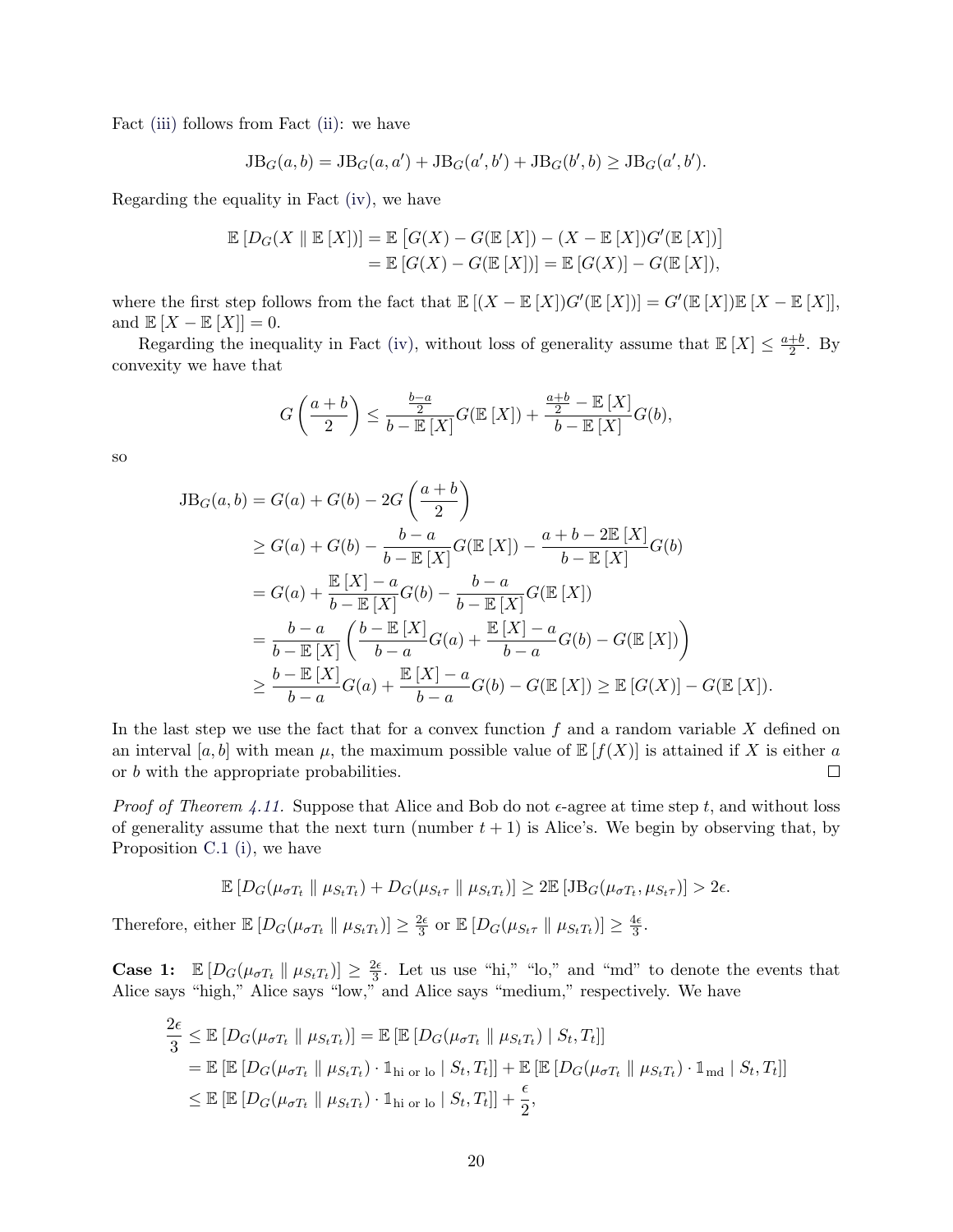where " $|S_t, T_t$ " is short for " $\sigma \in S_t, \tau \in T_t$ ," a notation we use throughout the proof. We thus have  $\epsilon$ 

<span id="page-21-1"></span>
$$
\mathbb{E}\left[\mathbb{E}\left[D_G(\mu_{\sigma T_t} \parallel \mu_{S_t T_t}) \cdot \mathbb{1}_{\text{hi}} \mid S_t, T_t\right]\right] + \mathbb{E}\left[\mathbb{E}\left[D_G(\mu_{\sigma T_t} \parallel \mu_{S_t T_t}) \cdot \mathbb{1}_{\text{lo}} \mid S_t, T_t\right]\right] \ge \frac{\epsilon}{6}.\tag{9}
$$

We now make use of the following lemma.

<span id="page-21-0"></span>**Lemma C.2.** Suppose that turn  $t + 1$  is Alice's. Let "hi" denote the event that Alice says "high." Let  $\alpha := \mathbb{E} \left[ D_G(\mu_{\sigma T_t} \parallel \mu_{S_t T_t}) \cdot \mathbb{1}_{hi} \mid S_t, T_t \right]$ . Then

$$
\mathbb{E}\left[D_G(\mu_{S_{t+1}T_{t+1}}\,\|\,\mu_{S_tT_t})\cdot\mathbb{1}_{hi}\,\big|\,S_t,T_t\right]\geq\frac{\alpha\epsilon}{8M+2\epsilon}.
$$

The analogous statement is true if Alice says "low," and likewise if it is instead Bob's turn.

We assume Lemma [C.2](#page-21-0) and return to prove it afterward. This lemma translates Equation [9](#page-21-1) into a statement about how much Charlie learns. Specifically, we have that

$$
\mathbb{E}\left[D_G(\mu_{S_{t+1}T_{t+1}} \parallel \mu_{S_tT_t})\right] = \mathbb{E}\left[\mathbb{E}\left[D_G(\mu_{S_{t+1}T_{t+1}} \parallel \mu_{S_tT_t}) \mid S_t, T_t\right]\right] \geq \mathbb{E}\left[\mathbb{E}\left[D_G(\mu_{S_{t+1}T_{t+1}} \parallel \mu_{S_tT_t}) \cdot \mathbb{1}_{\text{hi}} \mid S_t, T_t\right]\right] + \mathbb{E}\left[\mathbb{E}\left[D_G(\mu_{S_{t+1}T_{t+1}} \parallel \mu_{S_tT_t}) \cdot \mathbb{1}_{\text{lo}} \mid S_t, T_t\right]\right] \geq \frac{\epsilon}{8M + 2\epsilon} (\mathbb{E}\left[\mathbb{E}\left[D_G(\mu_{\sigma T_t} \parallel \mu_{S_tT_t}) \cdot \mathbb{1}_{\text{hi}} \mid S_t, T_t\right]\right] + \mathbb{E}\left[\mathbb{E}\left[D_G(\mu_{\sigma T_t} \parallel \mu_{S_tT_t}) \cdot \mathbb{1}_{\text{lo}} \mid S_t, T_t\right]\right]) \geq \frac{\epsilon^2}{6(8M + 2\epsilon)}.
$$

**Case 2:**  $\mathbb{E}[D_G(\mu_{S_t\tau} \mid \mu_{S_tT_t})] \geq \frac{4\epsilon}{3}$  $\frac{4\epsilon}{3}$ . Using the Pythagorean theorem to write the same Bregman divergence in two ways, we have that

$$
\mathbb{E}\left[D_G(\mu_{S_{t+1}\tau} \parallel \mu_{S_{t+1}T_{t+1}})\right] + \mathbb{E}\left[D_G(\mu_{S_{t+1}T_{t+1}} \parallel \mu_{S_tT_t})\right] = \mathbb{E}\left[D_G(\mu_{S_{t+1}\tau} \parallel \mu_{S_tT_t})\right]
$$
  
= 
$$
\mathbb{E}\left[D_G(\mu_{S_{t+1}\tau} \parallel \mu_{S_t\tau})\right] + \mathbb{E}\left[D_G(\mu_{S_t\tau} \parallel \mu_{S_tT_t})\right] \ge \mathbb{E}\left[D_G(\mu_{S_t\tau} \parallel \mu_{S_tT_t})\right] \ge \frac{4\epsilon}{3}.
$$

This means that one of the two summands on the left-hand side is at least  $\frac{2\epsilon}{3}$ .

**Case 2a:**  $\mathbb{E}\left[D_G(\mu_{S_{t+1}\tau} \|\mu_{S_{t+1}T_{t+1}})\right] \geq \frac{2\epsilon}{3}$  $\frac{2\epsilon}{3}$ . In that case we have that

$$
\mathbb{E}\left[D_G(\mu_{S_{t+2}T_{t+2}}\,\|\,\mu_{S_{t+1}T_{t+1}})\right] \geq \frac{\epsilon^2}{6(8M+2\epsilon)}
$$

by the same logic as in Case 1.

Case 2b:  $\mathbb{E}\left[D_G(\mu_{S_{t+1}T_{t+1}}\,\|\,\mu_{S_tT_t})\right] \geq \frac{2\epsilon}{3} \geq \frac{\epsilon^2}{12\epsilon} \geq \frac{\epsilon^2}{6(8M)}$  $\frac{\epsilon^2}{6(8M+2\epsilon)}$ .

In each of our cases, we have that

$$
\mathbb{E}\left[D_G(Y \parallel \mu_{S_t T_t}) - D_G(Y \parallel \mu_{S_{t+2} T_{t+2}})\right] = \mathbb{E}\left[D_G(\mu_{S_{t+2} T_{t+2}} \parallel \mu_{S_t T_t})\right]
$$
\n
$$
= \mathbb{E}\left[D_G(\mu_{S_{t+2} T_{t+2}} \parallel \mu_{S_{t+1} T_{t+1}})\right] + \mathbb{E}\left[D_G(\mu_{S_{t+1} T_{t+1}} \parallel \mu_{S_t T_t})\right] \ge \frac{\epsilon^2}{6(8M + 2\epsilon)}.
$$

Therefore, the total number of steps until agreement is first reached cannot be more than

$$
2 \cdot \frac{M}{\frac{\epsilon^2}{6(8M+2\epsilon)}} = \frac{24M(4M+\epsilon)}{\epsilon^2}
$$

.

This completes the proof.

 $\Box$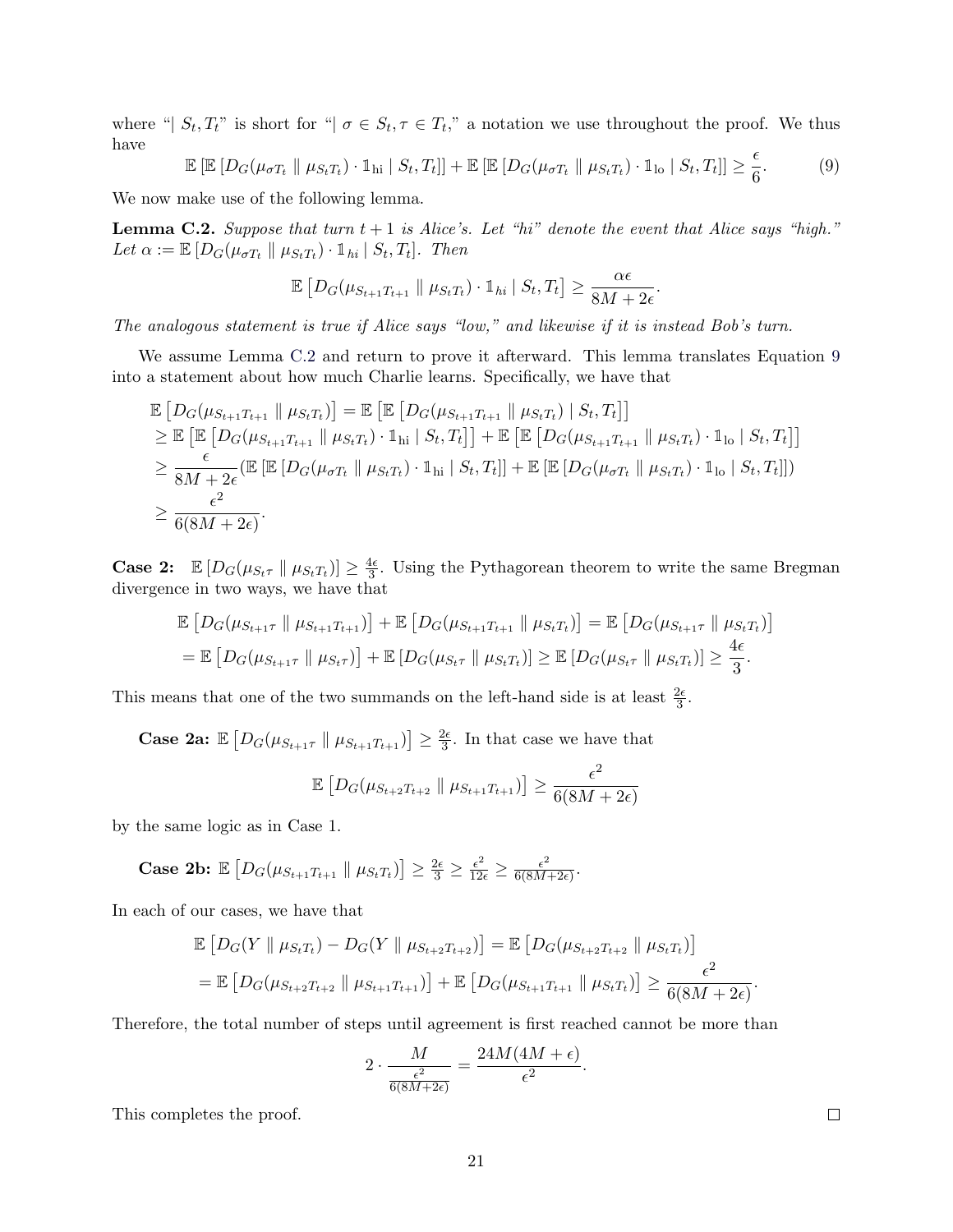We now prove Lemma [C.2.](#page-21-0)

*Proof of Lemma [C.2.](#page-21-0)* We will restrict our probability space to outcomes where Charlie knows  $S_t, T_t$ at time t (and thus omit "|  $S_t, T_t$ " from here on). For convenience, we will let  $A := \mu_{\sigma T_t}$  be Alice's expectation (a random variable) and  $c := \mu_{S_tT_t}$  be Charlie's expectation (which is a particular number in [0, 1]). We will let  $\epsilon' := \frac{\epsilon}{2}$ , so that if Alice says "high" then Charlie knows that  $A > c$ and that  $D_G(A \parallel c) \geq \epsilon'$ .

Let  $D(x) := D_G(x || c) = G(x) - G(c) - G'(c)(x - c)$ , and let  $\hat{a}_h := \mathbb{E}[A | \text{hi}]$ . Note that if Alice says "high" then  $\mu_{S_{t+1}T_{t+1}} = \hat{a}_h$ . In our new notation, we may write  $\alpha = \mathbb{E}\left[D(A) \mid \text{hi}\right] \cdot \mathbb{P}\left[\text{hi}\right]$ , and we wish to show that  $D(\hat{a}_h) \cdot \mathbb{P}[\text{hi}] \geq \frac{\alpha \epsilon'}{2(M+1)}$  $\frac{\alpha \epsilon'}{2(M+\epsilon')}$ . Put otherwise, our goal is to show that

$$
\frac{D(\hat{a}_h)}{\mathbb{E}\left[D(A)\mid \mathrm{hi}\right]} \ge \frac{\epsilon'}{2(M+\epsilon')}.
$$

For convenience we will let  $B$  denote the quantity on the left-hand side.

Let  $a_{\text{hmin}}$  be the number larger than c such that  $D(a) = \epsilon'$ , so that  $A \ge a_{\text{hmin}}$  whenever Alice says "high."<sup>[13](#page-22-0)</sup> Observe that since  $D$  is convex (Bregman divergences are convex in their first argument), for a fixed value of  $\hat{a}_h$ , the value of  $\mathbb{E}[D(A) | \text{hi}]$  is maximized when A is either  $a_{\text{hmin}}$ or 1 (with probabilities  $\frac{1-\hat{a}_h}{1-a_{\text{hmin}}}$  and  $\frac{\hat{a}_h-a_{\text{hmin}}}{1-a_{\text{hmin}}}$ , respectively). Therefore we have

$$
B = \frac{D(\hat{a}_h)}{\mathbb{E}\left[D(A) \mid \text{hi}\right]} \ge \frac{D(\hat{a}_h)(1 - a_{\text{hmin}})}{(1 - \hat{a}_h)\epsilon' + (\hat{a}_h - a_{\text{hmin}})D(1)}.\tag{10}
$$

**Case 1:**  $(1 - \hat{a}_h)\epsilon' \geq (\hat{a}_h - a_{hmin})D(1)$ . In that case we have

$$
B \ge \frac{D(\hat{a}_h)(1 - a_{\text{hmin}})}{2(1 - \hat{a}_h)\epsilon'} \ge \frac{\epsilon'(1 - a_{\text{hmin}})}{2(1 - \hat{a}_h)\epsilon'} \ge \frac{1}{2} \ge \frac{\epsilon'}{2(M + \epsilon')}.
$$

**Case 2:**  $(1 - \hat{a}_h)\epsilon' \leq (\hat{a}_h - a_{hmin})D(1)$ . In that case we have

<span id="page-22-2"></span>
$$
B \ge \frac{D(\hat{a}_h)(1 - a_{\text{hmin}})}{2(\hat{a}_h - a_{\text{hmin}})D(1)}.
$$
\n(11)

**Case 2a:**  $D(1) \leq \frac{1-c}{a}$  $\frac{1-c}{\hat{a}_h-c}(M+\epsilon')$ . Then we have

$$
B \ge \frac{D(\hat{a}_h)(1 - a_{\text{hmin}})}{2(\hat{a}_h - a_{\text{hmin}}) \cdot \frac{1 - c}{\hat{a}_h - c}(M + \epsilon')} \ge \frac{\epsilon'}{2(M + \epsilon')} \cdot \frac{(1 - a_{\text{hmin}})(\hat{a}_h - c)}{(\hat{a}_h - a_{\text{hmin}})(1 - c)}.
$$

(In the last step we again use that  $D(\hat{a}_h) \geq \epsilon$ .) Now, it is easy to verify that the second fraction is at least 1 (this comes down to the fact that  $a_{\text{hmin}} \geq c$ ), so we indeed have that  $B \geq \frac{\epsilon'}{2(M-1)}$  $\frac{\epsilon'}{2(M+\epsilon')}$ .

**Case 2b**:  $D(1) \ge \frac{1-c}{a}$  $\frac{1-c}{\hat{a}_h-c}(M+\epsilon')$ . We claim that for all  $x \geq c$ , we have that

<span id="page-22-1"></span>
$$
D(x) \ge \frac{x - c}{1 - c} D(1) - M.
$$
\n(12)

To see this, suppose for contradiction that for some x we have  $D(x) < \frac{x-c}{1-c}D(1) - M$ . Then

$$
G(x) - G(c) - G'(c)(x - c) < \frac{x - c}{1 - c}(G(1) - G(c) - G'(c)(1 - c)) - M
$$

<span id="page-22-0"></span><sup>&</sup>lt;sup>13</sup>If  $D(a) < \epsilon'$  for all  $a > c$  then Alice never says "high" and the lemma statement is trivial.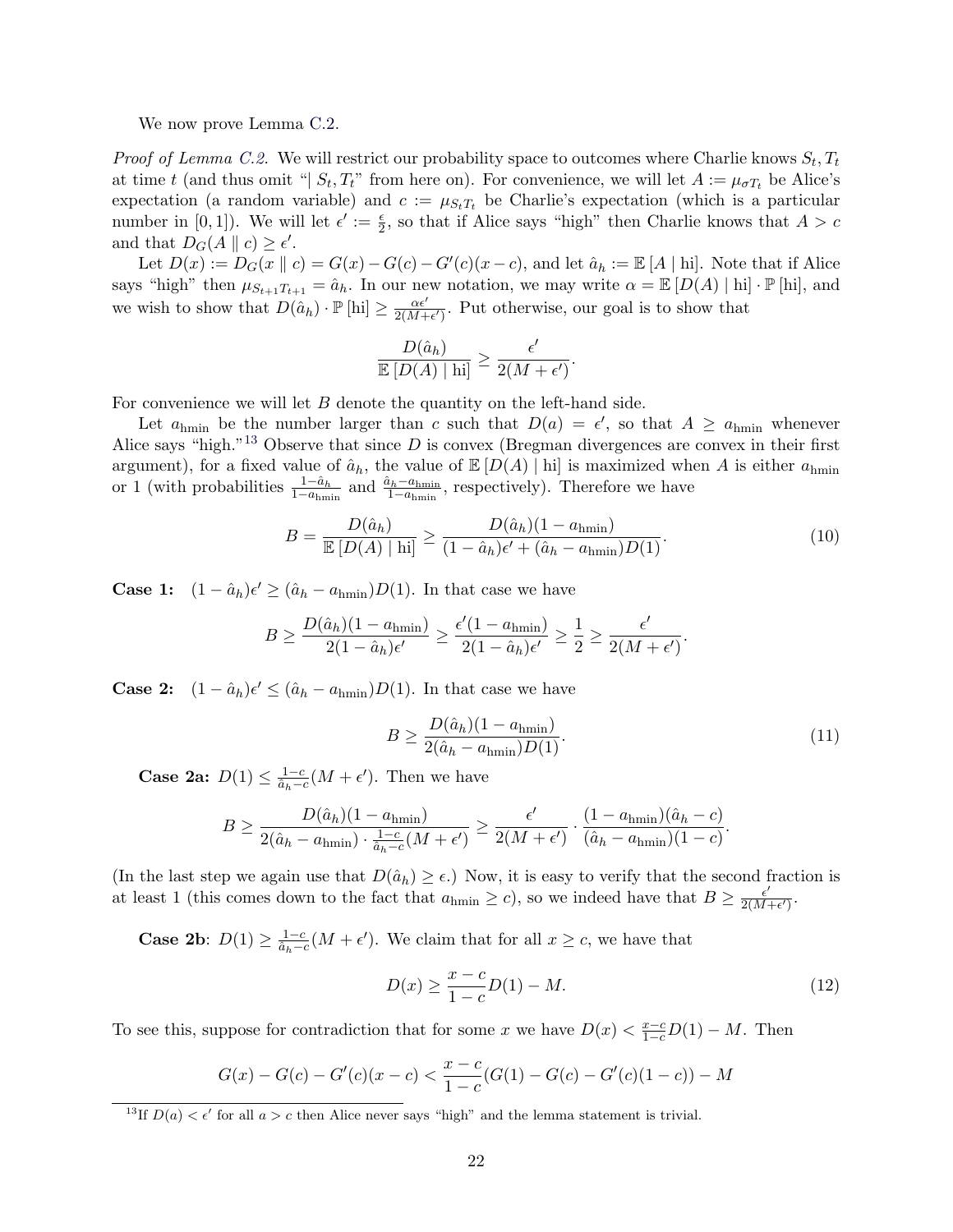$$
(1-c)G(x) - (1-c)G(c) < (x-c)G(1) - (x-c)G(c) - (1-c)M
$$
\n
$$
G(x) + M < \frac{(1-x)G(c) + (x-c)G(1)}{1-c}.
$$

On the other hand, we have that both  $G(c)$  and  $G(1)$  are less than or equal to  $G(x) + M$ , by definition of M. This means that

$$
G(1), G(c) < \frac{(1-x)G(c) + (x-c)G(1)}{1-c}
$$

but this implies that  $G(1) < G(c)$  and that  $G(c) < G(1)$ , a contradiction.

Plugging in  $x = \hat{a}_h$  into Equation [12,](#page-22-1) we find that

$$
D(\hat{a}_h) \ge \frac{\hat{a}_h - c}{1 - c} D(1) - M.
$$

Plugging this bound into Equation [11,](#page-22-2) we get that

$$
B \ge \frac{\left(\frac{\hat{a}_h - c}{1 - c}D(1) - M\right)(1 - a_{\text{hmin}})}{2(\hat{a}_h - a_{\text{hmin}})D(1)} = \frac{1 - a_{\text{hmin}}}{2(\hat{a}_h - a_{\text{hmin}})} \cdot \frac{\hat{a}_h - c}{1 - c} \left(1 - \frac{M}{\frac{\hat{a}_h - c}{1 - c}D(1)}\right)
$$
  

$$
\ge \frac{1 - a_{\text{hmin}}}{2(\hat{a}_h - a_{\text{hmin}})} \cdot \frac{\hat{a}_h - c}{1 - c} \left(1 - \frac{M}{M + \epsilon'}\right) \ge \frac{\epsilon'}{2(M + \epsilon')},
$$

where in the second-to-last step we use that  $D(1) \geq \frac{1-c}{\hat{a}}$  $\frac{1-c}{\hat{a}_h-c}(M+\epsilon')$  and in the last step we again use the fact that  $\frac{(1-a_{\text{hmin}})(\hat{a}_h-c)}{(\hat{a}_h-a_{\text{hmin}})(1-c)} \geq 1.$  $\Box$ 

### Proof of Lemma [4.19.](#page-14-1)

We will partition [0, 1] into a number N of small intervals  $I_1 = [x_0 = 0, x_1), I_2 = [x_1, x_2), I_3 =$  $[x_2, x_3), \ldots, I_N = [x_{N-1}, x_N = 1]$  with certain desirable properties (which we will describe below). For  $k \in [N]$ , we will let  $S^{(k)} := \{ \sigma \in \mathcal{S} : \mu_{\sigma} \in I_k \}$ . For a given  $\sigma \in \mathcal{S}$ , we will let  $k(\sigma)$  be the k such that  $\sigma \in S^{(k)}$ .

Our goal is to upper bound the expectation of  $D_G(\mu_{\sigma\tau} \parallel \mu_{\tau})$ . In pursuit of this goal, we observe that by Proposition [4.8](#page-11-0) we have

<span id="page-23-0"></span>
$$
\mathbb{E}\left[D_G(\mu_{\sigma\tau} \parallel \mu_{\tau})\right] = \mathbb{E}\left[D_G(\mu_{\sigma\tau} \parallel \mu_{S^{(k(\sigma))}\tau})\right] + \mathbb{E}\left[D_G(\mu_{S^{(k(\sigma))}\tau} \parallel \mu_{\tau})\right].\tag{13}
$$

Now, for any k, by applying Equation [5](#page-11-1) to  $S = S^{(k)}$  and  $T = \mathcal{T}$ , we know that

$$
\mathbb{E}\left[D_G(\mu_{\sigma} \parallel \mu_{S^{(k)}}) \mid S^{(k)}\right] \geq \mathbb{E}\left[D_G(\mu_{\sigma\tau} \parallel \mu_{S^{(k)}\tau}) \mid S^{(k)}\right].
$$

(Here, " $|S^{(k)}|$ " is short for " $|\sigma \in S^{(k)}$ .") This is our only use of the rectangle substitutes assumption. Now, taking the expectation over k (i.e. choosing each k with probability equal to  $\mathbb{P}[\sigma \in S^{(k)}]$ ), we have that

 $\mathbb{E}\left[D_G(\mu_{\sigma} \parallel \mu_{S^{(k(\sigma))}})\right] \geq \mathbb{E}\left[D_G(\mu_{\sigma \tau} \parallel \mu_{S^{(k(\sigma))} \tau})\right].$ 

Together with Equation [13,](#page-23-0) this tells us that

<span id="page-23-1"></span>
$$
\mathbb{E}\left[D_G(\mu_{\sigma\tau} \parallel \mu_{\tau})\right] \leq \mathbb{E}\left[D_G(\mu_{\sigma} \parallel \mu_{S^{(k(\sigma))}})\right] + \mathbb{E}\left[D_G(\mu_{S^{(k(\sigma))}\tau} \parallel \mu_{\tau})\right].
$$
\n(14)

Our goal will be to bound the two summands in Equation [14.](#page-23-1) We will specify the boundaries of the intervals  $I_1, \ldots, I_N$  with this goal in mind.

On an intuitive level, we are hoping for two things to be true: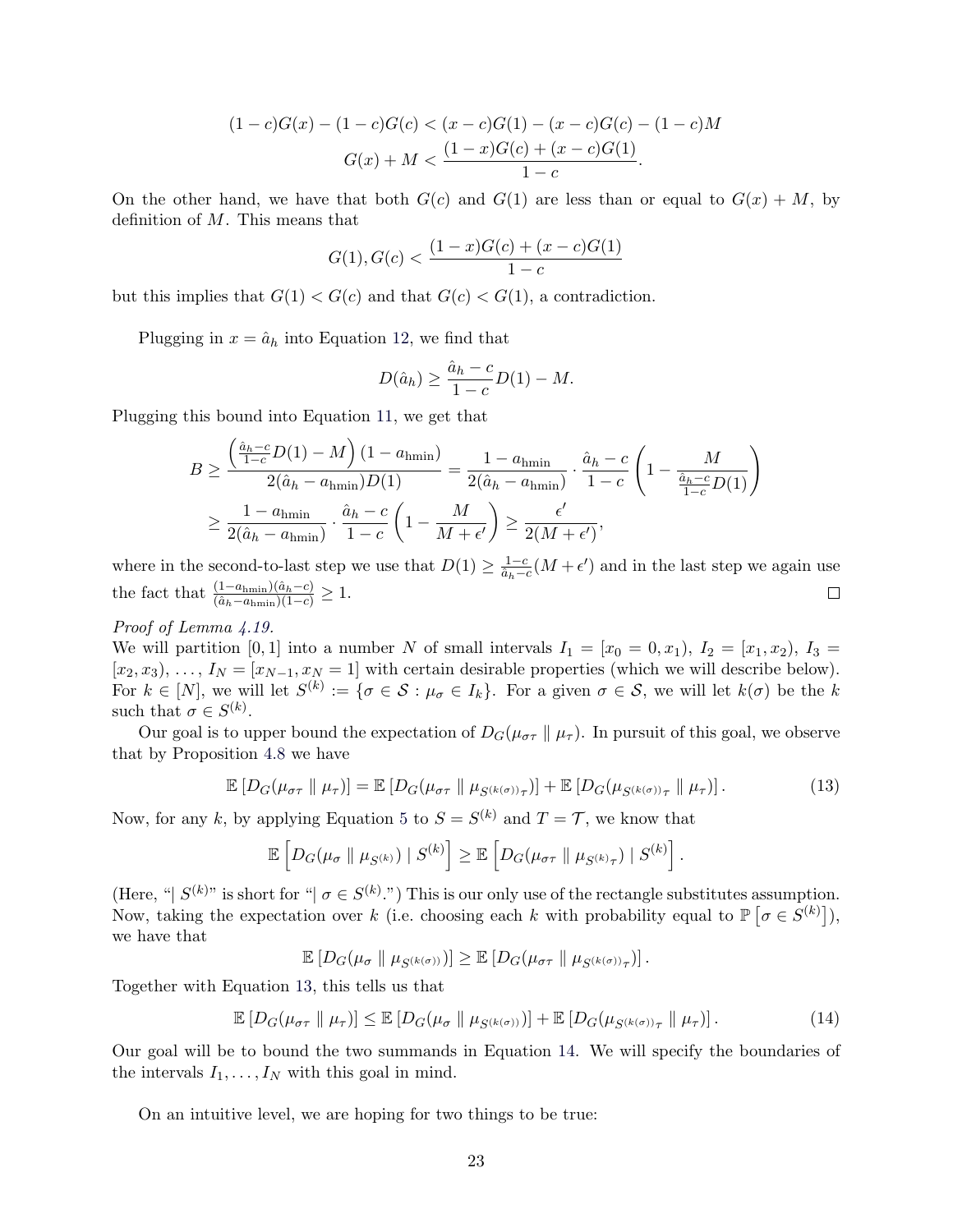- In order for the first summand to be small, we want  $\mu_{\sigma}$  and  $\mu_{S(k(\sigma))}$  to be similar in value. In other words, we want each interval is "short" (for a notion of shortness with respect to G that we are about to discuss).
- In order for the second summand to be small, we want  $\mu_{S^{(k(\sigma))}\tau}$  and  $\mu_{\tau}$  to be similar in value. In other words, the estimate of a third party who knows  $\tau$  shouldn't change much upon learning  $k(\sigma)$ . One way to ensure this is by creating the intervals in a way that makes the third party very confident about the value of  $k(\sigma)$  before learning it. Intuitively this should be true because Alice and Bob approximately agree, so Alice's estimate is likely to be close to Bob's. However, we must be careful to strategically choose the boundaries of our intervals  $x_1, \ldots, x_{N-1}$  so that Alice's and Bob's estimates are unlikely to be on opposite sides of a boundary.[14](#page-24-1)

What, formally, do we need for the first summand to be small? For any k, we have  $\mu_{S(k(\sigma))} =$  $\mathbb{E}[\mu_{\sigma} \mid \sigma \in S^{(k)}].$  We can apply Proposition [C.1](#page-19-2) [\(iv\)](#page-19-6) to the random variable  $X = \mu_{\sigma}$  on the probability subspace given by  $\sigma \in S^{(k)}$ . Since X takes on values in  $I_k$ , we have that

<span id="page-24-3"></span>
$$
\mathbb{E}\left[D_G(\mu_\sigma \parallel \mu_{S^{(k)}}) \mid S^{(k)}\right] \le 2JB_G(I_k),\tag{15}
$$

where  $J\text{B}_G(I_k)$  is shorthand for the Jensen-Bregman divergence between the endpoints of  $I_k$ . Therefore, if  $JB<sub>G</sub>(I<sub>k</sub>)$  is small for all k, then the first summand (which is an expected value of  $\mathbb{E}\left[D_G(\mu_{\sigma} \parallel \mu_{S^{(k)}}) \mid S^{(k)}\right]$  over  $k \in [N]$ ) is also small.

What about the second summand? As per the intuition above, we wish to choose our boundary points  $x_1, \ldots, x_{N-1}$  so that Alice's and Bob's estimates are unlikely to be on opposite sides of any boundary. Let  $\mu = \min(\mu_{\sigma}, \mu_{\tau})$  be the smaller of the two estimates and  $\mu_{+} = \max(\mu_{\sigma}, \mu_{\tau})$  be the larger one. We say that  $\mu_-, \mu_+$  thwart a point  $x \in (0,1)$  if  $\mu_- \le x \le \mu_+$  and  $\mu_- \ne \mu_+$ . We define the *thwart* density of  $x$  to be

$$
\rho(x) := \mathbb{P}\left[\mu_-, \mu_+ \text{thwart } x\right].
$$

Roughly speaking, we will choose  $x_1, \ldots, x_{N-1}$  such that  $\rho(x_k)$  is small on average.

We will approach this problem by first creating intervals to satisfy the first criterion (short intervals), without regard to the second, and then modifying them to satisfy the second without compromising the first. Formally, we choose our intervals according to the following algorithm.

<span id="page-24-0"></span>Algorithm C.3 (Partitioning [0, 1] into intervals  $I_1, \ldots, I_N$ ).

(1) Choose points  $0 < x'_1 < x'_2 < \cdots < x'_{N-2} < 1$  such that the  $N-1$  intervals thus created all have Jensen-Bregman divergence between  $\beta$  and  $\frac{2\beta}{c}$ , inclusive, where  $\beta$  and c are as in the statement of Lemma [4.19.](#page-14-1) ( $N$  is not pre-determined; it is defined as one more than the number of intervals created.) (See footnote for why this is possible.<sup>[15](#page-24-2)</sup>)

<span id="page-24-1"></span> $14$ This limits how many intervals we can reasonably use, which is why we cannot make our intervals arbitrarily short to satisfy the first of our two criteria.

<span id="page-24-2"></span><sup>&</sup>lt;sup>15</sup>Define  $x'_1$  so that  $JB_G(0, x'_1) = \frac{2\beta}{c}$  (this is possible because  $JB_G$  is continuous in its arguments). Define  $x'_2$  so that  $JB_G(x'_1, x'_2) = \frac{2\beta}{c}$ . Keep going until an endpoint  $x'_{N-3}$  is defined such that adding  $x'_{N-2}$  as before would leave an interval  $(x'_{N-2}, 1)$  with Jensen-Bregman divergence less than  $\frac{2\beta}{c}$ . Now, instead of defining  $x'_{N-2}$  in this way, define it so that  $\text{JB}_G(x'_{N-3}, x'_{N-2}) = \text{JB}_G(x'_{N-2}, 1)$ . Since  $\text{JB}_G(x'_{N-3}, 1) \ge \frac{2\beta}{c}$ , the c-approximate triangle inequality that we have by assumption tells us that  $JB_G(x'_{N-3}, x'_{N-2}) = JB_G(x'_{N-2}, 1) \ge \beta$ .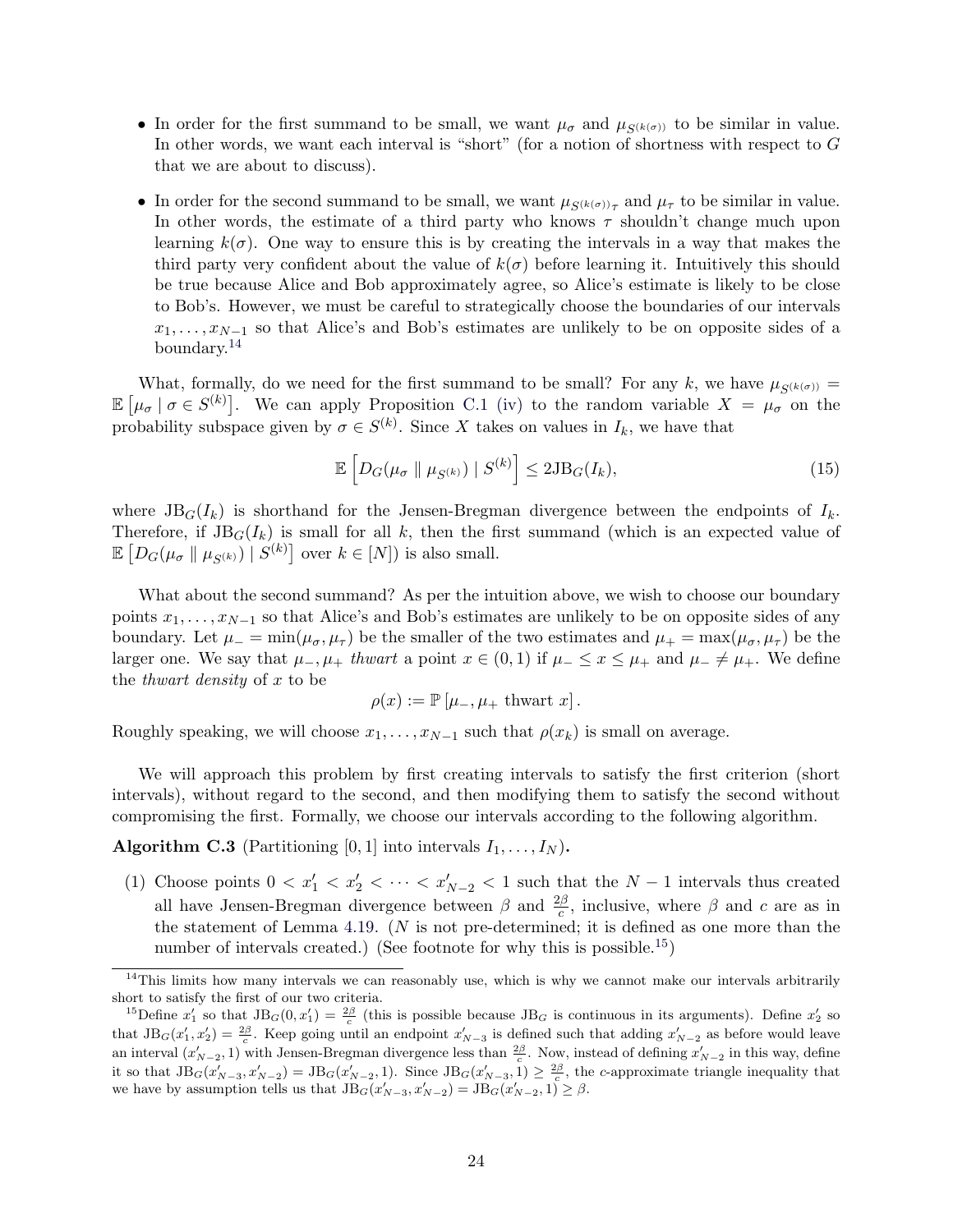- (2) Let  $x'_0 := 0, x'_{N-1} := 1$  for convenience. Define  $I'_k := [x'_{k-1}, x'_{k}]$ . For  $k \in [N-1]$ , let  $\alpha_k := \inf_{x \in I'_k} \rho(x)$ . Let  $x_k \in I'_k$  be such <sup>[16](#page-25-0)</sup> that  $\rho(x_k) \leq 2\alpha_k$ .
- (3) Return the intervals  $I_1 = [0, x_1), I_2 = [x_1, x_2), \ldots, I_N = [x_{N-1}, 1].$

We begin by observing that for any  $k \in [N]$ , we have

$$
JB_G(I_k) = JB_G(x_{k-1}, x_k) \leq JB_G(x'_{k-2}, x'_k) \leq \frac{1}{c}(JB_G(x'_{k-2}, x'_{k-1}) + JB_G(x'_{k-1}, x'_k)) \leq \frac{4\beta}{c^2}
$$

where for convenience we define  $x'_{-1} := 0, x'_{N} := 1$ . Therefore, by Equation [15,](#page-24-3) we have

<span id="page-25-5"></span>
$$
\mathbb{E}\left[D_G(\mu_{\sigma} \parallel \mu_{S^{(k(\sigma))}})\right] \le \frac{8\beta}{c^2}.\tag{16}
$$

.

It remains to bound the second summand of Equation [14,](#page-23-1)  $\mathbb{E}[D_G(\mu_{S^{(k(\sigma))}\tau} \parallel \mu_{\tau})]$ , which is the bulk of the proof. We proceed in two steps:

- (1) (Lemma [C.4\)](#page-25-1) We show that  $\sum_{k=1}^{N} \alpha_k$  is small. This means that Alice's and Bob's estimates are unlikely to lie on opposite sides of some boundary point  $x_k$ . As a consequence, Bob is highly likely to know  $k(\sigma)$  with a lot of confidence
- (2) (Lemma [C.7\)](#page-27-0) We bound the second summand as a function of  $\sum_{k=1}^{N} \alpha_k$ . The intuition is that if  $\sum_{k} \alpha_k$  is small, then Bob is highly likely to know  $k(\sigma)$  with a lot of confidence, which means that he does not learn too much from learning  $k(\sigma)$ .

We begin with the first step; recall our notation  $\mu^- := \min(\mu_\sigma, \mu_\tau)$  and  $\mu^+ := \max(\mu_\sigma, \mu_\tau)$ .

<span id="page-25-1"></span>Lemma C.4.

$$
2\sum_{k=1}^{N} \alpha_k \le 4\left(\frac{\epsilon}{\beta c}\right)^{1/(1-\log_2 c)}
$$

Proof. We use the following claim, whose proof we provide afterward.

<span id="page-25-2"></span>**Claim C.5.** Let  $I = [x^-, x^+]$  be any sub-interval of [0,1] and let  $\alpha = \inf_{x \in I} \rho(x)$ . Then there is an increasing sequence of points  $z_0 := x^-, z_1, z_2, \ldots, z_{L-1}, z_L := x^+,$  such that for every  $\ell \in [L],$  $\mathbb{P}\left[\mu_{-} \leq z_{\ell-1}, \mu_{+} \geq z_{\ell}\right] \geq \frac{\alpha}{2}$  $\frac{\alpha}{2}$ , and where

$$
L \leq \frac{2}{\alpha} \sum_{\ell \in [L]} \mathbb{P}\left[\mu_{-} \leq z_{\ell-1} < \mu_{+} \leq z_{\ell}\right].
$$

We apply Claim [C.5](#page-25-2) to the intervals  $I'_1, \ldots, I'_{N-1}$ , with  $\alpha = \alpha_k$ . Let  $z_{k,0}, \ldots, z_{k,L_k}$  be the points whose existence the claim proves, and let  $r_k := \sum_{\ell \in [L_k]} \mathbb{P}[\mu_{-} \leq z_{k,\ell-1} < \mu_{+} \leq z_{k,\ell}],$  so that  $L_k \leq \frac{2}{\alpha}$  $\frac{2}{\alpha_k} r_k$ . Observe that  $\sum_k r_k \leq 1$ , because the intervals  $(z_{k,\ell-1}, z_{k,\ell}]$  are disjoint for all  $k, \ell$ . We make the following claim (we provide the proof afterward).

### <span id="page-25-4"></span>Claim C.6.

<span id="page-25-3"></span>
$$
\sum_{k \in [N-1]} r_k \left(\frac{\alpha_k}{2r_k}\right)^{1 - \log_2 c} \le \frac{\epsilon}{\beta c}.\tag{17}
$$

<span id="page-25-0"></span><sup>&</sup>lt;sup>16</sup>If the infimum is achieved (e.g. if the space of signals to Alice and Bob is finite), then we can set  $x_k :=$  $\arg \min_x \rho(x)$ . Our algorithm works in more generality, at the expense of a factor of 2 in our final bound. Note that by replacing 2 with a smaller constant can arbitrarily reduce this factor.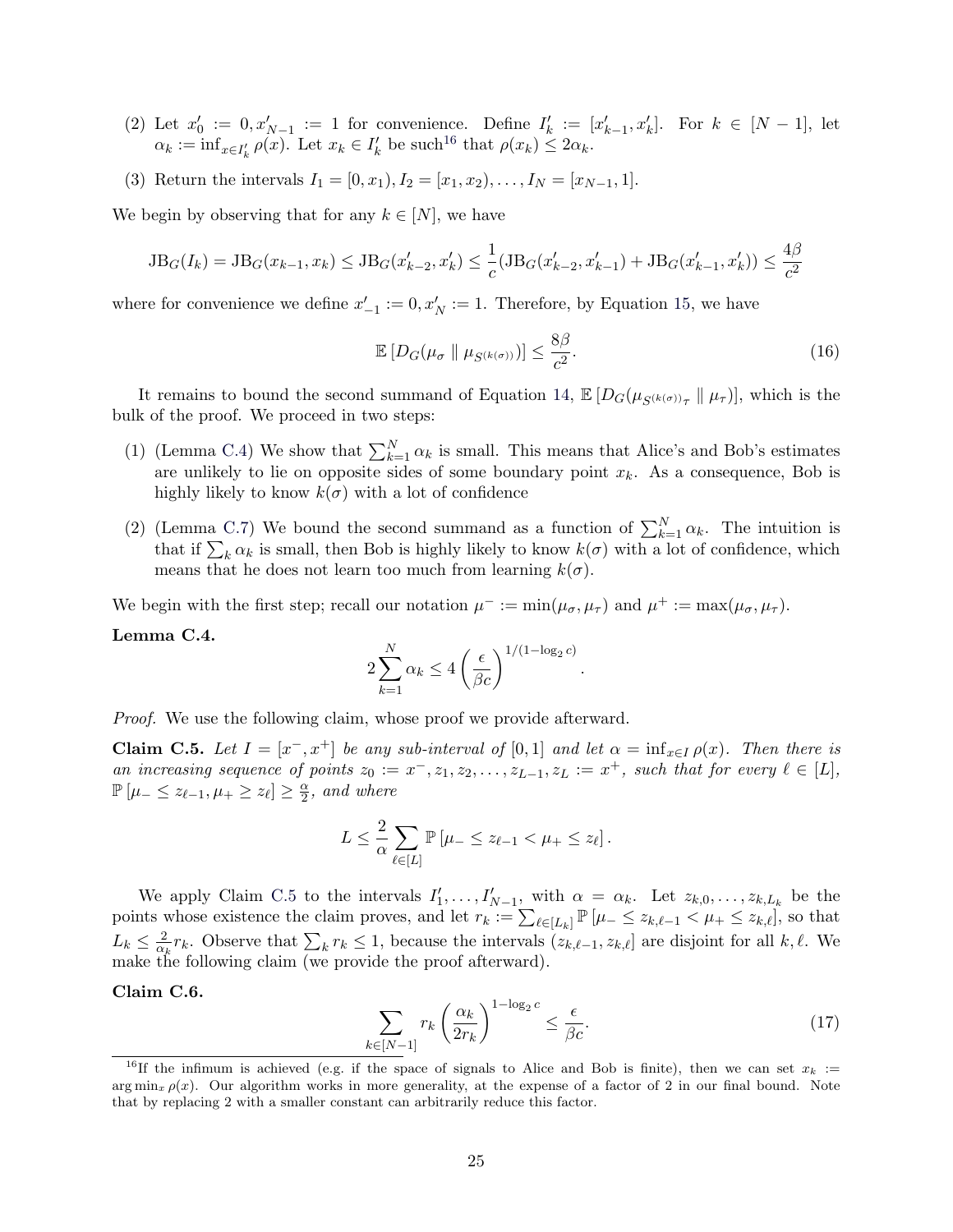We may rewrite Equation [17](#page-25-3) as

$$
\left(\sum_{k\in[N-1]}r_k\left(\frac{\alpha_k}{2r_k}\right)^{1-\log_2c}\right)^{1/(1-\log_2c)} \leq \left(\frac{\epsilon}{\beta c}\right)^{1/(1-\log_2c)}.
$$

Recall that  $\sum_{k} r_k \leq 1$ . Scaling the  $r_k$ 's to add to 1 decreases the left-hand side above, so we may assume that  $\sum_{k} r_k = 1$ . Note that  $x^{1-\log_2 c}$  is convex. Thus, by using a weighted Jensen inequality on the left-hand side with weights  $r_k$ , we find that

$$
\frac{1}{2}\sum_{k}\alpha_k = \sum_{k}r_k \cdot \frac{\alpha_k}{2r_k} \le \left(\sum_{k\in[N-1]}r_k\left(\frac{\alpha_k}{2r_k}\right)^{1-\log_2 c}\right)^{1/(1-\log_2 c)} \le \left(\frac{\epsilon}{\beta c}\right)^{1/(1-\log_2 c)}.
$$

This completes the proof of Lemma [C.4.](#page-25-1)

Proof of Claim [C.5.](#page-25-2) Let  $z_1 = \inf\{z : \mathbb{P}[\mu_z \leq z_0 < \mu_z \leq z] \geq \frac{\alpha}{2}\}$  $\frac{\alpha}{2}$ , or  $x^+$  if this number does not exist or is larger than  $x^+$ . Note that  $\mathbb{P}[\mu_{-} \leq z_0 < \mu_{+}] \geq \alpha$ , as we have  $\rho(z_0) = \mathbb{P}[\mu_{-} \leq z_0 < \mu_{+}] +$  $\mathbb{P}[\mu_{-}, so if the first term were less than  $\alpha$  we would have some  $z'>z_0$  with$  $\rho(z') < \alpha$ . On the other hand,  $\mathbb{P}[\mu_{-} \leq z_0 < \mu_{+} < z_1] \leq \frac{\alpha}{2}$  $\frac{\alpha}{2}$ , since

$$
\mathbb{P}\left[\mu_{-} \leq z_0 < \mu_{+} < z_1\right] = \lim_{z \to z_1 \text{ from below}} \mathbb{P}\left[\mu_{-} \leq z_0 < \mu_{+} \leq z\right]
$$

and if the right-hand side were more than  $\frac{\alpha}{2}$  then that would contradict the definition of  $z_1$  as an infimum. Therefore,  $\mathbb{P}[\mu \leq z_0, \mu_{+} \geq z_1] \geq \frac{\alpha}{2}$  $\frac{\alpha}{2}$ .

If  $z_1 = x^+$ , we are done. Otherwise, let  $z_2 = \inf\{z : \mathbb{P}[\mu_- \leq z_1 < \mu_+ \leq z] \geq \frac{\alpha}{2}\}$  $\frac{\alpha}{2}$ . Then  $\mathbb{P}\left[\mu_{-} \leq z_1, \mu_{+} \geq z_2\right] \geq \frac{\alpha}{2}$  $\frac{\alpha}{2}$ . Define  $z_3$  analogously, and so forth.

All that remains to show is the upper bound on  $L$ . This is where we use the fact that (by construction)  $\mathbb{P}\left[\mu_{-} \leq z_{\ell-1} < \mu_{+} \leq z_{\ell}\right] \geq \frac{\alpha}{2}$  $\frac{\alpha}{2}$ . Summing over all  $\ell$ , we have

$$
\sum_{\ell \in [L]} \mathbb{P}\left[\mu_{-} \leq z_{\ell-1} < \mu_{+} \leq z_{\ell}\right] \geq \frac{\alpha}{2}L,
$$

which (after rearranging) completes the proof.

*Proof of Claim [C.6.](#page-25-4)* First note that by construction,  $JB<sub>G</sub>(I'<sub>k</sub>) \geq \beta$  for all k. By repeated use of the  $c$ -approximate triangle inequality,<sup>[17](#page-26-0)</sup> we find that

$$
\sum_{\ell \in [L_k]} \mathrm{JB}_G(z_{k,\ell-1},z_{k,\ell}) \ge c^{\lceil \log_2 L_k \rceil} \mathrm{JB}_G(I_k') \ge c^{1+\log_2 \frac{2r_k}{\alpha_k}} \mathrm{JB}_G(I_k') \ge c^{1+\log_2 \frac{2r_k}{\alpha_k}} \beta = c \left(\frac{2r_k}{\alpha_k}\right)^{\log_2 c} \beta.
$$

On the other hand, we have

$$
\epsilon \geq \mathbb{E}\left[\text{JB}_{G}(\mu_{\sigma}, \mu_{\tau})\right] = \sum_{\sigma, \tau} \mathbb{P}\left[\sigma, \tau\right] \text{JB}_{G}(\mu_{\sigma}, \mu_{\tau}) \geq \sum_{\sigma, \tau} \mathbb{P}\left[\sigma, \tau\right] \sum_{\substack{k, \ell:\mu_{-} \leq z_{k,\ell-1} \\ \mu_{+} \geq z_{k,\ell}}} \text{JB}_{G}(z_{k,\ell-1}, z_{k,\ell})
$$

$$
= \sum_{k, \ell} \mathbb{P}\left[\mu_{-} \leq z_{k,\ell-1}, \mu_{+} \geq z_{k,\ell}\right] \text{JB}_{G}(z_{k,\ell-1}, z_{k,\ell}) \geq \sum_{k, \ell} \frac{\alpha_{k}}{2} \text{JB}_{G}(z_{k,\ell-1}, z_{k,\ell}).
$$

<span id="page-26-0"></span><sup>17</sup>We sub-divide  $I'_k$  into  $[z_{k,0}, z_{k,L_k/2}]$  and  $[z_{k,L_k/2}, z_{k,L}],$  then subdivide each of these, and so on.

 $\Box$ 

 $\Box$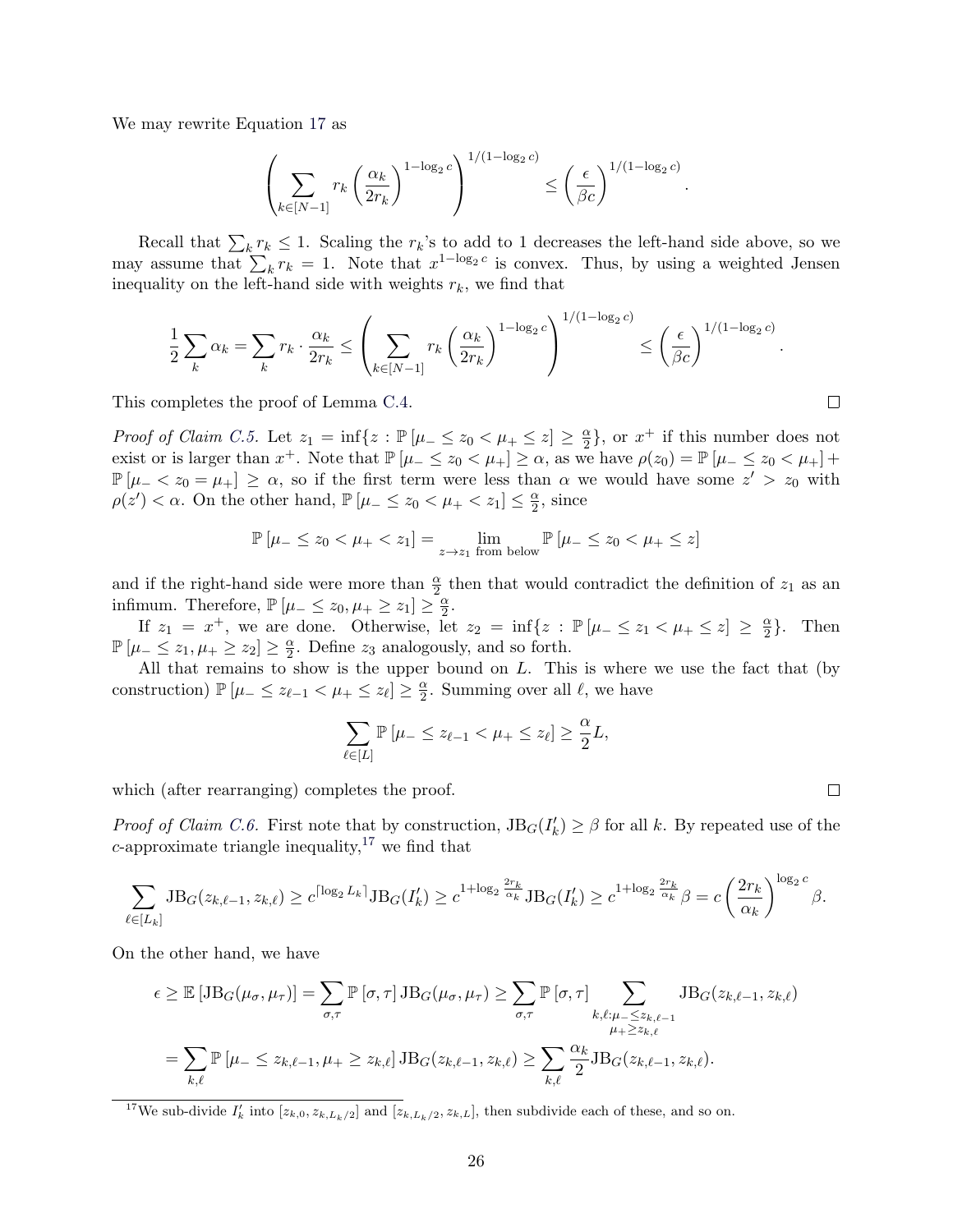Here, the third step follows by the reverse triangle inequality (Fact [\(ii\)](#page-19-4) of Proposition [C.1\)](#page-19-2) and the fourth step follows by rearranging the order of summation.<sup>[18](#page-27-1)</sup> Combining the last two facts gives us that

$$
\epsilon \ge \sum_{k} \frac{\alpha_k}{2} \cdot c \left(\frac{2r_k}{\alpha_k}\right)^{\log_2 c} \beta = \sum_{k} r_k \left(\frac{2r_k}{\alpha_k}\right)^{\log_2 c - 1} \beta c,
$$

which rearranges to the desired identity.

We are now ready to bound the second summand, i.e.  $\mathbb{E}[D_G(\mu_{S^{(k(\sigma))}\tau} \parallel \mu_{\tau})]$ , where  $k(\sigma)$  is the k such that Alice's estimate  $\mu_{\sigma}$  lies in  $I_k$ . For convenience we will define  $k(\tau)$  for Bob by analogy as the k such that  $\mu_{\tau}$  lies in  $I_k$ . By Lemma [C.4](#page-25-1) and the preceding discussion, we know that

$$
\mathbb{P}\left[k(\sigma) \neq k(\tau)\right] \le 4 \left(\frac{\epsilon}{\beta c}\right)^{1/(1-\log_2 c)}
$$

.

<span id="page-27-0"></span>**Lemma C.7.** Let  $Q = \mathbb{P} [k(\sigma) \neq k(\tau)].$  Then

$$
\mathbb{E}\left[D_G(\mu_{S^{(k(\sigma))}\tau}\parallel \mu_{\tau})\right] \leq 2\tilde{G}^*(Q).
$$

The key idea is that because  $k(\sigma) = k(\tau)$  with probability near 1, learning  $k(\sigma)$  is unlikely to make Bob update his estimate much.

*Proof.* Consider any signal  $\hat{\tau} \in \mathcal{T}$  and let  $p(\hat{\tau}) = \mathbb{P}[\tau = \hat{\tau}]$ . We have <sup>[19](#page-27-2)</sup>

$$
\mathbb{E}\left[D_G(\mu_{S^{(k(\sigma))}\tau}\parallel\mu_{\tau})\right]=\sum_{\hat{\tau}\in\mathcal{T}}p(\hat{\tau})\mathbb{E}\left[D_G(\mu_{S^{(k(\sigma))}\hat{\tau}}\parallel\mu_{\hat{\tau}})\mid\tau=\hat{\tau}\right].
$$

Note that  $\mu_{\hat{\tau}} = \mathbb{E} \left[ \mu_{S^{(k(\sigma))} \hat{\tau}} \mid \tau = \hat{\tau} \right]$ , so by Proposition [C.1](#page-19-2) we have that

$$
\mathbb{E}\left[D_G(\mu_{S^{(k(\sigma))}\tau}\parallel\mu_{\tau})\right]=\sum_{\hat{\tau}\in\mathcal{T}}p(\hat{\tau})\left(\mathbb{E}\left[G(\mu_{S^{(k(\sigma))}\hat{\tau}})\mid\tau=\hat{\tau}\right]-G(\mu_{\hat{\tau}})\right).
$$

Let  $q(\hat{\tau}) = \mathbb{P}[\tau = \hat{\tau}, k(\sigma) \neq k(\hat{\tau})],$  so  $\sum_{\hat{\tau} \in \mathcal{T}} q(\hat{\tau}) = Q$ . Then

$$
\mathbb{E}\left[G(\mu_{S^{(k(\sigma))}\hat{\tau}})\mid \tau=\hat{\tau}\right]-G(\mu_{\hat{\tau}})=\n\frac{p(\hat{\tau})-q(\hat{\tau})}{p(\hat{\tau})}\left(\mathbb{E}\left[G(\mu_{S^{(k(\hat{\tau}))}\hat{\tau}})-G(\mu_{\hat{\tau}})\right]\right)+\n\frac{q(\hat{\tau})}{p(\hat{\tau})}\left(\mathbb{E}\left[G(\mu_{S^{(k(\sigma))}\hat{\tau}})\mid \tau=\hat{\tau},k(\sigma)\neq k(\hat{\tau})\right]-G(\mu_{\hat{\tau}})\right).
$$

The second term is at most  $\frac{q(\hat{\tau})}{p(\hat{\tau})}M$ , since M is the range of G. To bound the first term, we note that  $\mu_{S^{(k(\tilde{\tau}))}\hat{\tau}}$  cannot differ from  $\mu_{\hat{\tau}}$  by more than  $\frac{q(\hat{\tau})}{p(\hat{\tau})-q(\hat{\tau})}$ , as otherwise the average value of  $\mu_{S^{(k(\sigma))}\hat{\tau}}$ could not be  $\mu_{\hat{\tau}}$ . Therefore,  $\mathbb{E}\left[G(\mu_{S^{(k(\hat{\tau}))}\hat{\tau}})-G(\mu_{\hat{\tau}})\right]$  is bounded by the largest possible difference in G-values of two points that differ by at most  $\frac{q(\hat{\tau})}{p(\hat{\tau})-q(\hat{\tau})}$ . Therefore, we have

$$
\mathbb{E}\left[D_G(\mu_{S^{(k(\sigma))}\tau} \parallel \mu_{\tau})\right] \leq \sum_{\hat{\tau}\in\mathcal{T}} p(\hat{\tau}) \left(\frac{p(\hat{\tau}) - q(\hat{\tau})}{p(\hat{\tau})}\tilde{G}\left(\frac{q(\hat{\tau})}{p(\hat{\tau}) - q(\hat{\tau})}\right) + \frac{q(\hat{\tau})}{p(\hat{\tau})}M\right)
$$

<span id="page-27-1"></span> $18$ The case that the space of signals is infinite is identical except that the summation is replaced by an integral over the probability space.

<span id="page-27-2"></span><sup>&</sup>lt;sup>19</sup>This proof takes sums over  $\hat{\tau} \in \mathcal{T}$  and thus implicitly assumes that  $\mathcal{T}$  is finite, but the proof extends to infinite  $\tau$ , with sums over  $\tau$  replaced by integrals with respect to the probability measure over  $\tau$ .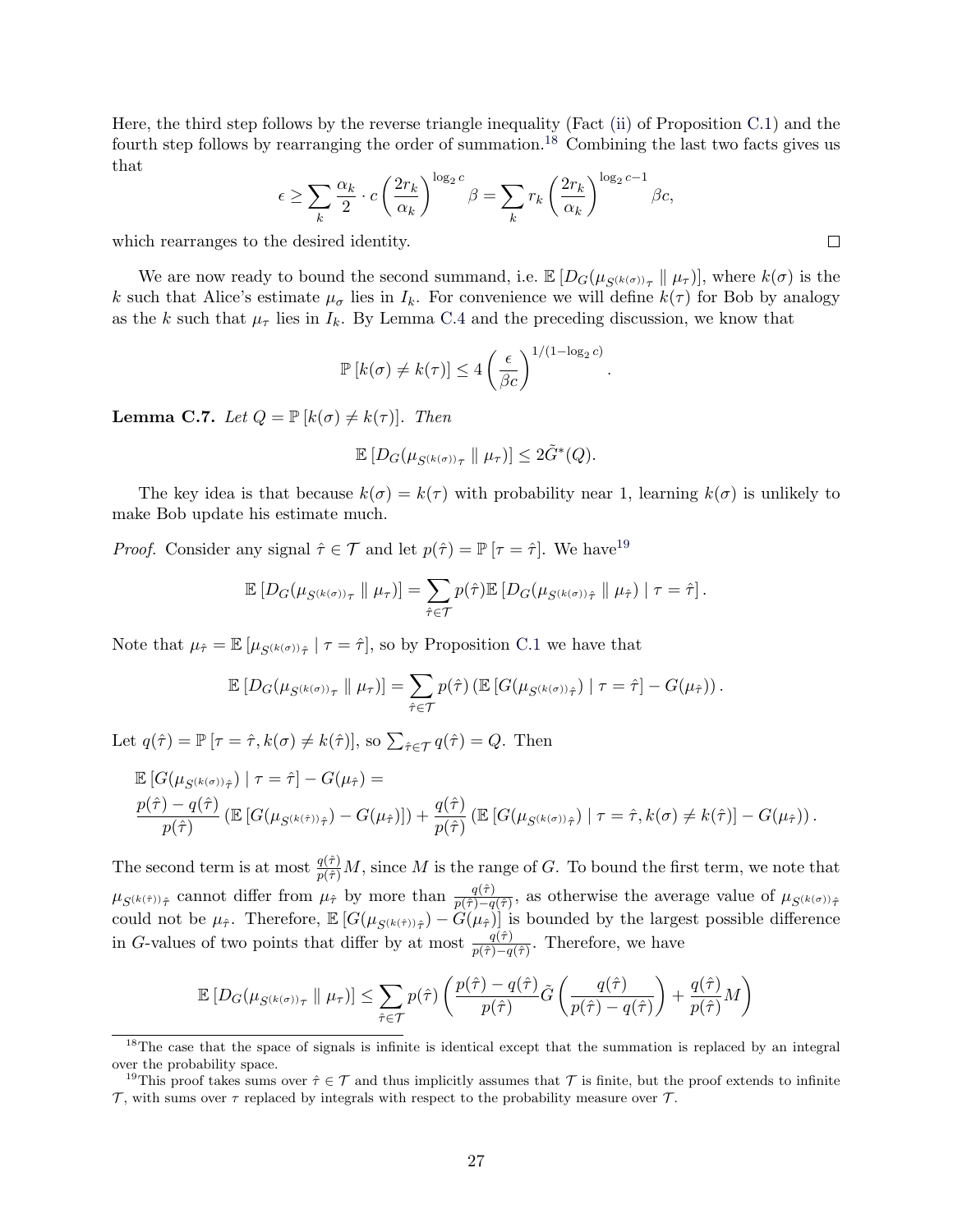$$
\leq QM + \sum_{\hat{\tau}\in\mathcal{T}} (p(\hat{\tau}) - q(\hat{\tau}))\tilde{G}\left(\frac{q(\hat{\tau})}{p(\hat{\tau}) - q(\hat{\tau})}\right),
$$

where  $\tilde{G}$  is defined as in the statement of Lemma [C.7.](#page-27-0) If G is symmetric on [0,1], then  $\tilde{G}(x)$  =  $G(0)-G(x)$  for  $x\leq \frac{1}{2}$  $\frac{1}{2}$  and M otherwise. This is a concave function, but  $\tilde{G}$  is not in general concave. However, consider  $\tilde{G}^*$  as defined in the lemma statement, so  $\tilde{G}(x) \leq \tilde{G}^*(x)$  for all x. Then

$$
\mathbb{E}\left[D_G(\mu_{S^{(k(\sigma))}\tau} \parallel \mu_{\tau})\right] \le QM + \sum_{\hat{\tau} \in \mathcal{T}} (p(\hat{\tau}) - q(\hat{\tau})) \tilde{G}^* \left(\frac{q(\hat{\tau})}{p(\hat{\tau}) - q(\hat{\tau})}\right)
$$
  

$$
\le QM + \left(\sum_{\hat{\tau} \in \mathcal{T}} (p(\hat{\tau}) - q(\hat{\tau}))\right) \cdot \tilde{G}^* \left(\frac{\sum_{\hat{\tau} \in \mathcal{T}} q(\hat{\tau})}{\sum_{\hat{\tau} \in \mathcal{T}} (p(\hat{\tau}) - q(\hat{\tau}))}\right)
$$
  

$$
= QM + (1 - Q)\tilde{G}^* \left(\frac{Q}{1 - Q}\right) \le QM + \tilde{G}^*(Q) \le 2\tilde{G}^*(Q).
$$

Here, the second step follows by Jensen's inequality with terms  $\frac{q(\hat{\tau})}{p(\hat{\tau})-q(\hat{\tau})}$  and weights  $p(\hat{\tau})-q(\hat{\tau})$ , the second-to-last step follows from the fact that  $\tilde{G}^*$  is convex and  $\tilde{G}^*(0) = 0$ , and the last step follows from the fact that  $\tilde{G}^*$  is convex and  $\tilde{G}^*(1) = M$ .  $\Box$ 

Since  $Q \leq 4 \left(\frac{\epsilon}{\beta c}\right)^{1/(1-\log_2 c)}$ , combining Lemma [C.7](#page-27-0) with Equation [16](#page-25-5) gives us the following result.

$$
\mathbb{E}\left[D_G(\mu_{\sigma\tau} \parallel \mu_{\tau})\right] \leq \frac{8\beta}{c^2} + 2\tilde{G}^*\left(4\left(\frac{\epsilon}{\beta c}\right)^{1/(1-\log_2 c)}\right).
$$

Noting that  $\tilde{G}^*$  is concave and  $c^{-1/(1-\log_2 c)} \leq 2$  (which is true for all  $0 < c < 1$ ) completes the proof of Lemma [4.19.](#page-14-1)  $\Box$ 

# <span id="page-28-0"></span>D. Alternative Definitions of Agreement and Accuracy

For arbitrary Bregman divergences, there are several notions of agreement and accuracy that are worth considering. Before we discuss these, we make a note about the order of arguments in a Bregman divergence. In our context, it makes the most sense to talk of the Bregman divergence from a more informed estimate to a less informed estimate. By a "more informed estimate" we mean a finer-grained one, i.e. one that is informed by more knowledge. For example, in terms of estimating Y in the context of this work explores, Y is more informed than  $\mu_{\sigma\tau}$ , which is more informed than  $\mu_{\sigma}$  and  $\mu_{S_{\tau}}$ , which are each more informed than  $\mu_{ST}$ , which is more informed than  $E[Y]$ .

To see that this is the natural order of the arguments, recall that Bregman divergences are motivated by the property that they elicit the mean (see Proposition [4.2\)](#page-10-3): if an agent who gives an estimate of x for the value of a random variable Y incurs a loss of  $D_G(Y \parallel x)$ , then the agent minimizes their expected loss by reporting  $x = \mathbb{E}[Y]$ . This means that the expert ought to report the expected value of  $Y$  given the information that the expert knows.

This means that given two estimates of Y,  $Z_1$  and  $Z_2$ , of which  $Z_1$  is more informed, the quantity  $D_G(Z_1 \parallel Z_2)$  has a natural interpretation: it is the expected amount the expert gains by learning more and refining their estimate from  $Z_2$  to  $Z_1$ . This follows by the Pythagorean theorem:

$$
\mathbb{E}\left[D_G(Z_1 \parallel Z_2)\right] = \mathbb{E}\left[D_G(Y \parallel Z_2)\right] - \mathbb{E}\left[D_G(Y \parallel Z_1)\right].
$$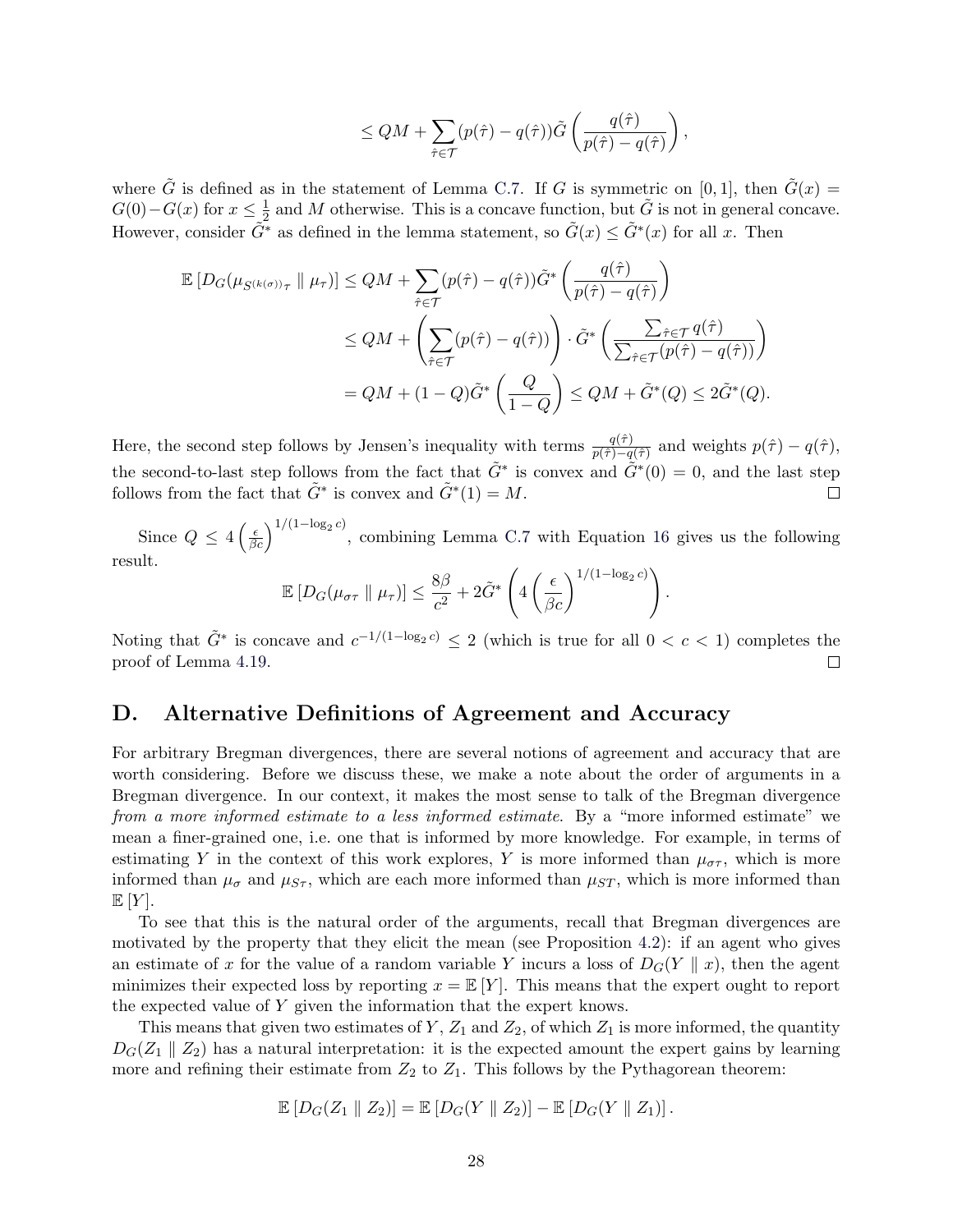### D.1. Alternative Definitions of Agreement

One important motivation for using the Jensen-Bregman divergence to the midpoint as the definition of agreement is that this quantity serves as a lower bound on the expected amount that Charlie disagrees with Alice and Bob. Formally:

<span id="page-29-0"></span>Definition D.1. Let a, b, and c be Alice's, Bob's, and Charlie's expectations, respectively (these are random variables on  $\Omega$ ). Alice and Bob  $\epsilon$ -agree with Charlie if  $\frac{1}{2}(\mathbb{E}\left[D_G(a \parallel c) + D_G(b \parallel c)\right]) \leq \epsilon$ .

(This is the order of arguments because Alice and Bob are more informed than Charlie.) By Proposition [C.1](#page-19-2) [\(i\),](#page-19-3) we know that if Alice and Bob  $\epsilon$ -agree with Charlie then they  $\epsilon$ -agree.

As it happens the fact that under this (stronger) definition of agreement implies accuracy under rectangle substitutes follows immediately:

**Proposition D.2.** Let  $\mathcal{I} = (\Omega, \mathbb{P}, \mathcal{S}, \mathcal{T}, Y)$  be an information structure that satisfies rectangle substitutes. For any communication protocol that causes Alice and Bob to  $\epsilon$ -agree with Charlie on  $I$ , Alice and Bob are  $2\epsilon$ -accurate after the protocol terminates.

Proof. Let S be the set of possible signals of Alice at the end of the protocol which are consistent with the protocol transcript, and define  $T$  likewise for Bob. Recall that Charlie's expectation is  $\mu_{ST}$ . We have

$$
\mathbb{E}\left[D_G(\mu_{\sigma\tau} \parallel \mu_{S\tau})\right] \leq \mathbb{E}\left[D_G(\mu_{\sigma T} \parallel \mu_{ST})\right] \leq \mathbb{E}\left[D_G(\mu_{\sigma T} \parallel \mu_{ST})\right] + \mathbb{E}\left[D_G(\mu_{S\tau} \parallel \mu_{ST})\right] \leq 2\epsilon,
$$

where the first inequality follows by rectangle substitutes and the last inequality follows because Alice and Bob  $\epsilon$ -agree with Charlie.  $\Box$ 

The drawback of Definition [D.1](#page-29-0) is that it is not so much a definition of Alice and Bob's agreement with each other, so much as a definition of agreement with respect to the protocol being run (since Charlie only exists within the context of the protocol). Put otherwise, it is impossible to determine whether Alice and Bob  $\epsilon$ -agree with Charlie simply by knowing Alice and Bob's expectations; one must also know Charlie's expectation, which cannot be determined from Alice's and Bob's expectations. The question "how far from agreement are Alice and Bob if Alice believes  $25\%$  and Bob believes  $30\%$ ?" makes sense in the context of  $\epsilon$ -agreement, but not in the context of  $\epsilon$ -agreement with Charlie.

A different notion of agreement, which (like  $\epsilon$ -agreement) only depends on Alice's and Bob's expectations, uses the *symmetrized Bregman divergence* between these expectations:  $\frac{1}{2}(D_G(a \parallel$  $b) + D_G(b || a)).$ 

Definition D.3. Let a and b be Alice's and Bob's expectations, respectively (these are random variables on  $\Omega$ ). Alice and Bob satisfy symmetrized  $\epsilon$ -agreement if  $\frac{1}{2}(D_G(a \parallel b) + D_G(b \parallel a))$ .

By Proposition [C.1](#page-19-2) [\(iii\),](#page-19-5) we know that **if Alice and Bob satisfy symmetrized**  $\epsilon$ **-agreement** then they  $\epsilon$ -agree.

In our context, symmetrized Bregman divergence is less natural than Jensen-Bregman divergence. This is symmetrized Bregman divergence (unlike Jensen-Bregman divergence) does not seem to closely relate to our previous discussion of the Bregman divergence from a more informed to a less informed estimate being most natural.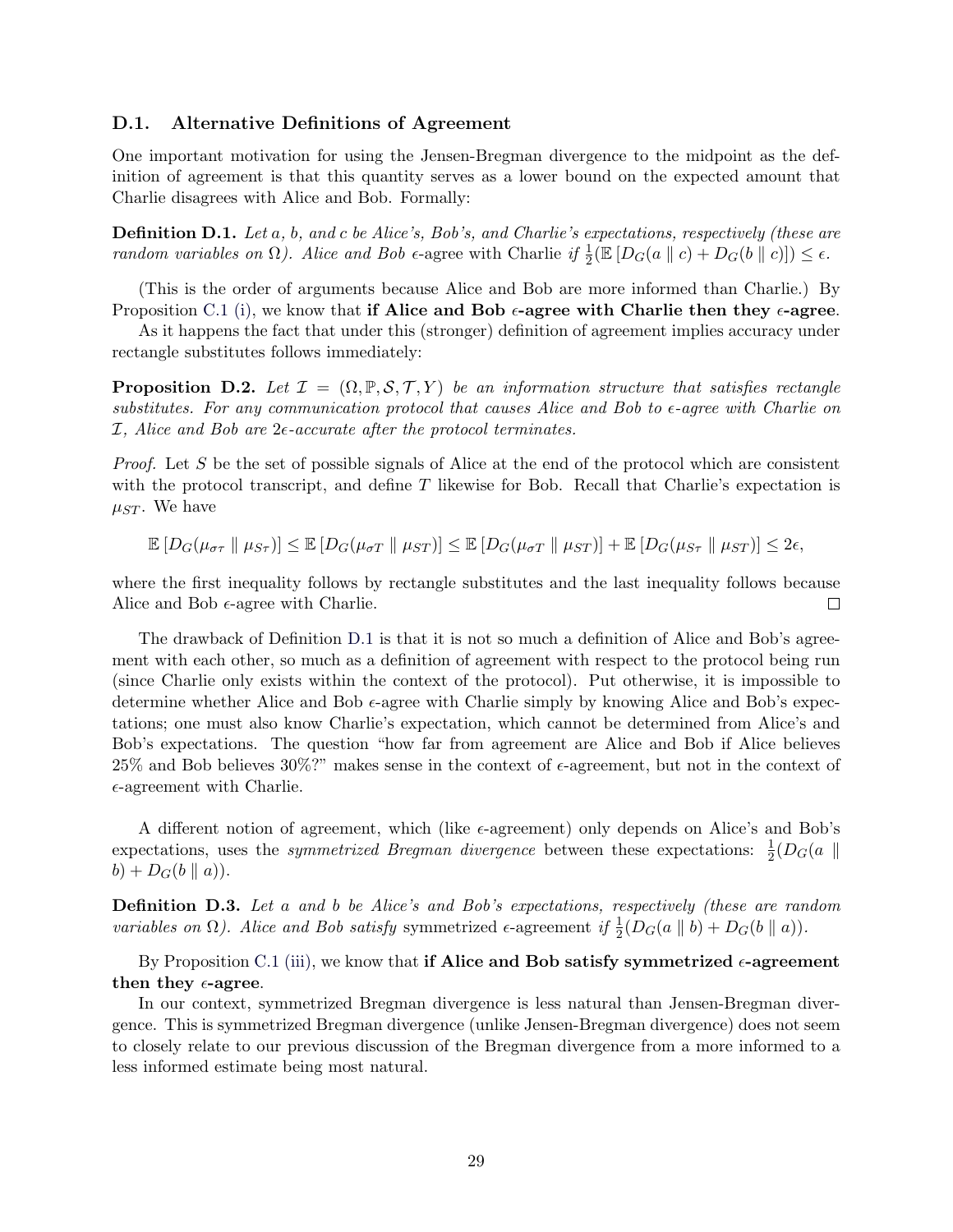### D.2. Alternative Notions of Accuracy

Our definition of Alice's accuracy as the expected Bregman divergence from the truth  $\mu_{\sigma\tau}$  to Alice's expectation seems like the most natural one. However, one may desire a definition of accuracy that takes both Alice's and Bob's expectations into account, judging the pair's accuracy based on their consensus belief, rather than each of their individual beliefs. For instance, one could say that Alice and Bob are  $\epsilon$ -midpoint-accurate if  $\mathbb{E}\left[D_G\left(\mu_{\sigma\tau}\parallel\frac{a+b}{2}\right)\right]$  $\left(\frac{1}{2}b\right)$   $\leq$   $\epsilon$ . By this definition, Alice's and Bob's expectations could individually be far from the truth, but they are considered accurate because the average of their expectations is close to correct.

<span id="page-30-1"></span>**Proposition D.4.** If Alice and Bob are  $\epsilon$ -accurate, then they are  $2\epsilon$ -midpoint-accurate.

*Proof.* Observe that for all  $a, b, y$  it is the case that

$$
D_G\left(y \parallel \frac{a+b}{2}\right) \le \max(D_G(y \parallel a), D_G(y \parallel b) \le D_G(y \parallel a) + D_G(y \parallel b).
$$

The first inequality is true simply because  $\frac{a+b}{2}$  lies in between a and b. Therefore,

$$
\mathbb{E}\left[D_G\left(y\parallel\frac{a+b}{2}\right)\right]\leq \mathbb{E}\left[D_G(y\parallel a)+D_G(y\parallel b)\right]\leq 2\epsilon.
$$

 $\Box$ 

Another natural choice for Alice's and Bob's consensus belief is the QA pool (see [\[NR21b\]](#page-16-13)). Proposition [D.4](#page-30-1) likewise holds for the QA pool in place of the midpoint, and indeed holds for any choice of consensus belief that is guaranteed to lie in between Alice's and Bob's expectations. Thus, any such definition will be weaker than our definition of  $\epsilon$ -accuracy for Alice and Bob (up to a constant factor).

To summarize, among the above definitions of agreement,  $\epsilon$ -agreement is the weakest; and among the above definitions of accuracy, Alice's and Bob's  $\epsilon$ -accuracy is the strongest. This is an indication of strength for Theorem [4.18:](#page-14-0) it starts from a relatively weak premise and reaches a relatively strong conclusion.

### <span id="page-30-0"></span>E. Implications for Communication Complexity

Our results can be framed in a communication complexity context, where they imply that "substitutable" functions can be computed with probability  $1-\delta$  (over the inputs) with a transcript length depending only on  $\delta$ . This is a nonstandard and weak notion of computing the function, but sketching the reduction may inspire future work on connections between substitutes and communication complexity.

In a classic deterministic communication complexity setup (e.g. [\[RY20\]](#page-16-2)), Alice holds  $\sigma \in \mathcal{S}$ , Bob holds  $\tau \in \mathcal{T}$ , and the goal is to compute some function  $g : \mathcal{S} \times \mathcal{T} \to \{0,1\}$  using a communication protocol (see Section [2.2\)](#page-3-1). Our setting captures this model when  $Y = g(\sigma, \tau)$ . Observe that in this case,  $Y = \mu_{\sigma\tau}$ , i.e. Alice and Bob's information together determine Y completely. A communication protocol defines its output by a function  $h : \Pi \to \{0,1\}$  where  $\Pi$  is the space of transcripts. We can simply let  $h(\pi) = \text{round}(\mu_{ST})$ , i.e. rounding the ex post expectation  $\mathbb{E}[Y | \pi] = \mu_{ST}$  to either zero or one. This is equivalent to the belief of "Charlie", or the common knowledge of Alice and Bob after the protocol is completed.